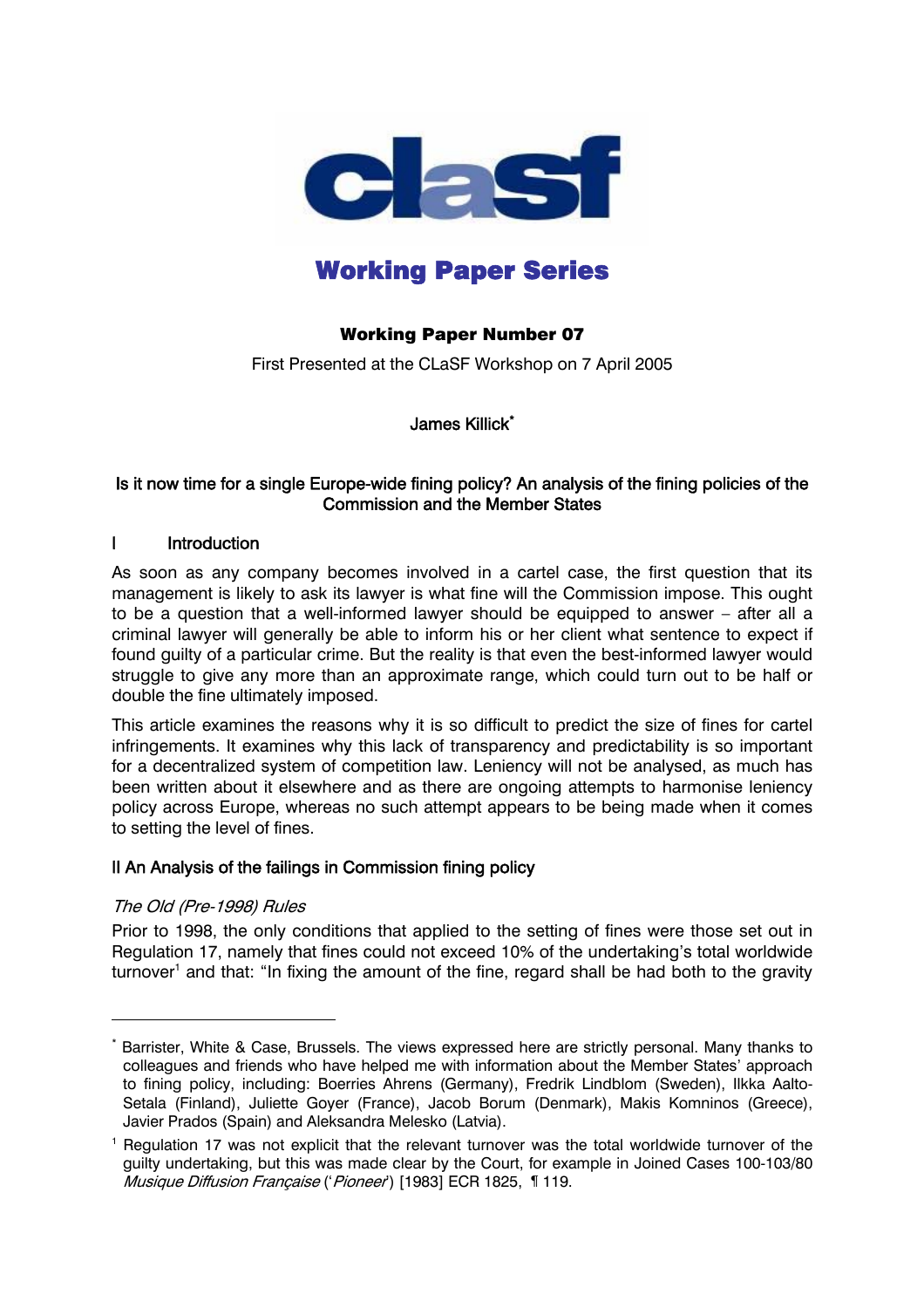and to the duration of the infringement."<sup>2</sup> Clearly, such minimalist rules gave the Commission a wide discretion when setting fines.

The Commission's practice was not consistent under Regulation 17. It changed its fining policy when imposing fines in individual cases, as the following quote from the *Pioneer* judgment makes clear:

"The Commission admits that the present cases are the first in which it has imposed a level of fines considerably higher than in the past. Before the adoption of the contested Decision it had not imposed fines exceeding 2% of the total turnover of the undertaking, even for serious infringements. In these cases the fines range from 2 to 4% of turnover.<sup>["3](#page-1-1)</sup>

Moreover, the Commission did not systematically give any reasoning for setting fines at the level it did in each case. There were general references to factors that were taken into consideration, but no indication of the link between these factors and the size of the fine on each company. Nor was there any concrete indication as to why the fines varied as between the different companies.

For example, in the *Polypropylene* case,<sup>[4](#page-1-2)</sup> the fines imposed on 15 companies ranged from ECU 500,000 to ECU 11,000,000, yet the Commission's reasons for setting the fines are short, with the decision simply setting out a series of factors that were taken into account,<sup>[5](#page-1-3)</sup> and never giving any concrete explanation as to why each company was fined at the level it was.<sup>[6](#page-1-4)</sup> A similar level of detail can be found in other multi-party cases, such as *Cement.*<sup>[7](#page-1-5)</sup>

This approach gives rise to two fundamental concerns. First, how can it ensure equality of treatment and fairness as between different companies in the same case? Second, how can it guarantee coherence and fairness as between one case and another?

In practice, the Commission did appear to generally apply a tariff of sorts when assessing the fines to be imposed on individual companies (this was certainly the well-informed belief of the Brussels legal market). A company participating in a serious price fixing cartel could expect to be fined up to 10% of its EEA turnover in the market that was the subject of the cartel. This tariff was never publicly announced, but it has been mentioned in some court

<span id="page-1-0"></span> $2$  Article 15(2) of Regulation 17.

<span id="page-1-1"></span><sup>3</sup> Pioneer ¶ 103.

<span id="page-1-2"></span><sup>4</sup> Polypropylene [1986] OJ L230/1.

<span id="page-1-3"></span><sup>&</sup>lt;sup>5</sup> Polypropylene, ¶ 108 records that the following factors that were taken into account: (i) collusion on pricing and market sharing are very serious restrictions on competition; (ii) the size of the polypropylene market; (iii) the participating undertakings accounted for almost the whole of this market; (iv) the collusion was institutionalized in a system of regular cartel meetings which set out to regulate and organize the market for polypropylene; (v) the meetings were held in secret; (vi) (in mitigation) the undertakings incurred substantial losses on their polypropylene operations over a considerable period, price initiatives generally did not achieve their objective in full and there were no measures of constraint to ensure compliance.

<span id="page-1-4"></span> $6$  Polypropylene  $\lll$  109: "In assessing the fines to be imposed on individual undertakings the Commission has taken into consideration the role played by each in the collusive arrangements, the length of time they participated in the infringement, their respective deliveries of polypropylene to the Community and their individual total turnover."

<span id="page-1-5"></span><sup>&</sup>lt;sup>7</sup> Cement [1994] OJ L343/1. In that case, fines were imposed on 42 different parties, but while there is some explanation of the factors influencing the Commission's approach, there is no concrete explanation linking the amount of the fine on each party to its conduct.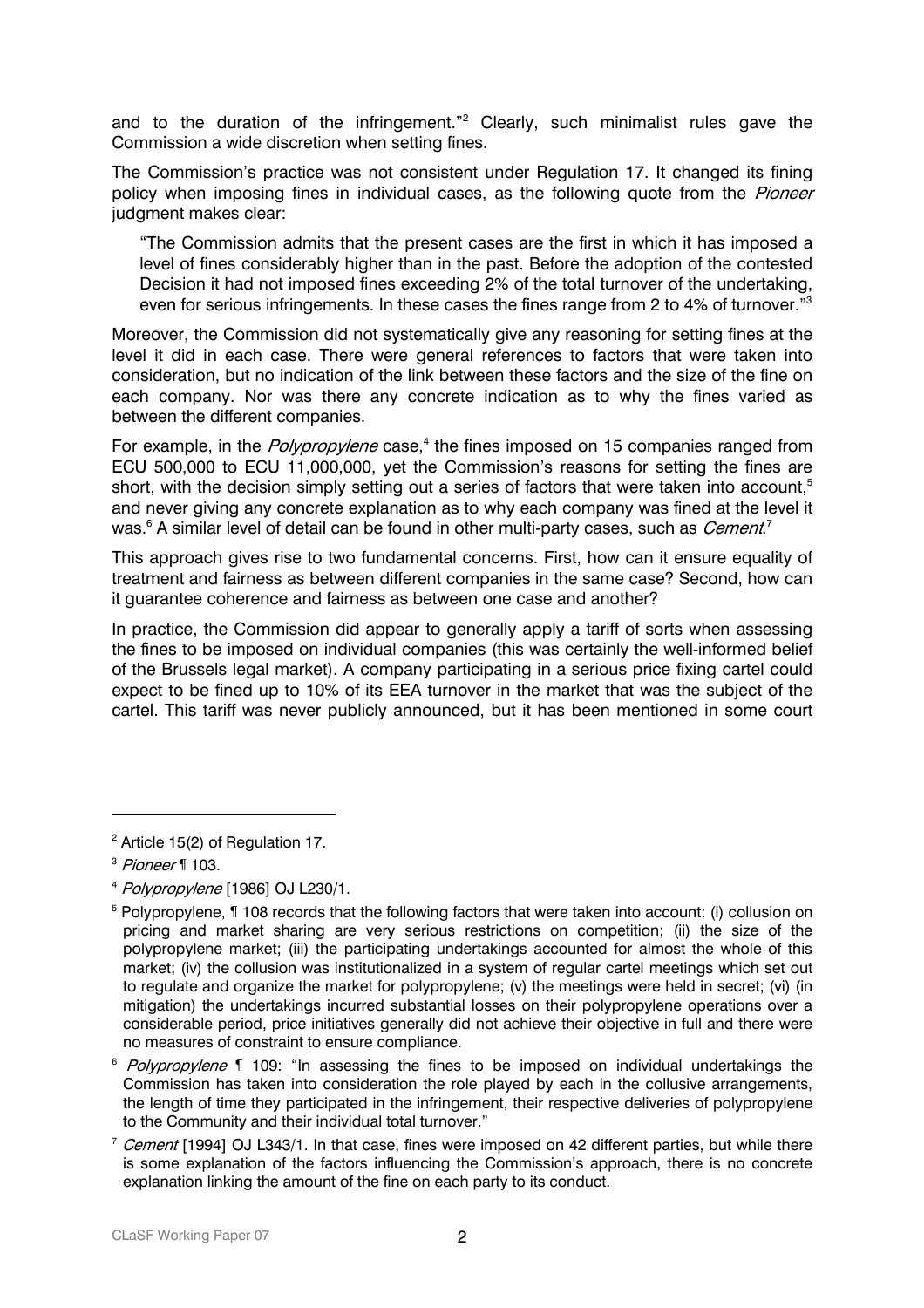cases.<sup>[8](#page-2-0)</sup> Of course, there was no guarantee that the Commission would abide by its neverannounced practice and no basis for challenging its failure to do so in any given case.

Overall, it is clear that the pre-1998 approach to fining policy was unsatisfactory. There was little transparency; relatively little reasoning; and no means to guarantee fairness and equality of treatment between different cases and between different companies in the same case.

#### The 1998 Fining Guidelines

When the Commission's 1998 Guidelines on the setting of fines<sup>9</sup> ("the Guidelines") were introduced, one of their principal aims was to provide greater transparency in the setting of fines. Indeed, the first paragraph of the Guidelines reads as follows:

"The principles outlined here should ensure the transparency and impartiality of the Commission's decisions, in the eyes of the undertakings and of the Court of Justice alike, whilst upholding the discretion which the Commission is granted under the relevant legislation to set fines within the limit of 10% of overall turnover. This discretion must, however, follow a coherent and non-discriminatory policy which is consistent with the objectives pursued in penalizing infringements of the competition rules."

Below, there follows an analysis of how the guidelines have been applied in practice over the past six years, which shows how difficult it remains to predict fines. This is a significant issue for companies, which in this era of large fines are pressed by shareholders and the stock market to estimate the likely liability.

The conclusion is that if the Guidelines are judged against the goals set out above then they fail the test. Transparency and coherence remain elusive, in particular as between one cartel case and another. In practice there is no way to accurately predict the size of the fine in advance of receiving the Commission's decision in any case. But this should not be altogether surprising as it appears to be Commission policy.

#### Unpredictability – one element underlying the Commission's current approach

It appears to be Commission policy not to make it possible for a company to forecast the level of a fine with any degree of accuracy. This is based on the idea that an infringer should not be able to balance the level of profit from the infringement as against the level of the fine and the chances of getting caught:

"If deterrence is to be effective, it cannot be possible for an undertaking to be able to rely on fines being set at a particular level and thus to conclude that, having regard to the likelihood of detection, the benefits of anti-competitive conduct outweigh the risk of a fine $"10$ 

The same sentiments regarding the need for unpredictability in fining amount can be found in the writings of Commission officials:

« Les entreprises visées auront toujours beau jeu de reprocher à la Commission une prévisibilité insuffisante. Il faut à cet égard insister sur deux choses. En premier lieu,

<span id="page-2-0"></span><sup>8</sup> See, for example, Case T-223/00 *Kyowa Hakko v Commission* [2003] ECR 000, ¶¶ 26, 46-51, where Kyowa's arguments were based not just on the shared knowledge of the Brussels legal market but on correspondence and meetings with Commission staff in which this practice was explained.

<span id="page-2-1"></span><sup>&</sup>lt;sup>9</sup> Guidelines on the method of setting fines imposed pursuant to Article 15(2) of Regulation No 17 and Article 65(5) of the ECSC Treaty, [1998] OJ C 9.

<span id="page-2-2"></span><sup>&</sup>lt;sup>10</sup> The Commission's explanation of its policy to the Court of First Instance in one of the appeals brought against its *lysine* decision, one of the first appeals against a fine that was imposed under the Guidelines.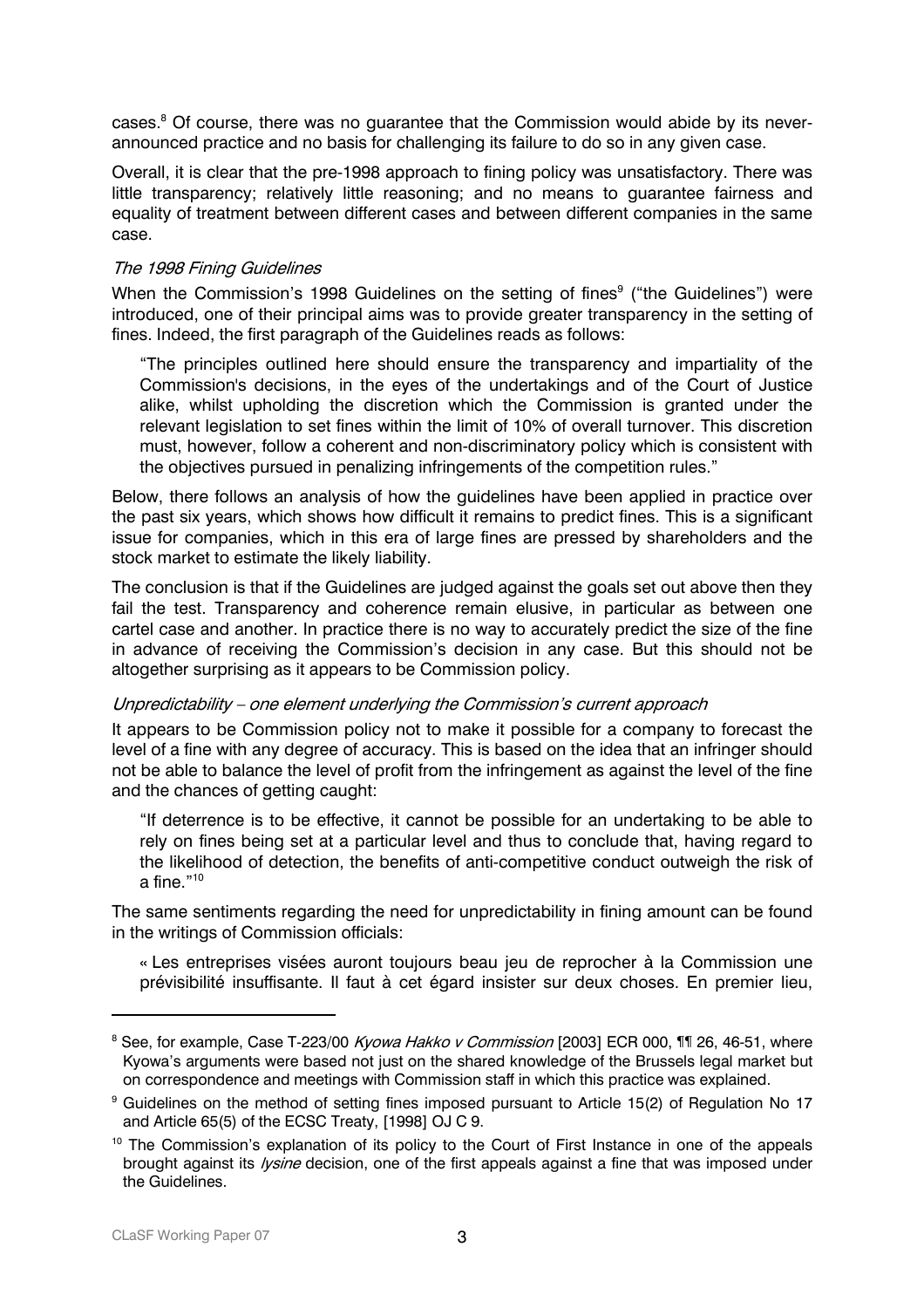chaque affaire présente par définition des spécificités propres. En outre la politique d'amendes est, comme son nom l'indique, une «politique» qui ne peut s'appliquer mécaniquement. Il est donc légitime que la Commission dispose à cet égard d'une marge significative de discrétion. En second lieu, pour être efficace une politique de dissuasion doit se garder d'opérer une «tarification» excessivement détaillée des infractions: un certain degré d'«imprévisibilité» permet d'empêcher les entreprises de céder à la tentation du simple bilan «coût/bénéfices» d'une infraction à la loi. » [11](#page-3-0)

It is submitted that such a policy of delberate unpredictability would quite simply be wrong. There is no evidence that unpredictability has been successful to date in preventing repeat offenders or of preventing the same offence from being committed by different companies in similar industrial sectors. It is submitted that a much more effective way of ensuring deterrence would be to make the likely fine very clear to the companies concerned, while having the level of the fine at a sufficiently high level to make anyone conducting a cost/benefit analysis think twice before entering a cartel.<sup>12</sup>

The maximum fine in the US for infringements under sections 1 or 2 of the Sherman Act is \$100 million or twice the total gain to the conspirators or twice the total loss to the victims, whichever is the greater.<sup>13</sup> When individual criminal penalties, aggressive enforcement, an effective leniency programme and the US plaintiff bar are added into the mix, deterrence is clear. Unpredictability plays no part in the success of the American approach to cartel enforcement.

So why does the Commission (or certain of its officials at least) say it needs a degree of unpredictability? The Commission is not reticent when it comes to imposing very large fines. Europe increasingly has criminal sanctions. The Commission has essentially adopted the key elements of the US leniency programme. It is taking active steps to increase private civil actions. Finally, there are extra staff inside DG Competition who are being devoted to cartel cases following the end of the notification system. It is submitted that the current arrangements in Europe are more than adequate to ensure a comparable level of deterrence to the US; unpredictability need – and, in this author's opinion, should – play no part in European fining policy.

#### The need for the Courts to insist on integrity and coherence in Commission decisions

The Commission's approach has been supported to some extent by the European Courts, which in older cases accepted the ability of the Commission to raise the level of fines on policy grounds without actually announcing the change in policy.

"the fact that the Commission, in the past, imposed fines of a certain level for certain types of infringement does not mean that it is estopped from raising that level within the limits indicated in Regulation no 17 if that is necessary to ensure the implementation of

<span id="page-3-0"></span><sup>11 «</sup> La politique de la Commission en matière d'amendes antitrust: récents développements, perspectives d'avenir », François ARBAULT, Commission Competition Policy Newsletter Summer 2003 at p 6. The author notes that the article is based on an intervention by Deputy Director General Rocca during a conference.

<span id="page-3-1"></span> $12$  The author is sceptical that any companies have in fact carried out a cost benefit analysis. If any cost-benefit analysis was carried out, it is unlikely to have been done at corporate (main board) level – the infringers are not likely to have asked the main board whether it thought the conduct would be profitable or not given the potential fines. And even if cost-benefit analyses were carried out in the past, it is highly unlikely that any such analysis would be carried out now given the potential criminal penalties. What more sure fire way of showing dishonesty (the test for individual criminal liability in the UK) than carrying out a cost/benefit analysis to decide whether to enter into a cartel?

<span id="page-3-2"></span><sup>13</sup> See http://www.usdoj.gov/atr/foia/divisionmanual/ch2.htm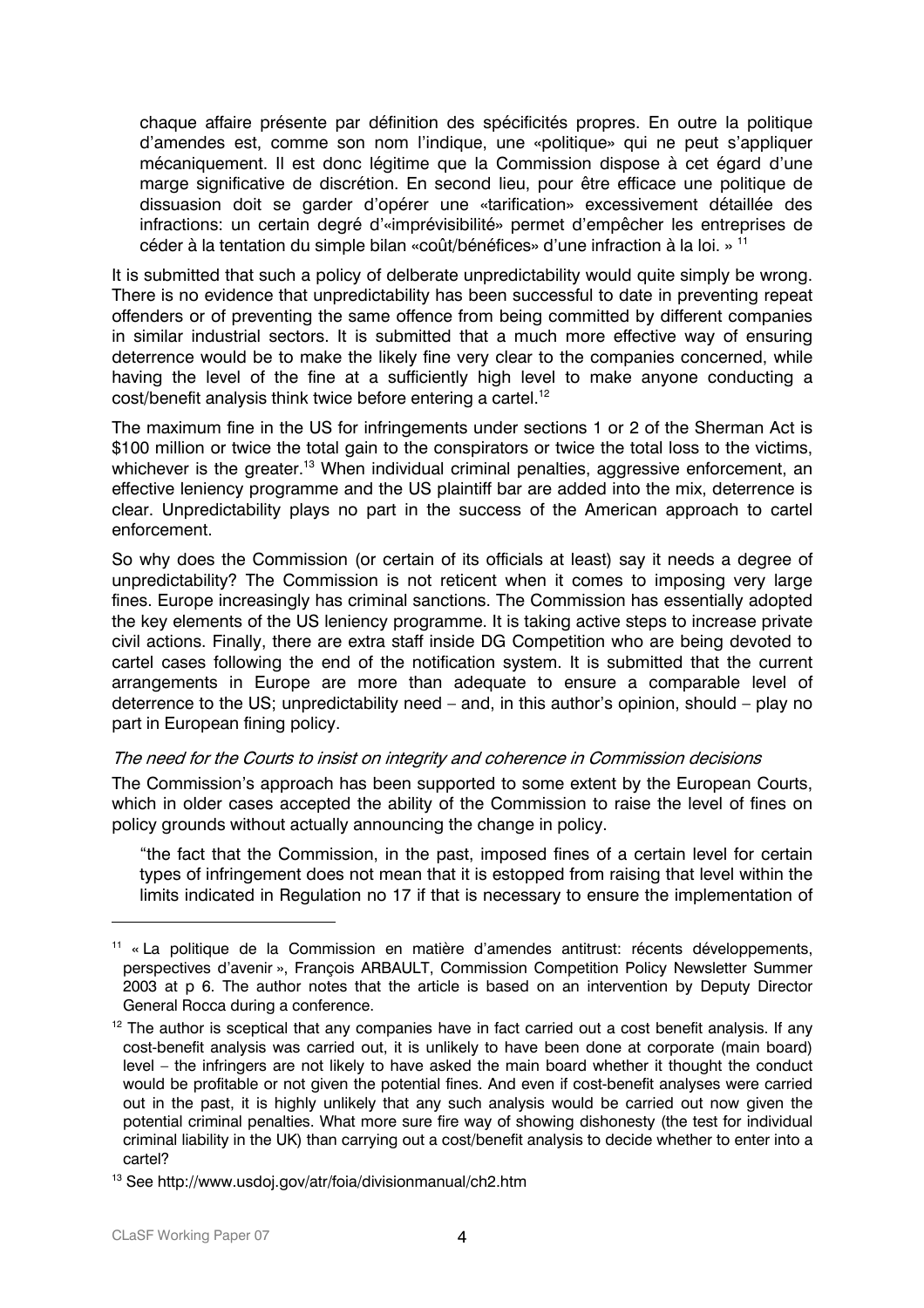Community competition policy. On the contrary, the proper application of the Community competition rules requires that the Commission may at any time adjust the level of fines to the needs of that policy." [14](#page-4-0)

While the Courts have in a number of cases said that the Commission is subject to a duty to be coherent and respect the integrity of its previous decisions.<sup>15</sup> and while they have sought to ensure coherency in the fines imposed in a single cartel case,<sup>16</sup> they have yet to enforce this principle systematically in fining cases in the same way as the Court of Appeal would do when considering sentencing in a criminal case.

It is submitted that this should be the next stage in judicial review of fines. Fines in the tens or hundreds of millions of euros are a serious punishment even for the largest of companies. When punishments of such scale are being handed out there can be increasingly little doubt that the fines involve a quasi-criminal element of punishment, particularly when the executive concerned may now also face prison time for their actions.<sup>[17](#page-4-3)</sup> Criminal judges in criminal courts across the EU are constrained not only by rules and guidance laid down by legislators, but more importantly by the need to maintain a coherent and fair system of sentencing which treats – and is seen to treat<sup>18</sup> – each criminal fairly and in an equal manner.<sup>19</sup> It is submitted that a rigorously enforced principle of coherence at EU level is one of the key elements needed to support a more predictable fining policy both at Commission and Member State level.

#### The Commission's post-1998 approach to setting the fine in competition cases

The method currently used by the Commission to calculate the fine based on its Guidelines contains five steps, which come in the following order.

## Starting point for gravity

 $\overline{a}$ 

The Commission starts by determining a basic amount of the fine for gravity. The Guidelines provide for three categories of infringement:<sup>20</sup> very serious infringements, such

- <span id="page-4-2"></span>16 See, for example, Joined cases T-236/01, T-239/01, T-244/01 to T-246/01, T-251/01 and T-252/01 Tokai Carbon and Others v Commission [2004] ECR 00000, at paragraphs 228-235 (in relation to Tokai Carbon).
- <span id="page-4-3"></span><sup>17</sup> See, for example *Société Stenuit v France* A 232 - A (1992) Com. Rep, EHRR [1992] 13 509, where it was held that a French Ministerial decision to impose a fine on an undertaking for alleged anticompetitive behaviour in relation to a cartel amounted to a determination of a criminal charge within the sense of Article 6(1) of ECHR.
- <span id="page-4-4"></span><sup>18</sup> "Justice must not only be done, but must be seen to be done" per Lord Chief Justice Hewart in  $RV$ Sussex Justices ex p McCarthy (1926).
- <span id="page-4-5"></span> $19$  This is the reason why, for example, the English Court of Appeal regularly adopts sentencing guidelines explaining the appropriate punishment for particular categories of cases.
- <span id="page-4-6"></span><sup>20</sup> Guidelines, Section I.A: "Infringements will thus be put into one of three categories: minor infringements, serious infringements and very serious infringements.
- Minor infringements: These might be trade restrictions, usually of a vertical nature, but with a limited market impact and affecting only a substantial but relatively limited part of the Community market. Likely fines: ECU 1 000 to ECU 1 million
- Serious infringements: These will more often than not be horizontal or vertical restrictions of the same type as above, but more rigorously applied, with a wider market impact, and with effects in extensive areas of the common market. They might also be abuses of a dominant position (refusals to supply, discrimination, exclusion, loyalty discounts made by dominant firms in order to shut competitors out of the market, etc.). Likely fines: ECU 1 million to ECU 20 million.

<span id="page-4-0"></span><sup>&</sup>lt;sup>14</sup> Joined Cases 100-103/80 *Musique Diffusion Francaise v Commission* [1983] ECR 1825, ("Pioneer"), at para 109.

<span id="page-4-1"></span><sup>&</sup>lt;sup>15</sup> See, for example, Case T-227/99 *Kvaerner Warnow v Commission* [2002] ECR II-1205.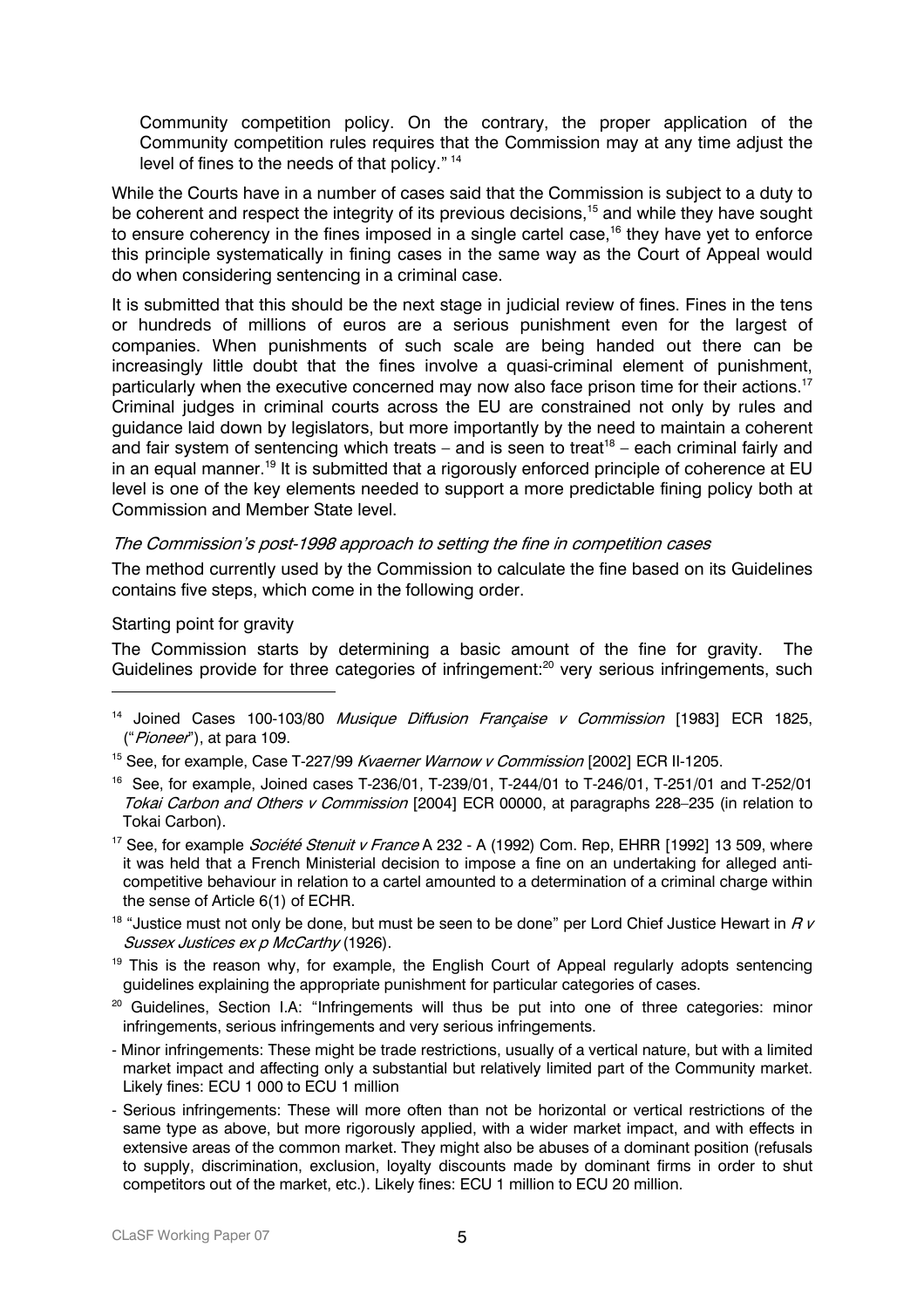as price fixing, should have a basic amount for gravity (which, presumably, includes deterrence) of at least €20m, with lesser, but still serious offences having a starting amount of at least  $\epsilon$ 1m. Minor offences are punished by still lower fines, including token fines.<sup>21</sup> As noted in more detail below, the amount for gravity has varied considerably from case to case.

## **Deterrence**

An increase for deterrence may be applied to some companies as a second step. This possibility is nowhere mentioned in the Guidelines, so the only guidance as to the rationale behind the Commission's policy comes from a few terse sentences in a handful of cases. The Commission has only ever applied multipliers for deterrence, meaning that a starting amount of €Xm would be multiplied by a factor of Y to give €XYm. The calculation of the fine would then proceed from that point. As noted below, the Commission's reasons for imposing a multiplier for deterrence are not consistent; but the impact on a company can be huge: a multiplier of 3 trebles the size of the fine.

## **Duration**

 $\overline{a}$ 

The third stage is to apply an increase for the duration of the infringement to  $\epsilon$ XYm. This is predictable and almost always involves a mechanical increase of 10% per year for the entire duration of the infringement. Despite the potential unfairness inherent in too rigid an approach (as to which see below), the Commission has applied less than 10% per year only in a very few cases. $22$ 

## Aggravation/Mitigation

Increases for aggravating factors and decreases for mitigating factors are then added to the basic amount increased for deterrence and duration. These are generally relatively predictable. For example, being the ringleader in a horizontal cartel typically leads to an increase of 25%-35%.[23](#page-5-2) Continuing the infringement after the Commission commenced its

<sup>-</sup> Very serious infringements: These will generally be horizontal restrictions such as price cartels and market-sharing quotas, or other practices which jeopardize the proper functioning of the single market, such as the partitioning of national markets and clear cut abuses of a dominant position by undertakings holding a virtual monopoly … Likely fines: above ECU 20 million "

<span id="page-5-0"></span> $21$  See the Commission's decision on the ticketing arrangements for the 1998 Football World Cup in which the Commission imposed a symbolic fine of €1,000, [2000] OJ L5/55.

<span id="page-5-1"></span><sup>&</sup>lt;sup>22</sup> In *Volkswagen* [1998] OJ L 124/60,  $\parallel$  217, the Commission imposed a 5% for the parts of the infringement during which the infringement was of a lesser intensity (1988-1992), while imposing 10% for those years when the infringement was intensified (1993-1997). In Lysine, [2001] OJ L152/24, ¶ 365, Sewon was a party to the infringement for 5 years, which justified a 40% increase for duration. However, the Commission took account of the fact that it played a passive role in the infringement during 1995 and awarded a 20% reduction in the increase for duration. Sewon was therefore awarded a 32% increase for duration. In Pre-insulated Pipes, [1999] OJ L24/1, ¶170, ABB received a 40% increase for duration when member of the infringement for 5 years, due to the fact that the cartel was in abeyance for part of the time. In  $JCB$ , [2002] OJ L 69/1, 1 253, JCB received a 55% increase for 11 years on the basis that the various different infringements (by which JCB prevented parallel trade) only ran for part of that time. In *Nathan/Bricolux*, [2001] OJ L 54/1, 1132, Nathan received an increase of 20% for duration for agreements, which restricted parallel trade, and which ran from 1993 to 1998, because there was evidence only that the agreements were implemented and enforced as from 1995.

<span id="page-5-2"></span><sup>&</sup>lt;sup>23</sup> Henss/Isoplus received a 30% increase for being a ringleader and misleading the Commission in Pre-Insulated Pipes, 1179. Minoan Lines received a 25% increase for having been a ringleader in Greek Ferries, [1999] OJ L 109/24, ¶ 159. ADM and Ajinomoto received 50% increases for being the ringleaders in *Lysine*, ¶¶ 329-356. In *Citric Acid*, [2002] OJ L 239/18, ¶¶ 255-273, ADM and Hoffman-La Roche received a 35% increase for being the ringleaders.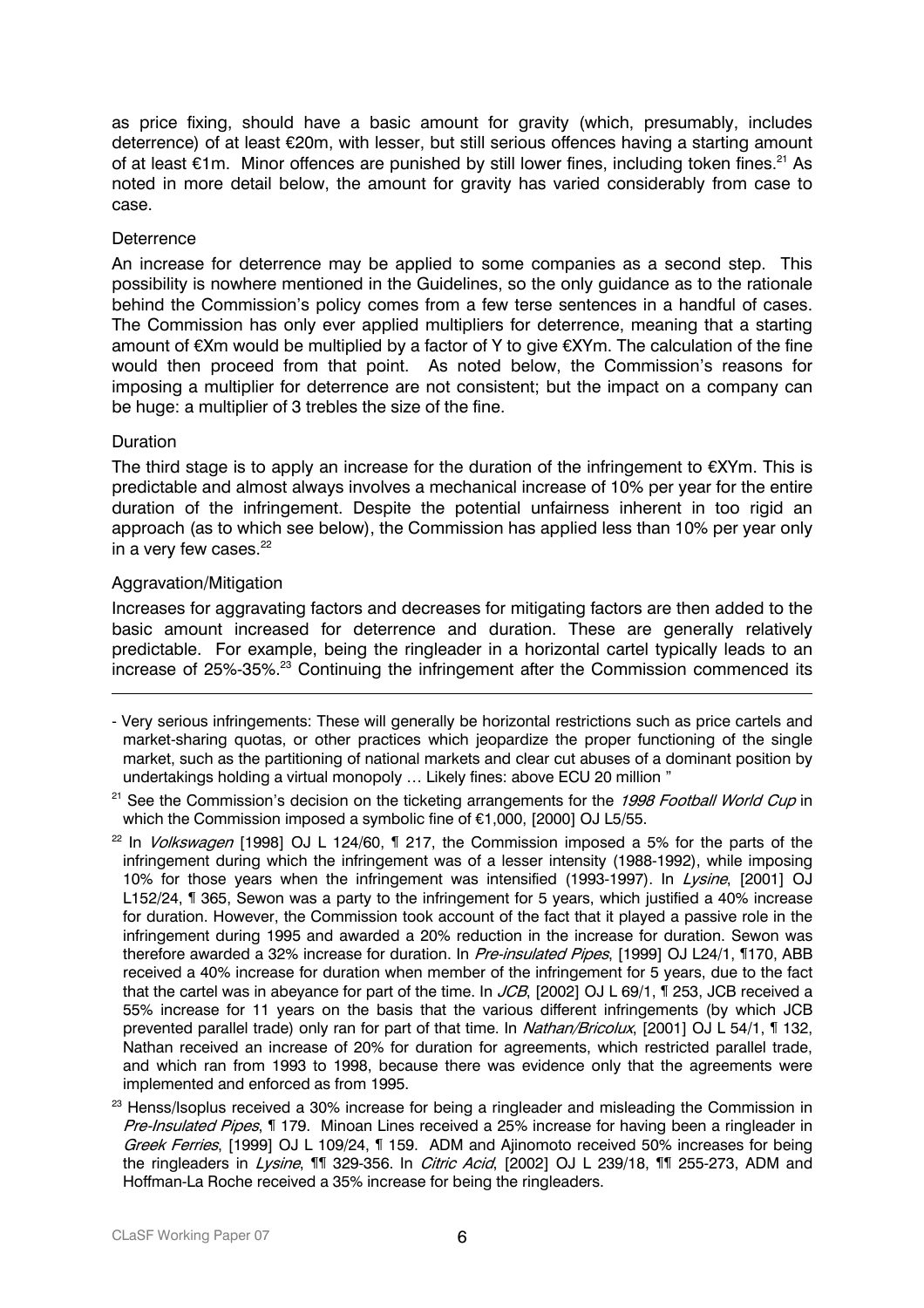investigation typically would lead to a 10%-20% increase.<sup>24</sup> However, there is a degree of inconsistency between the different cases, with companies being penalised more than in some cases than in others for the same aggravating factor.<sup>25</sup>

## Leniency

Finally, the appropriate reduction under the Leniency notice (if any) is applied to the amount calculated under the previous four steps. This was fairly predictable under the old leniency notice. It should be more so under the Commission's new leniency programme that was introduced in 2002<sup>26</sup> to give companies that cooperate greater legal certainty.

Full immunity is available to the first company to submit evidence enabling the Commission to carry out an investigation or to find an infringement of Article 81 (provided that the Commission did not already have sufficient evidence).<sup>27</sup> Other companies can still receive a reduction in the fine if they provide the Commission with evidence of the suspected infringement that represents significant added value with respect to the evidence already in the Commission's possession and they terminate their involvement in the infringement no later than at the time they submit the evidence.<sup>28</sup> The first company to meet these conditions receives a discount of between 30-50%; the second, a discount of between 20- 30%; all other subsequent undertakings will receive up to a 20% reduction.<sup>29</sup>

The Commission's policy is that leniency applicants should have some degree of certainty as to the level of reduction they will receive, but not as to the absolute level of the fine. $^{30}$ This approach has been supported by the European Courts.<sup>[31](#page-6-7)</sup>

<span id="page-6-0"></span> $24$  Volkswagen [1998] OJ L124/60, 1221, received a 20% increase for having continued after the Commission had given it a warning, and for having put economic pressure on dealers. Tarco, Ecu, Ke-Kelit and Sigma received a 20% increase in the Pre-Insulated Pipe case for having continued after the investigation started (¶ 179). Tokai Carbon, Nippon Carbon and SEC received a 10% increase in *Graphite Electrodes* for having continued after the intervention of the Commission, [2002] OJ L100/1, ¶¶ 209-210.

<span id="page-6-1"></span> $25$  For example, compare the 50% increase ADM received for being one of the two ringleaders in Lysine, with the 35% increase it received for being one of the two ringleaders in *Citric Acid*.

<span id="page-6-2"></span><sup>&</sup>lt;sup>26</sup> Commission Notice on immunity from fines and reduction of fines in cartel cases, [2002] OJ C45/3, ("Leniency Notice").

<span id="page-6-3"></span> $27$  Leniency Notice ¶ 8. The company wishing full immunity must satisfy the following conditions:  $27$  it must provide the Commission with all available evidence, cooperate fully throughout the procedure, end its involvement in the cartel no later than the time it contacts the Commission, and must not have coerced others into participating in the infringement (id., 111). The Commission will write a letter granting the company conditional immunity when the information is provided. This conditional immunity may subsequently be withdrawn if it transpires that the conditions are not met. If the company satisfies all the conditions at the end of the administrative procedure it will be granted immunity from fines in the decision (id., ¶19).

<span id="page-6-4"></span><sup>28</sup> Id., ¶ 21.

<span id="page-6-5"></span> $29$  Id.,  $\P$  23. Within these bands, the Commission takes account of the time the evidence was provided and the extent to which the evidence provides added value. There is no requirement that the company provide all evidence in its possession.

<span id="page-6-6"></span><sup>&</sup>lt;sup>30</sup> The Commission's expressed its policy as follows when responding to an appeal against the size of a fine: "Thus an infringing company certainly has the right to know what better treatment it may expect for co-operating, and that is the purpose of the Leniency notice. But neither a co-operating nor an uncooperative undertaking is entitled to entertain any confident expectation as to the amount of the basic fine or the calculation method to be used in arriving at it."

<span id="page-6-7"></span><sup>&</sup>lt;sup>31</sup> Case T-220/00 *Cheil Jedang v Commission* [2003] ECJ 000, 11 38-42, especially 1 40: "given that the purpose of the Leniency Notice is, as stated in Section A.3 thereof, to [set] out the conditions under which enterprises cooperating with the Commission during its investigation into a cartel may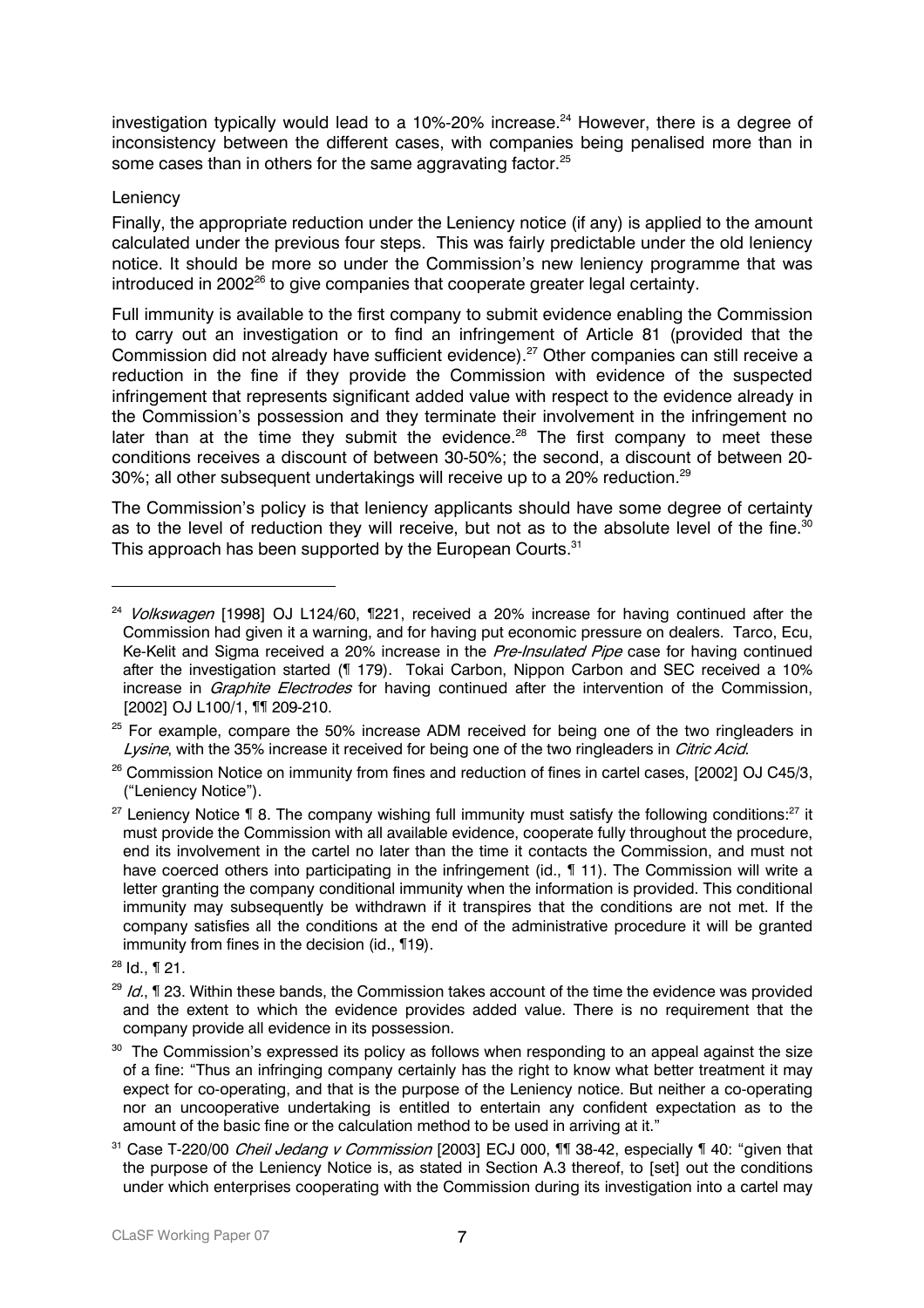#### Looking at the five stages as a whole

The Commission's fining practice is relatively predictable in increases for duration, aggravating and mitigating factors and leniency. The problem of predictability arises when the Commission sets the starting point and when it applies a multiplier for deterrence. These steps leave a great deal of discretion in the hands of the Commission and lead to fines being unpredictable, both in absolute and relative terms. These points are explained in further detail below.

## Starting Point and Deterrence – where the Guidelines fail the test of transparency and coherence

#### Starting point

 $\overline{a}$ 

In the section dealing with Gravity, the Guidelines say that the "Likely fine" for very serious infringements is "above ECU 20 million." Given the way the Guidelines are drafted, with there being separate sections on duration, aggravation and mitigation and leniency, "Likely fine" should presumably read as "starting point" or "starting point plus multiplier" (albeit that the concept of a multiplier is nowhere mentioned in the Guidelines).

The basic amount for gravity has varied considerably from case to case. The Commission sometimes divides the guilty companies into two or more different groups, setting one basic amount for each group. The basis for so doing and for setting the level of the basic amount has varied, and the Commission has never fully explained its rationale. Factors that have been used by the Commission<sup>32</sup> include: group turnover (worldwide,<sup>33</sup> but presumably EEA turnover can also be relevant), turnover in the product concerned (worldwide<sup>34</sup> or  $EEA^{35}$ ),

<span id="page-7-0"></span> $32$  Judging by what is actually written in the decision.

be exempted from fines, or may be granted reductions in the fine which would otherwise have been imposed upon them, the only legitimate expectation which the applicant was entitled to entertain was one relating to the conditions under which a reduction would be allowed in recognition of its cooperation, not to the amount of the fine which would otherwise have been imposed upon [it] or to the calculation method that might be used to that end."

<span id="page-7-1"></span><sup>33</sup> Lysine ¶ 304: "In order to take account of the effective capacity of the undertakings concerned to cause significant damage to the lysine market in the EEA and the need to ensure that the amount of the fine has a sufficiently deterrent effect, the Commission considers it appropriate that larger basic fines should be imposed on Ajinomoto and ADM than on Kyowa, Cheil and Sewon because of the considerable disparity between their sizes. It has therefore divided the parties into two groups according to size and taken this into account in determining the starting point for the fine according to the gravity of the infringements. The comparison is made on the basis of total turnover in the last year of the infringement. It is appropriate to take worldwide turnover as the basis for the comparison of the relative size of the undertakings because it enables the Commission to assess the real resources and importance of the undertakings concerned in the markets affected by their illegal behaviour."

<span id="page-7-2"></span><sup>&</sup>lt;sup>34</sup> Lysine, ¶ 308. Vitamins [2003] OJ L6/1, ¶ 681: "The Commission considers it appropriate to appraise the relative importance of an undertaking in each of the vitamin product markets concerned on the basis of their respective worldwide product turnover. This is supported by the fact that each cartel was global in nature, the object of each was, inter alia, to allocate markets on a worldwide level, and thus to withhold competitive reserves from the EEA market."

<span id="page-7-3"></span><sup>&</sup>lt;sup>35</sup> Carbonless Paper [2004] OJ L115/1, ¶ 407: "As the basis for the comparison of the relative importance of an undertaking in the market concerned, the Commission considers it appropriate to take in the present case the EEA-wide product turnover. This approach is supported by the fact that this is an EEA-wide cartel, the principal object of which was *inter alia* to agree concerted price increases throughout the EEA."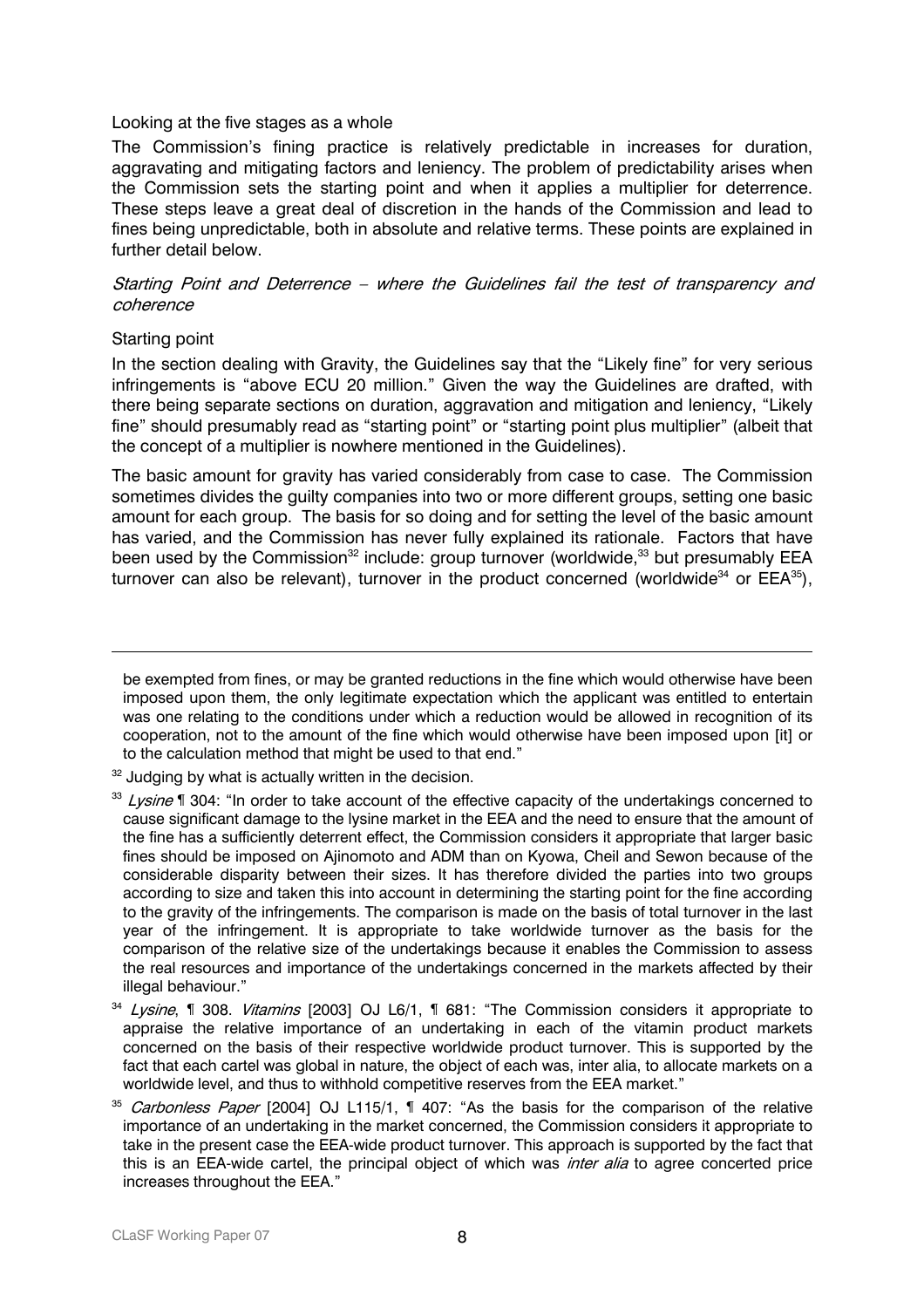market share (national, $36$  worldwide<sup>37</sup> or EEA $36$ ), and total market size (worldwide<sup>39</sup> or EEA $40$ ). This leads to a very unpredictable outcome.

But even when it explains what factors have been taken into account, the Commission only does so in the most general of terms. It gives no reasoning as to why the starting amount of the fine is set at the precise level that it was. Sometimes the Commission in fact applies a very precise method of calculating the starting amount (e.g. the starting amount of Microsoft's fine was set down to a fraction of a euro) but the decision never says why.<sup>41</sup> In other cases, the Commission has chosen a round number as the starting point, but did not explain why that precise amount was chosen.<sup>[42](#page-8-6)</sup> Different companies are sometimes lumped together in groups, despite there being differences within each group as to the size and culpability of the companies forming that group, yet the Commission's reasoning for grouping different parties together is often vague or sketchy[.43](#page-8-7) Finally, in one case, the

<span id="page-8-4"></span><sup>40</sup> Zinc Phosphate [2003] OJ L153/1, ¶¶ 302-303, see below. The total market size being taken into account was the EEA market as the Commission subsequently distinguished the different parties based on their EEA turnover in the product concerned, ¶ 307.

<span id="page-8-5"></span> $41$  The starting point ends in a 1, yet when this figure is doubled for deterrence, the result is a figure ending in 3. This indicates that the starting point was set to a fraction of a euro. See *Microsoft* not yet published, ¶¶ 1075-1076.

<span id="page-8-6"></span><sup>42</sup> See. for example, *Lysine* 11 304-305, where the Commission accordingly set the basic amount for Ajinomoto and ADM at €30m and for Kyowa, Cheil and Sewon at €15m. But it never explained how these fines fitted in with the two parameters on which the fines were set, namely global turnover and global lysine turnover.

<span id="page-8-0"></span> $36$  For example, *Luxembourg Beer* [2002] OJ L253/1,  $\parallel$  95, *British Sugar* [1999] OJ L76/1,  $\parallel$  193 (where the market was the UK excluding Northern Ireland) and *Industrial and Medical Gasses* [2003] OJ L84/1, ¶ 430 (turnover in the Netherlands).

<span id="page-8-1"></span><sup>&</sup>lt;sup>37</sup> Graphite Electrodes ¶ 149 and Citric Acid ¶ 237 (basing the separation of the participants on market share).

<span id="page-8-2"></span><sup>&</sup>lt;sup>38</sup> Nintendo [2003] OJ L255/33, ¶ 386: "the considerable disparity in the size of the undertakings participating in the infringement justifies differential treatment. For this purpose, undertakings concerned can in principle be divided into three groups established according to the relative importance of each firm with regard to Nintendo Corporation Ltd/Nintendo of Europe GmbH as a distributor of the products (and those products only) in the EEA measured on the basis of each Party's share in the total volume of Nintendo game consoles and cartridges purchased for distribution in the EEA." EEA market shares were used to separate the infringers into 5 groups in Carbonless Paper ¶ 408. (Obviously, EEA market shares and EEA turnover in the relevant market are equivalent when separating companies into groups.)

<span id="page-8-3"></span><sup>&</sup>lt;sup>39</sup> Food Flavour Enhancers [2004] OJ L75/1, ¶¶242-243, see below. The total market size being taken into account was the worldwide market as the Commission subsequently distinguished the different parties based on their worldwide turnover in the product concerned, ¶ 247.

<span id="page-8-7"></span><sup>&</sup>lt;sup>43</sup> For example, In *Citric Acid*, H&R had a worldwide market share of 22%; ADM and J were next; then came HLR with 9%; while C was the smallest with 2.5%. These companies were placed into 3 groups on the basis of their relative importance in the market concerned. H&R's starting point was €35m; ADM, HLR and J received a starting point of €21m; and C started at €3.5m. Why did H&R start at €35m and HLR at €21m, when the former had 2½ times the latter's market share? The ratio of fines between C and H&R does respect the ratio of their relative shares, but this is not the case for C and the other 3 players. Similarly, in *British Sugar*, the Commission mentions market share in its calculation of starting amount. British Sugar's market share was 51-54% (for granulated sugar as a whole); and the starting amount of its fine was €18m. In contrast, Tate & Lyle's market share was 38-40%; yet its starting amount was a mere €10m. This is inconsistent: Tate & Lyle received roughly half the starting amount that British Sugar did, even though Tate & Lyle's market share was only about 10-15% lower. It is difficult to escape the conclusion that the starting point of the fine is set somewhat arbitrarily, and without precise regard to any scientific criteria.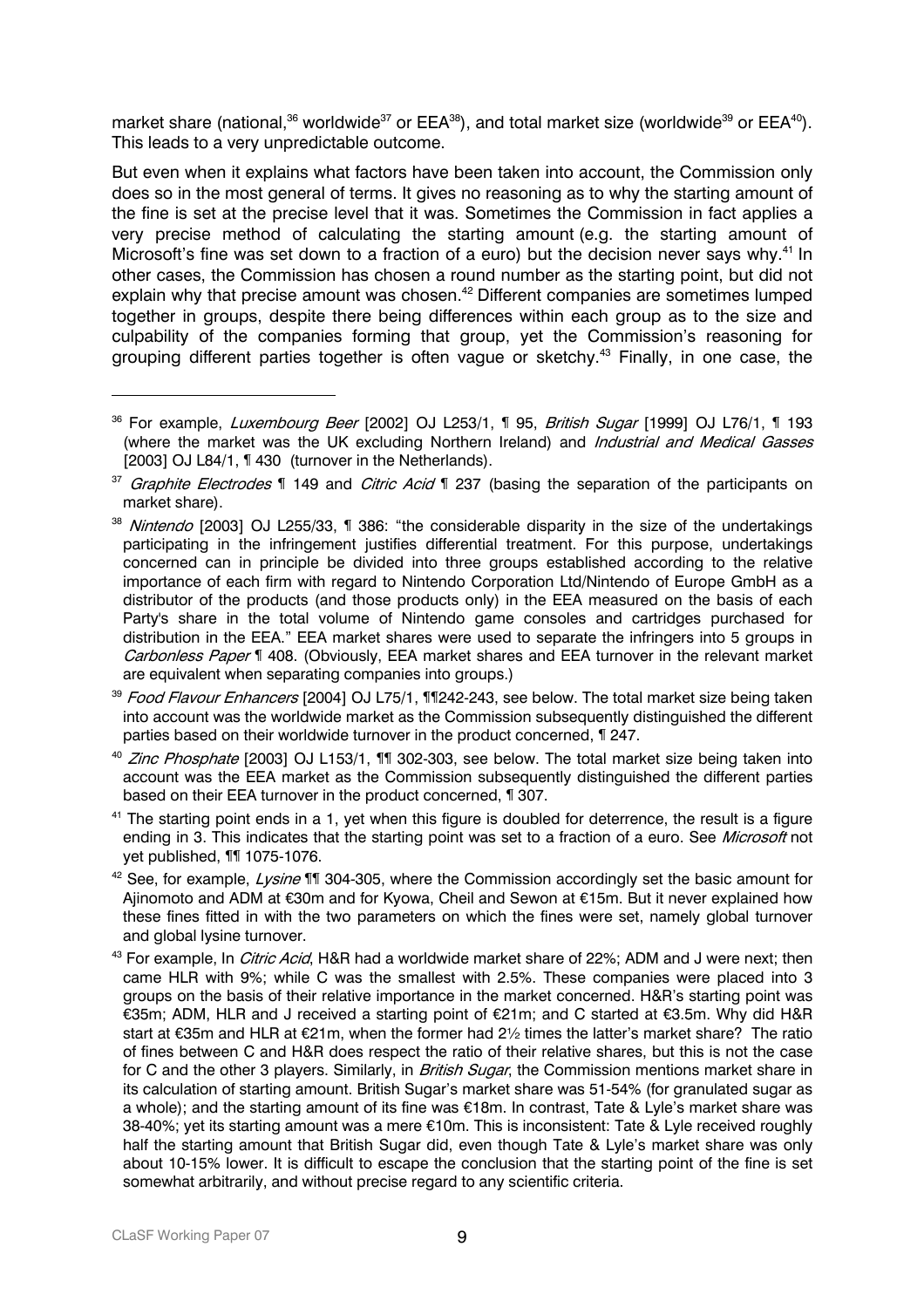Commission took distribution market shares and based the starting point on these in an indirect sense.<sup>44</sup>

A further – but linked – issue is the difference between what the Commission says in Court in response to an appeal and what it says in its decision. Microsoft is one example where a precise explanation of the method of calculating the starting amount has been given to the Court, but is not set out in the decision. In another court case in which the author has been involved, the Legal Service gave a hint as to the real practice being followed by the Commission, [45](#page-9-1) which is never set out in fining decisions.

In addition, there are contradictions in the decisions themselves, for example in  $Zinc$ Phosphate where the Commission says opposite things about the method of calculating the starting amount of a fine in consecutive sentences. [46](#page-9-2) That decision also indicates a further failing of the policy set out in the Guidelines of starting at €20m for very serious infringements – this was clearly harsh on infringements in very small markets. The Commission's formal position was that it not obliged to reduce the size of the starting amount even for small markets. However, in practice it did change its approach and imposed modest starting amounts in such markets.<sup>[47](#page-9-3)</sup>

What does this mean in practice for companies and their advisers? Quite simply that no company can predict what sort of starting point it is likely to face and on what basis the calculation will be made.

## **Deterrence**

 $\overline{a}$ 

The imposition of a multiplier for deterrence is again unpredictable and seems to lack any coherent underlying rationale. The unpredictability is not helped by the fact that the concept of a multiplier for deterrence is nowhere to be found in the Guidelines.

The first case (*Pre-insulated pipes*) saw ABB having its starting amount multiplied by 2.5 due to its strategic involvement in running the cartel and to its overall size. This seemed like a specific deterrent because of the behaviour of ABB. Indeed, the decision expressly states that the reason for a multiplier was to stop ABB repeating its behaviour.<sup>[48](#page-9-4)</sup>

<span id="page-9-0"></span><sup>&</sup>lt;sup>44</sup> Nintendo,  $\P$  386: "In this case, the considerable disparity in the size of the undertakings participating in the infringement justifies differential treatment. For this purpose, undertakings concerned can in principle be divided into three groups established according to the relative importance of each firm with regard to Nintendo Corporation Ltd/Nintendo of Europe GmbH as a distributor of the products (and those products only) in the EEA measured on the basis of each Party's share in the total volume of Nintendo game consoles and cartridges purchased for distribution in the EEA in the year 1997, the last year of the existence of the infringement." But there is no direct correspondence between the starting point and the market share.

<span id="page-9-1"></span><sup>&</sup>lt;sup>45</sup> "In cartel cases, the Commission habitually takes account of the overall value of the market affected in order to determine the starting amount for the first group."

<span id="page-9-2"></span> $46$  In *Zinc Phosphate*, [2003] OJ L153/1, when setting the starting point, the Commission reasoned as follows (¶¶ 302-303): "It is not the practice of the Commission to consider the size of the product market as a relevant factor to assess gravity. Nevertheless, without prejudice to the very serious nature of an infringement, the Commission will in this case take into consideration the limited size of the product market." The identical language was used in *Food Flavour Enhancers*, [2004] OJ L75/1, ¶¶ 242-243. In both cases, the Commission stated a clear principle, which it departed from in the very next sentence. Unpredictability clearly remains a Commission objective.

<span id="page-9-3"></span> $47$  In *Zinc Phosphate* the Commission imposed starting points of  $\bigoplus$  and  $\bigoplus$ .75m and in *Food* Flavour Enhancers starting amounts of €6m and €2.4m were imposed.

<span id="page-9-4"></span><sup>&</sup>lt;sup>48</sup> Pre-insulated pipes. If 168, where the Commission noted that: "In determining the penalty to be imposed on ABB, the Commission will take account of its economic capacity to cause significant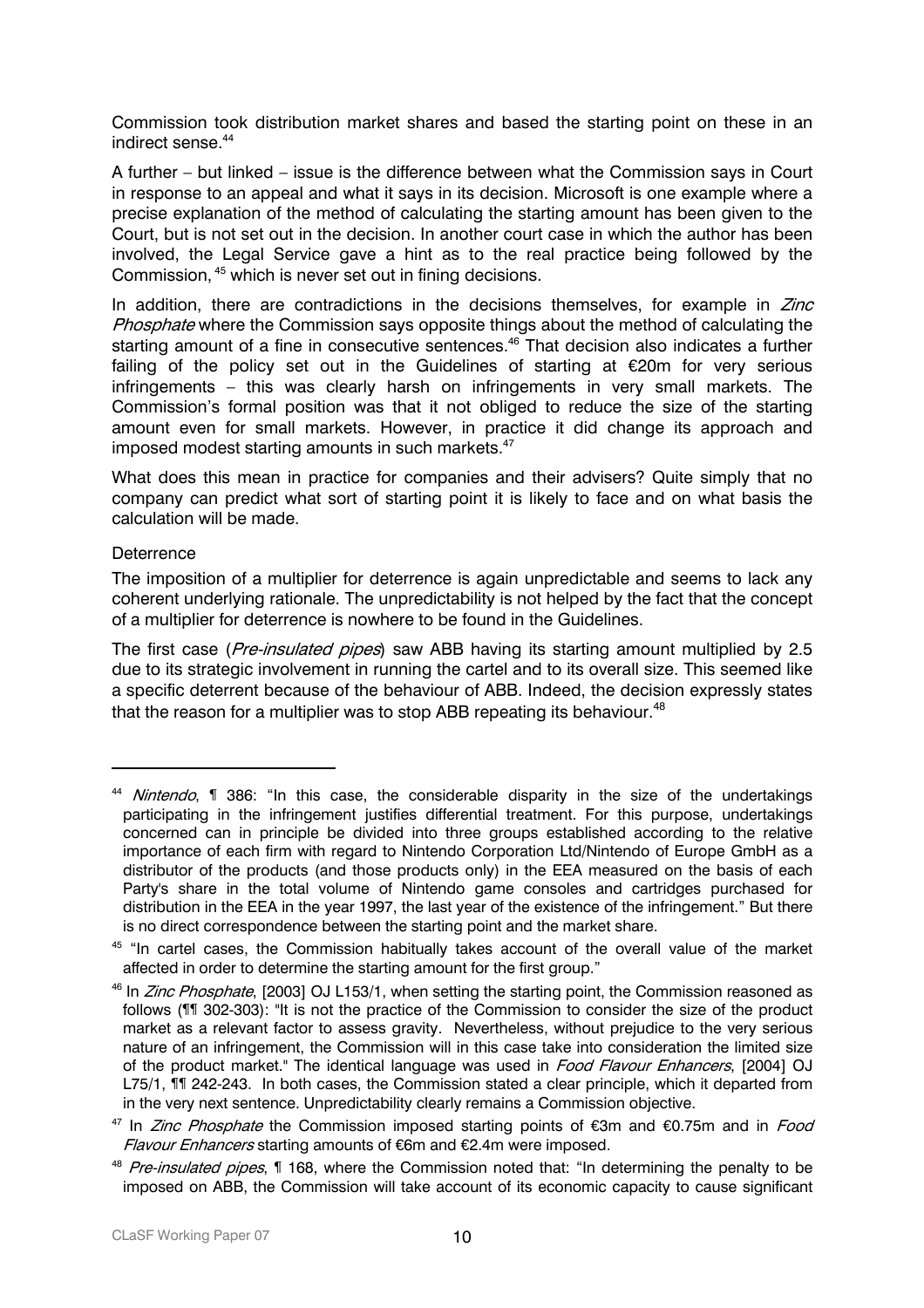Subsequent cases saw companies' fines increased by multipliers of (generally) between 1 and 3 due to the size of the corporate group.<sup>49</sup> It is not altogether clear whether the multiplier was based on the size of the undertaking compared to other participants in the cartel or whether it was based on the size of the undertaking compared to the market that was the subject of the cartel. The highest known multiplier to date was in Belgium Brewers, where Interbrew was subject to a multiplier of  $5<sup>50</sup>$  Yet there has not always been consistency – some companies have not had any multiplier imposed despite their large  $size<sup>51</sup>$ 

The Commission took a new turn in *Nintendo*, where a relatively small company<sup>52</sup> received a multiplier of 3 because of its size and status as a manufacturer (as opposed to a reseller, for example). This was the first ever multiplier in a vertical infringement.

Microsoft saw its fine doubled on the basis of the cash reserves that it had in the bank, the company's market capitalization and its profitability.<sup>53</sup> Yet this was the first time a multiplier had been imposed in a dominance case and the first case where a multiplier was imposed in an infringement only involving one company. In previous cases, there were always a number of companies involved in the infringement, only some of whom received a multiplier.

So the Commission's practice gives rise to the following questions regarding consistency of approach:

damage to competition and the need to set the fine at a level which ensures by its deterrent effect that there is no repetition" (emphasis added).

- <span id="page-10-0"></span> $49$  ADM's fine was subject to a multiplier of 2 in the *Citric Acid* cartel on account of the overall size of the company (turnover €13.9bn); Hoffmann-La-Roche's fine was subject to a multiplier of 2 in the *Citric Acid* cartel on account of the overall size of the company (turnover  $\epsilon$ 18.4bn); Haarmann & Reimer's fine was subject to a multiplier of 2<sup>1</sup>/<sub>2</sub>) in the *Citric Acid* cartel because it was controlled by Bayer, which is a large company (turnover €30.8bn); Brasserie de Luxembourg's fine was subject to a multiplier of 3 in the Luxembourg Beer cartel because it belonged to Interbrew, the largest beer company in the world (1999 turnover €3.2bn, 2000 turnover €5.6bn, the next biggest Luxembourg brewer was under €50m), and therefore had sufficient resources to know what it was doing was wrong (although no fine was actually imposed as it received 100% leniency); Showa Denko KK's fine was subject to a multiplier of 2<sup>1</sup>/<sub>2</sub> in the *Graphite Electrodes* Cartel on account of the overall size of the company (turnover €7.5bn); VAW Aluminium's fine was subject to a multiplier of 1.25 in the Graphite Electrodes Cartel on account of the overall size of the company (turnover €3.7bn).
- <span id="page-10-1"></span> $50$  Belgian brewers [2003] OJ L200/1,  $\P$  344: "To allow for their respective sizes and general resources, the Commission considers that the amount of the fines calculated in recital 342 should in Interbrew's case be multiplied by a factor of 5 … . This results in a fine of €1,250,000 for Interbrew." The multiplier only applied to the private label cartel, which was of limited scope and duration, so the impact of the multiplier was modest in absolute terms.

<span id="page-10-2"></span> $51$  For example, ADM received no multiplier in the Lysine case, but did receive a multiplier in the *Citric* Acid case. Its turnover far exceeded €10bn in both instances.

<span id="page-10-3"></span> $52$  Nintendo's worldwide turnover was approximately  $64.2$ bn, lower than almost all the companies listed in the footnote above.

<span id="page-10-4"></span><sup>53</sup> Microsoft, ¶ 1076: "Given Microsoft's significant economic capacity,<sup>1342</sup> in order to ensure a sufficient deterrent effect on Microsoft, the initial amount should be adjusted upwards by a factor of 2…" Footnote 1342 explains: "Microsoft is currently the largest company in the world by market capitalisation. ... Microsoft's resources and profits are also significant. Microsoft's [latest SEC filing] reveals that it possessed a cash (and short-term investment) reserve of \$49,048 million … [T]his SEC filing indicates that … Microsoft earned profits of \$13,217 million on revenues of \$32,187 million (profit margin of 41%). For the Windows PC client PC operating system product ... Microsoft earned profits of \$8,400 million on revenues of \$10,394 million (profit margin of 81%)."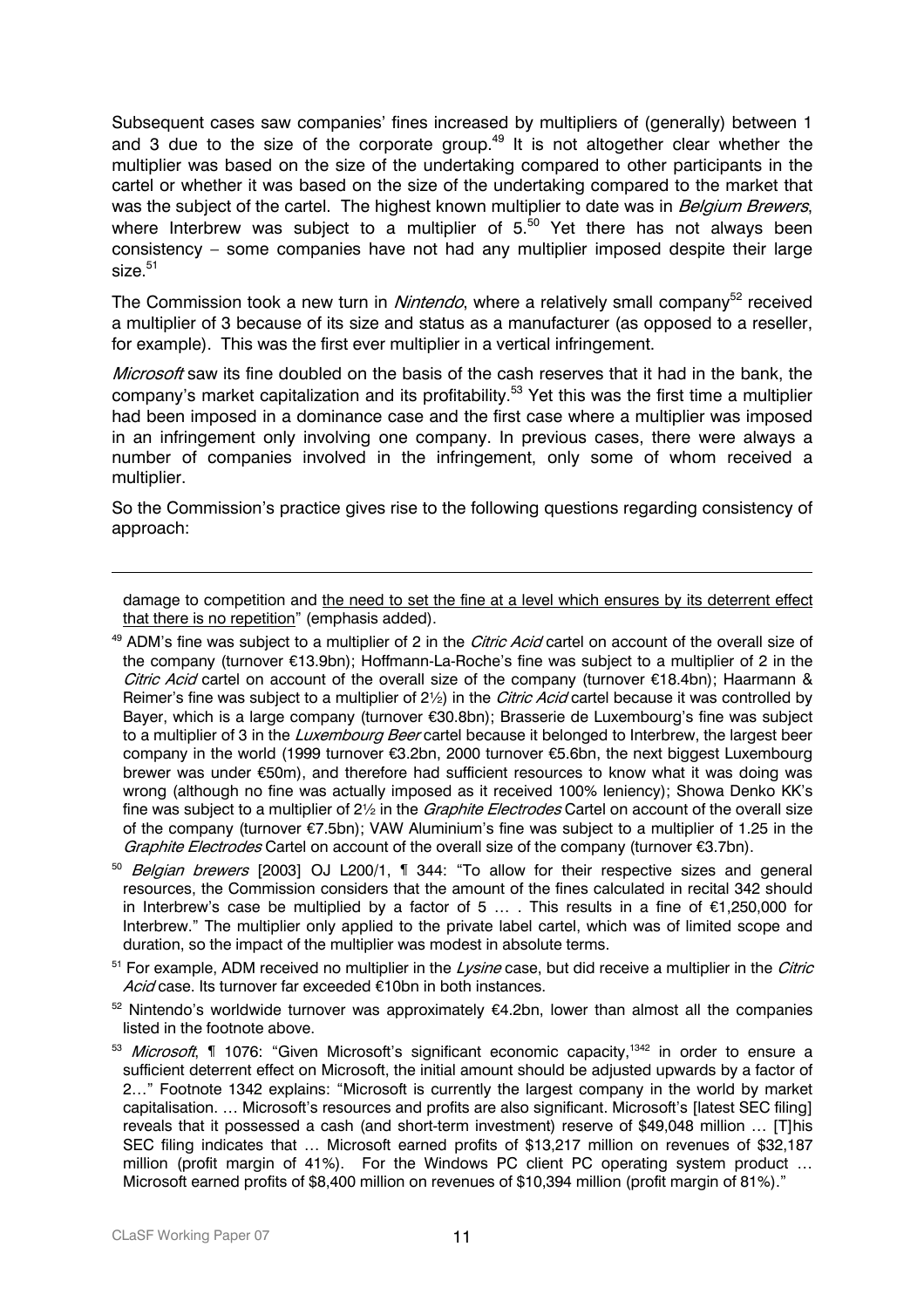- Is deterrence based on subjective elements: preventing the particular company from doing it again? This was the approach set out in the Pre-insulated pipes case, the first where a multiplier was imposed.
- Or is it about objective deterrence bigger companies are supposed to know the rules better? This somewhat questionable proposition (at least when all the companies involved are multinationals) has been advanced in a number of cases. But is this really appropriate if the infringement is committed by a remote branch of a big multinational, which does not necessarily have any more resources than a smaller company?
- Should a multiplier be imposed only when more than one company is involved to separate the big from the small in a multi-party case?
- On what basis should a multiplier be imposed in a case where there is a single infringer, whose turnover is mainly in markets whose size has already been taken into account in the setting of the basic amount?
- Are multipliers just for cartel cases? When should they also be applied in dominance cases?
- What relevance should be given to other factors (status as a manufacturer, amount of cash reserves or profit margins)?

The major problem for any lawyer advising a client is the absence of any guidance as to what are the underlying principles when considering a multiplier for deterrence. It is submitted that this is because there are no consistent underlying principles.

## The automatic increase for duration raises different issues

The quasi-automatic 10% increase in the fine for each year of the infringement raises two different issues.

First, it can be too inflexible and not take sufficient regard of the intensity of the infringement. Generally, the same annual increase is applied regardless of the intensity of the infringement during that year. This can have considerable unfairness: the parties are punished the same whether they have one meeting in a year with minimal impact or 15 meetings with significant impact on prices. An increase could even be applied for a year in which the participants did not even meet – although the infringement was found to be continuing by virtue of the fact that there were meetings in previous and following years.

Second, the current system over-penalises infringements that are of short duration and under-penalises long-term infringements. Why should a 10-year infringement incur only doubl[e54](#page-11-0) the fine of an infringement lasting a year? If the cartel remains of uniform intensity one would expect that a 10-year infringement would be ten times as harmful for consumers. If successful, the cartel ought to make ten times as much money for the participants.

On the other hand, at least the policy is clear and transparent, if perhaps in need of some reform. It leads to predictable results and could be applied on a consistent basis across the EU following decentralization.

## Conclusions about Commission fining policy

Predictability of the overall outcome in a Commission decision imposing fines is low. There are two reasons for this – absence of any guidance as to how the starting amount is set and why a multiplier for deterrence is imposed. It is submitted – for deterrence at least – that the

<span id="page-11-0"></span><sup>&</sup>lt;sup>54</sup> 10% increase for 10 years is equivalent to doubling the fine.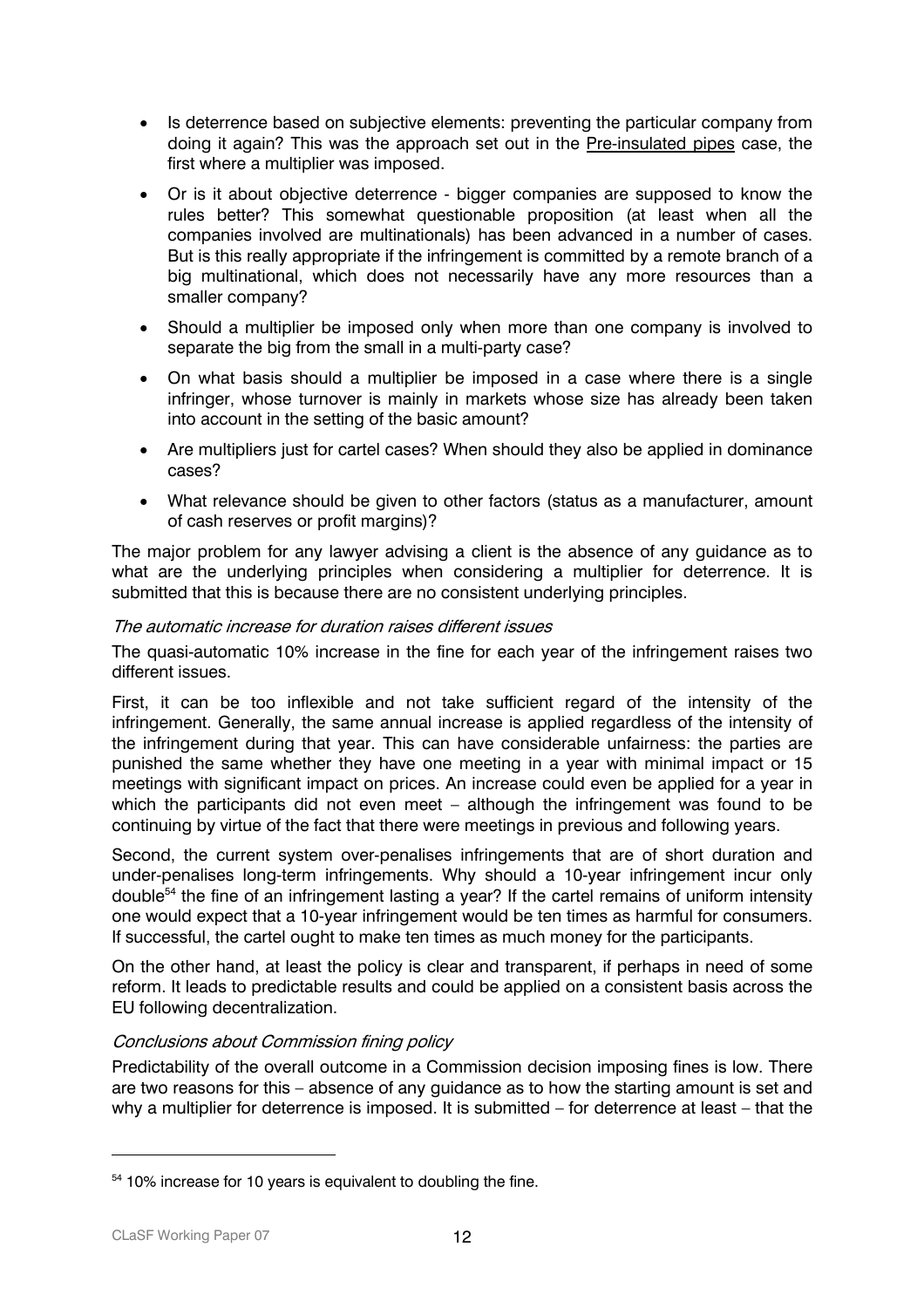reason for the absence of any guidance is the fundamental absence of a theoretical underpinning for the Commission's approach.

## III Do the Member States do it better?

Do the fining policies applied in the Member States pass the test of transparency and coherence in a way the Commission's approach does not? Or are the same criticisms valid? To answer this question, a survey of Member States' fining policies has been carried out, based on publicly available material. The survey – which is annexed to the end of the paper – examines the Member States' approach to imposing fines and analyses in particular the approach they take to setting the starting point of the infringement; whether they provide for increases for deterrence and whether they increase the fine for duration. Aggravating and mitigating factors are not covered (there is little case law in many Member States so such an anlysis could not be comprehensive).

The survey shows that there is a significant degree of disparity between the Member States both on the approach they apply to imposing fines and as regards the procedures and institutions by which fines are imposed.

The majority of Member States follow the Commission's approach to fining in its broadest sense – fines imposed at up to 10% of worldwide turnover, with the amount of the fine taking account of the severity and duration of the infringement.

However, most of the Member States that do so follow the approach laid down in Regulation 17, with a wide discretion being given to the competition authority (and in a number of instances the national court) when setting the fine.<sup>55</sup> The applicable national laws give only very general guidance as to the principles that are to be applied.

Since their fining policies are essentially based on Regulation 17 without any fining guidelines, the majority of Member States suffer from the same problems as Commission fining policy prior to the 1998 Guidelines. Moreover, given the relatively low number of fining decisions that these Member States have ever adopted, there is an even greater issue of predictability than affected the Commission pre-1998, as at least it had a significant body of prior decisions that could (in theory) act as some form of a guide. In this respect, the fining policies of the majority of Member States are less predictable and transparent than the Commission's current policies.

Of course, the situation in a number of those Member States is improved by the fact that the competition authority does not itself impose the fine, but rather acts as a prosecutor before a national court, the latter having the power to impose fines.<sup>56</sup> But while the fact of having an impartial judge imposing the fines does avoid the problems involved with having the same officials acting as prosecutor and judge, it does not immediately guarantee predictability. It is only once a sufficient body of precedent builds up, supported by appellate decisions, that a judge-based system gains a similar level of predictability as well-drafted guidelines.

There are however a few Member States that follow the Commission's model and also have fining guidelines. While some of the countries (e.g. Belgium) have simply adopted the Commission's Guidelines almost word for word, others have taken the opportunity to improve on the Commission's approach and cure some of its failings.

<span id="page-12-0"></span><sup>&</sup>lt;sup>55</sup> Member States that essentially follow the Commission's pre-1998 approach include: Slovakia, Portugal, Luxembourg, Austria, Lithuania, Italy, Malta, Hungary, Cyprus, Czech Republic, Poland, Finland, Sweden, France.

<span id="page-12-1"></span><sup>&</sup>lt;sup>56</sup> For example, Austria, Sweden and Finland follow the Commission's pre-1998 rules, but the fines are imposed by judges, not by officials. Other countries where judges set the fines include Denmark, Spain and Ireland.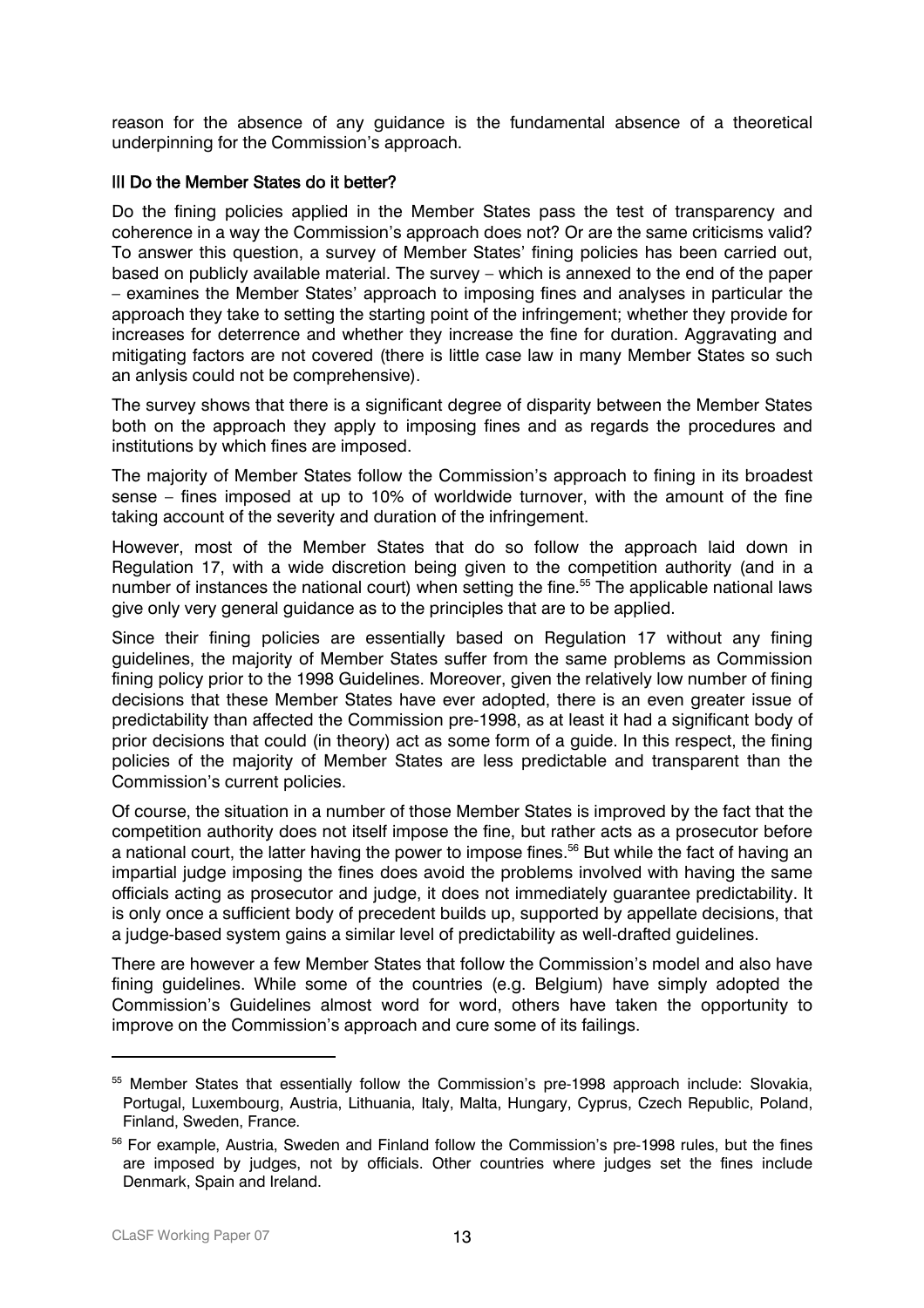The approach of the UK deserves note as being a distinct improvement over Commission policy when it comes to transparency in setting the amount for gravity. The OFT starts with the turnover in the relevant market (the one that is the subject of the infringement) and can impose a starting point of up to 10% of that turnover.<sup>57</sup> This starting point can then be multiplied by the number of years of the infringement to take full account of the anticompetitive effect of the infringement over its full duration.<sup>58</sup> However, the OFT's description of circumstances when an additional penalty may be imposed for deterrence is distinctly vague, and not particularly conducive to generating transparency or predictability.<sup>[59](#page-13-2)</sup> Thereafter there is an adjustment for mitigation and aggravating factors. $^{60}$  Finally there is an adjustment to ensure the fine does not exceed 10% of total turnover, as well as a potential reduction to ensure that a company that has been fined for similar conduct elsewhere in the EEA is not subject to double punishment.<sup>61</sup>

The Netherlands also have their own scheme for fining those who infringe competition laws. The basic tariff of the fines are set based on percentages of the companies' turnover in the products concerned over the entire duration of the infringement ('concerned turnover'). In this way, the Netherlands takes account of the fact that a company will profit twice as much from an infringement that lasts two years than one lasting a single year and sets the basic amount and duration in one single step. The NMa's guidelines provide for different ranges of penalty depending whether the infringement is a less serious one (up to 10% of concerned turnover), a serious one (up to 20%) or a very serious one (up to 30%). [62](#page-13-5)

Latvia also has its own, very recent fining guidelines, which follow the Dutch approach of having tariffs based on a percentage of the worldwide turnover fo the undertaking, with the percentage varying according to the seriousness of the infringement. It adopts a different approach to duration from the Netherlands, providing for a small percentage increase in the tariffs for longer-running infringements. <sup>63</sup>

Finally, there are a few countries that take a completely different approach to that of the Commission. Germany is one of them – basing its fines on the amount of additional proceeds gained by virtue of the infringement.<sup>64</sup> This leads to its own problems. In particular, appeals are almost inevitable when large fines are imposed, as those who

<span id="page-13-0"></span> $57$  See the OFT's guidelines as to the appropriate amount of a penalty at  $\P$  11 2.3-2.8, at: http://www.oft.gov.uk/NR/rdonlyres/4546166B-0413-45E4-8C8F-208CC3CDC325/0/OFT423.pdf

<span id="page-13-1"></span><sup>58</sup> OFT's guidelines, ¶ 2.9.

<span id="page-13-2"></span><sup>&</sup>lt;sup>59</sup> "The penalty figure reached after the calculations in steps 1 and 2 may be adjusted as appropriate to achieve the policy objectives outlined in paragraph 1.4 above, in particular, of imposing penalties on infringing undertakings in order to deter undertakings from engaging in anticompetitive practices. The deterrent is not aimed solely at the undertakings which are subject to the decision, but also at other undertakings which might be considering activities which are contrary to Article 81, Article 82, the Chapter I and/or Chapter II prohibition. Considerations at this stage may include, for example, the OFT's objective estimate of any economic or financial benefit made or likely to be made by the infringing undertaking from the infringement and the special characteristics, including the size and financial position of the undertaking in question. Where relevant, the OFT's estimate would account for any gains which might accrue to the undertaking in other product or geographic markets as well as the 'relevant' market under consideration." (OFT's Guidelines, ¶ 2.11).

<span id="page-13-3"></span> $60$  OFT's guidelines,  $\P$  12.14-2.16.

<span id="page-13-4"></span><sup>61</sup> OFT's guidelines, ¶¶ 2.17-2.20.

<span id="page-13-5"></span><sup>&</sup>lt;sup>62</sup> See the Guidelines for the Setting of Fines, Stcrt. 248 of 21 December 2001 http://www.nmanet.nl/nl/Images/11\_3860.pdf (not available in English), summarised in the Annex.

<span id="page-13-6"></span><sup>&</sup>lt;sup>63</sup> Not available in English. See Annex below for a summary.

<span id="page-13-7"></span><sup>&</sup>lt;sup>64</sup> It has been suggested by officials from the Bundeskartellamt that Germany may also move to a system where the maximum is 10% of worldwide turnover.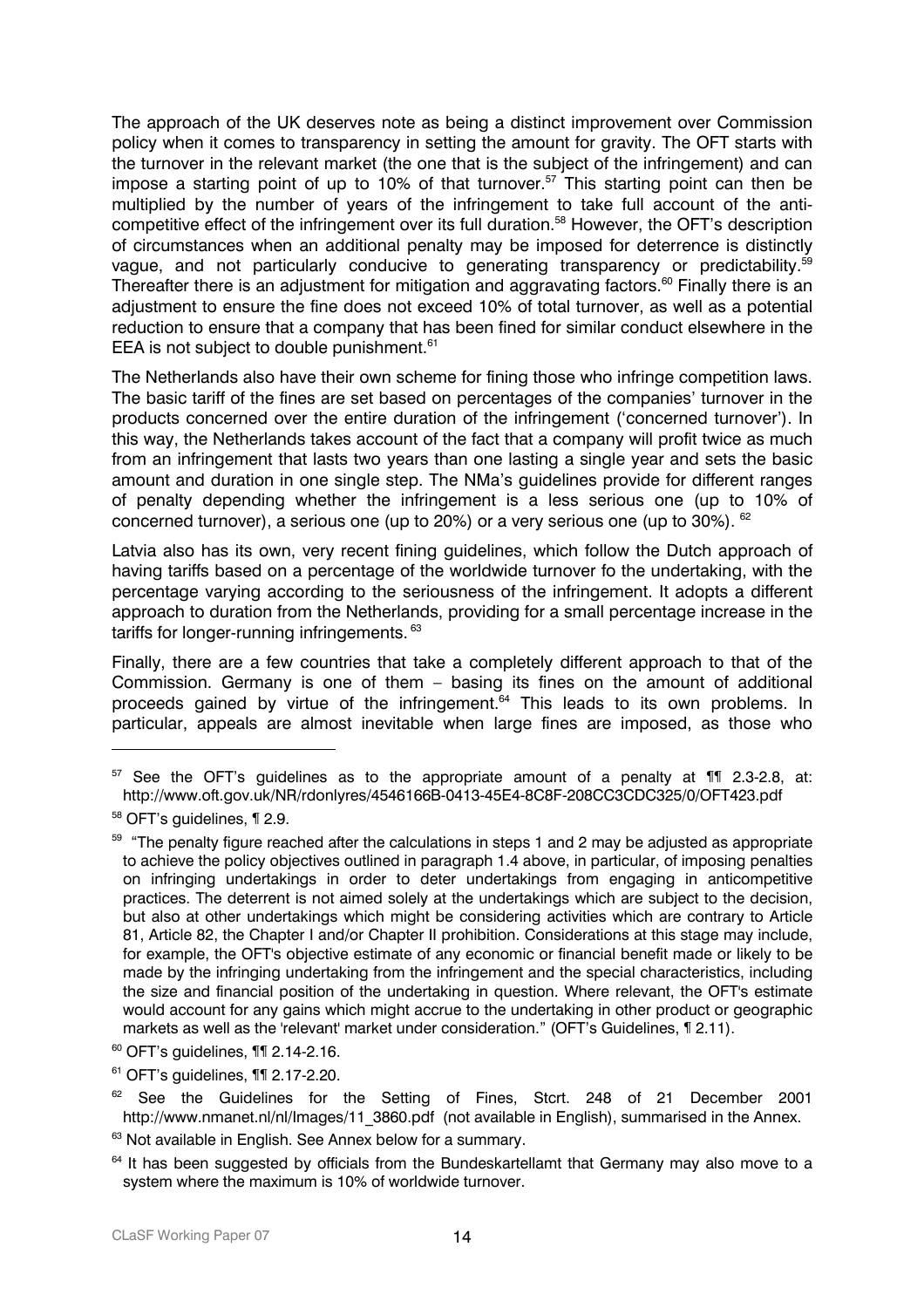receive a fine contest (often successfully) the finding that they made additional proceeds at all or in as large an amount as determined by the Bundeskartellamt. [65](#page-14-0) 

Estonia has taken a radically different direction when it comes to competition enforcement. It does not provide for any administrative fines for cartel infringements, but rather prefers to deter cartels by way of criminal sanctions. On the other end of the spectrum, Slovenia has a relatively weak system of punishment with maximum fines of €375,000.

The overall picture among the Member States is that – with some notable exceptions – there is less transparency and predictability in their approaches to imposing fines than under the Commission's post-1998 approach. The potential for disparities in treatment as between the Member States is just as great as between the Commission and any Member State.

## IV Coherence does matter in a decentralised system of competition law

It is submitted that there is a pressing need for a coherent fining policy for infringements of EC competition law now that enforcement of EC competition law is decentralised.

## The major changes following decentralisation of competition enforcement

One of the major changes brought about by decentralisation is the concept of case allocation between the Commission and the National Competition Authorities (NCAs). Allocation of cases amongst the Commission and NCAs generally will take place only at the beginning of an investigation. The governing principle is whether the NCA or the Commission is "well placed" to investigate the infringement and bring it to an end. <sup>66</sup>

In most cases, the NCA that receives the complaint or starts an *ex-officio* proceeding will remain in charge of the case. However, re-allocation of a case is considered at the outset of proceedings<sup>67</sup> where either the NCA is not well placed to act or where other NCAs consider themselves to be well-placed to act in the case. The aim is for NCAs to re- allocate the case to the well-placed enforcement authority. $68$  There is no mechanism for resolving a divergence of views on the allocation of the case, although the Commission could take over such a case.<sup>69</sup> When cases are re-allocated, the case files are also transferred. The NCA

<span id="page-14-0"></span><sup>&</sup>lt;sup>65</sup> The Düsseldorf Court of Appeals recently annulled an imposition of fines based on additional proceeds because the FCO had failed to prove that there had been any. Berliner Transportbeton I, decision of 6 May 2004, Wirtschaft und Wettbewerb DE-R 1315.

<span id="page-14-1"></span><sup>&</sup>lt;sup>66</sup> Under the Commission Notice on cooperation within the Network of Competition Authorities (the 'NCA Notice'), 2004 OJ C 101/43, an NCA may be considered to be well placed to deal with a case if the following cumulative conditions are fulfilled: (i) an agreement or practice has substantial direct actual or foreseeable effects on competition within its territory and is implemented within it or originates from its territory, (ii) it is able to effectively bring to an end the entire infringement, and (iii) it can gather, possibly with the assistance of other authorities, the evidence required to prove the infringement. (¶ 8) In sum, there must be a clear nexus between the infringement and the territory of a Member State.

<span id="page-14-2"></span><sup>&</sup>lt;sup>67</sup> When an allocation issue arises, it should be resolved promptly, normally within two months. (NCA Notice ¶¶ 16-19.)

<span id="page-14-3"></span><sup>&</sup>lt;sup>68</sup> NCA Notice ¶¶ 6-7. The Commission will be particularly well placed if the arrangements effect competition in more than three Member States, if a Commission decision is needed to develop EC competition policy or to ensure effective enforcement, or if a case is closely linked to other Community provisions for which the Commission has exclusive competence. (NCA Notice ¶¶ 14- 15.)

<span id="page-14-4"></span><sup>&</sup>lt;sup>69</sup> The Commission has the power to take over a national case after the initial two-month allocation period by initiating proceedings under Article 11 (6) of Regulation 1/2003. This will only happen in certain limited circumstances. These include situations when (i) network members envisage conflicting decisions in the same case, (ii) network members envisage decision which is obviously in conflict with consolidated case law, (iii) network member(s) is (are) unduly drawing out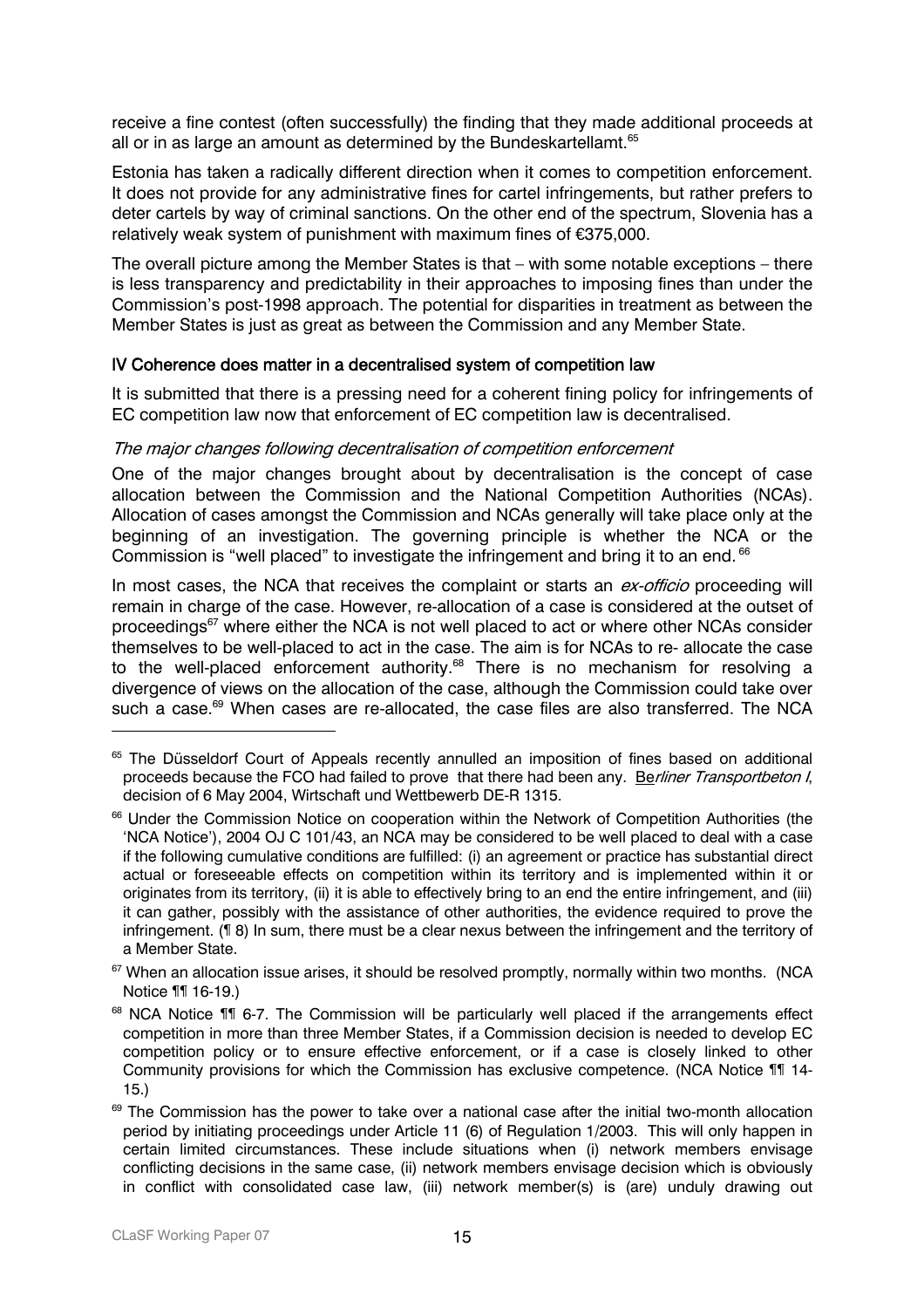Notice provides for the exchange and use of data, including confidential information both between the NCAs and the Commission and amongst the NCAs. <sup>70</sup>

What does all this mean taken together? In short, there is now a significant chance that a company that was subject to dawn raid or an investigation in a particular country could end up being fined by the authorities of another country or by the Commission. That is why decentralization raises a number of questions of principle in relation to fining policy.

#### The Coordination Mechanisms Do Not Cover Fining Policy

The modernisation of competition law involves three elements to ensure the system runs smoothly. Aside from the case allocation system and the mechanism for mutual cooperation during the course of an investigation, the third element is a system whereby the Commission (and, by convention, all the other NCAs) are sent a copy of a decision by a NCA 30 days before its adoption so the Commission can check that the decision conforms to the consensus interpretation of EC law. The Commission can give its comments during this period and, in the worst case, assume jurisdiction over the case pursuant to Article 11(6) of Regulation 1.

The aim of this third mechanism is to ensure a uniform application of Community law. However, this system only discusses the legal theories that the NCA proposes to apply. It does not discuss the fine that is to be imposed. So there is no coordination mechanism to ensure equal treatment and consistent fining policy.

In addition, even if the coordination mechanism were extended to cover fining policy, it still would not ensure consistency. Consensus can be reached through discussion when – as with the substantive law under Articles 81 and 82 – there is a body of established case law and decisions following well-established principles which applies throughout the EU. In contrast, there is no unified fining policy for infringements of Articles 81 and 82. The Commission's guidelines on fining policy only limit the Commission's discretion. NCAs are not even formally bound by the limit of 10% of worldwide turnover established by Regulation 17 and now enacted as Article 23(2) of Regulation 1/2003, albeit that a similar limit does appear in most national laws.

Moreover, as seen above, the Commission's practice is not predictable. Even if an NCA wanted to adopt the exact same fine as the Commission would have in a particular case, it would have no way of predicting the exact fine that the Commission would have imposed. If Brussels lawyers with many years of experience cannot predict the level of fines their client is to receive, an NCA cannot be expected to do any better.

This means that modernisation is likely to lead to wide disparities in the punishment applied –punishment is likely to vary depending on geography.

#### Coherence and equality before the law

It is a fundamental principle that like cases should be judged alike. Equality before the law is a fundamental principle of the rule of law, on which the Community is founded.<sup>71</sup> If the

proceedings, (iv) there is a need to adopt a Commission decision to develop competition policy, in particular when a similar competition issue arises in several Member States, or to ensure effective enforcement, or (v) the NCA(s) concerned do not object.

<span id="page-15-0"></span><sup>&</sup>lt;sup>70</sup> The information exchanged should only be used in evidence for the purposes of applying Articles 81 and 82 and in respect of the subject matter for which it was collected by the transmitting authority. (NCA Notice ¶¶ 26-28.)

<span id="page-15-1"></span><sup>&</sup>lt;sup>71</sup> See Article 20 of the Charter of Fundamental Rights: "Everyone is equal before the law". This would have become Article II-20 of the Constitution.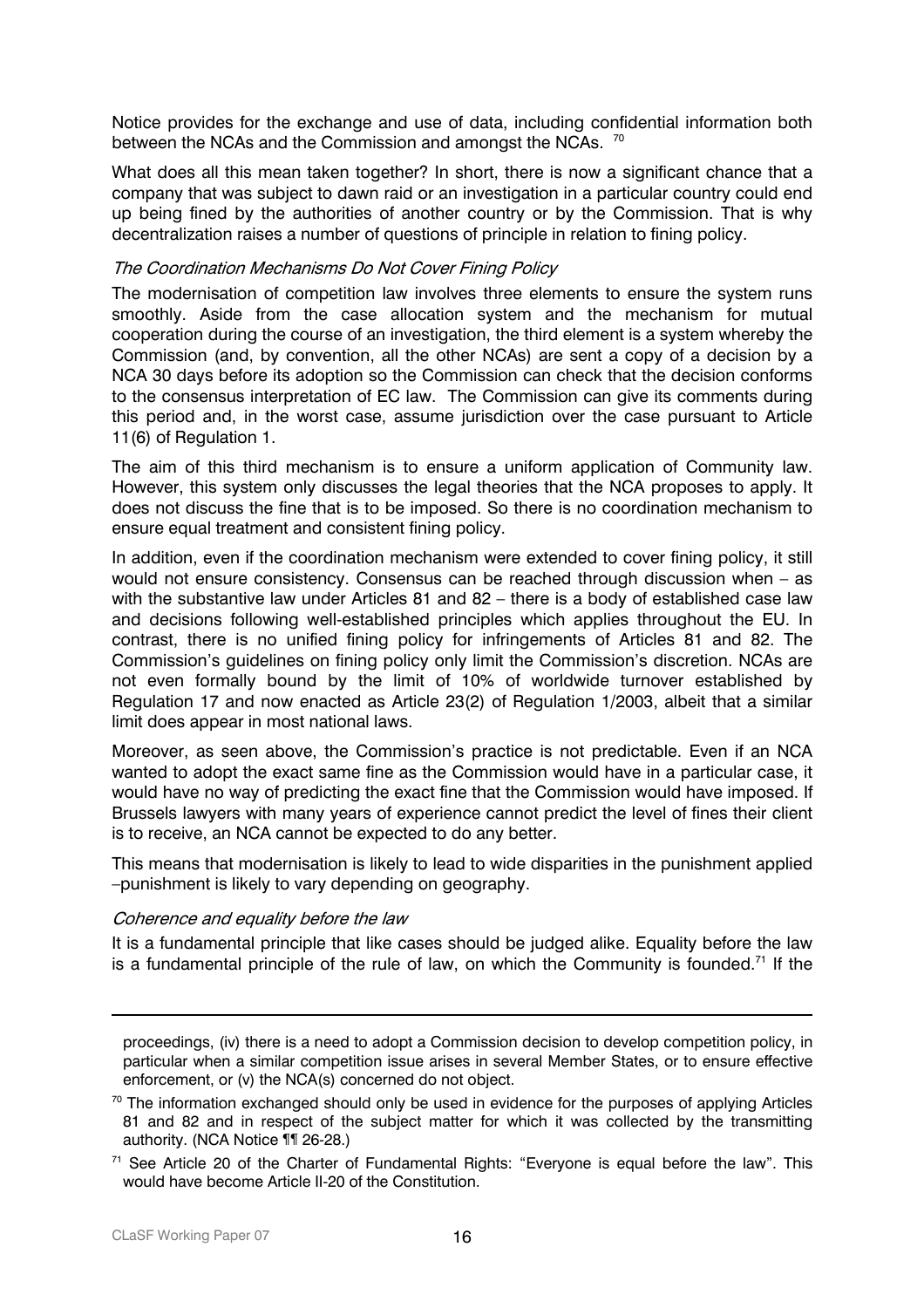same substantive law is being applied it should not matter which court is applying it – the outcome should be the same.

In the national court system one would not expect a judge in Manchester to impose a greatly stricter sentence in a criminal case than a judge in London.<sup>72</sup> Both have the same sentencing guidance and both have access to precedents applied in previous cases. Similarly in a federal system such as the US, one would not expect a Federal District Judge in Florida to impose a higher fine than the Federal District Judge in the District of Colombia. And even if something did go wrong in an individual case, there would always be the possibility of an appeal to a higher court – the Court of Appeal in the England or the Circuit Court of Appeals or the US Supreme Court – to ensure that justice was served out uniformly.

Both these mechanisms to ensure equality before the law are absent in the decentralised system of competition law. As seen above, the applicable fining policy differs considerably as between the Commission and the Member States and as between the Member States. Moreover, there is no possibility of an appeal to a higher court at European level, which would maintain consistency. This means that differential treatment is institutionalised in the current system of fining policy. It is submitted that the system therefore needs to be reformed.

#### Is the decision to re-allocate a case a legally challengeable act?

Suppose a case were re-allocated from Belgium to Germany or from the UK to the Commission. The Commission's stated policy is that a case re-allocation is not a legally challengeable act. $73$  But is that a tenable position?

It is submitted that a decision to allocate a case is an attackable act as the company that is subject of the investigation could as a result face a significantly higher level of punishment. The difference in likely fine is not just a question of the authorities exercising their discretion differently. It is due to the applicability of different legal rules in the different jurisdictions. For example, there are no fines for companies in Estonia, so a company whose case is transferred from Estonia to the Commission is guaranteed to be subject to greater punishment. A decision to deport an alleged criminal to another jurisdiction certainly changes his status legally and certainly is appealable.

The European Courts' caselaw says that only acts that bring about a change in a party's legal status are attackable as a matter of EC law.<sup>74</sup> Thus, preliminary acts such as statements of objection are not attackable acts.<sup>75</sup> However, being subject to a different legal

<span id="page-16-0"></span> $72$  That is why the English Court of Appeal issues sentencing guidelines.

<span id="page-16-1"></span><sup>&</sup>lt;sup>73</sup> NCA Notice, ¶ 31: "Given the fact that the Council Regulation has created a system of parallel competences, the allocation of cases between members of the network constitutes a mere division of labour where some authorities abstain from acting. The allocation of cases therefore does not create individual rights for the companies involved in or affected by an infringement to have the case dealt with by a particular authority."

<span id="page-16-2"></span> $74$  The decision to re-allocate a case would be attackable under EC law as it is a decision taken pursuant to Regulation 1/2003. If the case were to be allocated by a Commission decision (i.e. reallocated from Commission to national level or national level to the Commission), then the CFI would probably be the place where the decision would be challengeable, hence the focus on the European Court's rules on admissibility. A re-allocation between NCAs might have to be challenged in a national court, but similar arguments could be used to satisfy national law standing requirements.

<span id="page-16-3"></span><sup>&</sup>lt;sup>75</sup> Case 60/81 IBM v Commission [1981] ECR 2639 at 121: "It follows from the foregoing that neither the initiation of a procedure nor a statement of objections may be considered, on the basis of their nature and the legal effects they produce, as being Decisions within the meaning of Article 173 of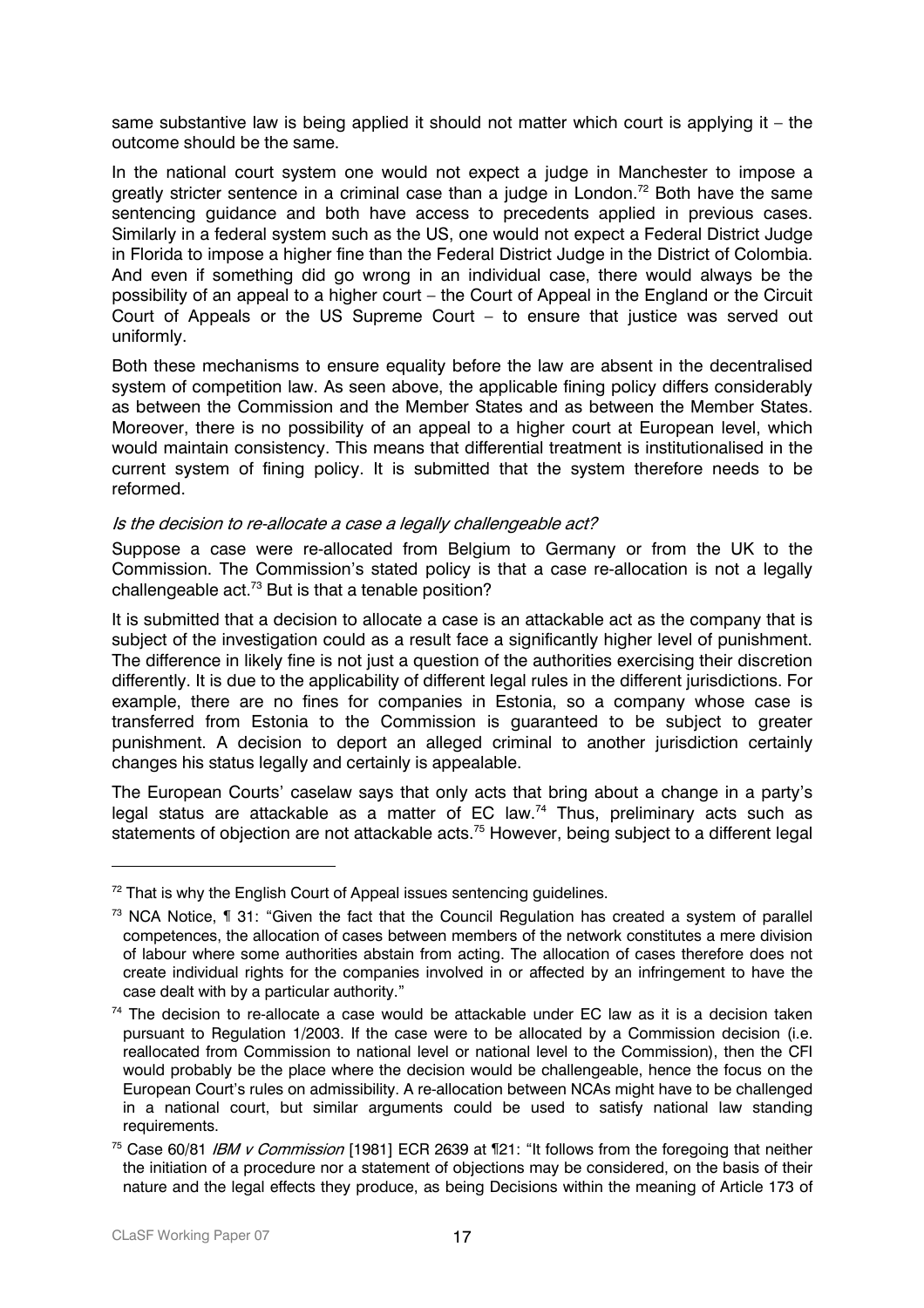regime is a change in legal position and it is an attackable act – thus an opening notice in a state aid case where the aid is alleged to be illegal aid (i.e. aid that was not notified before being granted) is a challengeable act because the classification of the measure as new aid, even if provisional, adopted by the Commission in its decision to initiate the procedure under Article 88(2) EC, has independent legal effects.<sup>76</sup> Similarly, a decision to subject a cartel investigation to Commission penalties rather than German or Estonian penalties does have independent legal effects and would in this author's submission be an attackable act.

The first legal challenge to case re-allocation could have the effect of bring the decentralised system to a grinding halt. This is a further reason why there is a need for reform of fining policy.

## V A proposed solution to the problem

There is only one solution that cures the problems outlined above and ensures both common guidelines and a common court of final instance as the ultimate guarantor of consistency of approach in the new world of decentralised enforcement. In plain terms, a pan-European fining policy applicable whenever the Commission or an NCA applies Articles 81 and 82 and imposes fines, subject to the final interpretation and control of the European Court of Justice.

The concerns advanced above would be cured if the Commission and Member States jointly agree clear and transparent guidelines on the fines that will be imposed for infringements of Articles 81 and 82. This would also have the benefit of clarifying the Commission's current practice, which remains opaque and unpredictable. This would ensure that punishment does not depend on geography and that there is equal punishment for the same offence throughout Europe.

What would these common standards look like? Here are some tentative ideas as to the content of these common guidelines.

## An EU code on fining policy

The unified code would need to be sufficiently flexible as to cope with infringements covering a different geographic area. It would need to be sufficiently clear as to be applicable in a consistent manner by all 25 NCAs (and even, potentially, by regional competition authorities such as those in Germany and Spain). But it would also need to be sufficiently severe as to act as a deterrent against would-be cartelists.

The following suggestion follows the structure of the Commission's current guidelines and draws on the better elements from them and from national fining guidelines, while aiming to be more predictable overall.

the EEC Treaty which may be challenged in an action for a declaration that they are void. In the context of the administrative procedure as laid down by Regulations no 17 and no 99/63, they are procedural measures adopted preparatory to the decision which represents their culmination."

<span id="page-17-0"></span><sup>&</sup>lt;sup>76</sup> Case C-400/99 *Italy v Commission* (Tirrenia), [2001] ECR I-7303 at ¶¶ 57-62: "Such a decision ... necessarily alters the legal position of the measure under consideration and that of the undertakings which are its beneficiaries … after its adoption there is at the very least a significant element of doubt as to the legality of that measure which … must lead the Member State to suspend payment, since the initiation of the procedure under Article 88(2) EC excludes the possibility of an immediate decision holding the measure compatible with the common market which would enable it to be lawfully pursued. Such a decision might also be invoked before a national court called upon to draw all the consequences arising from the infringement of the last sentence of Article 88(3) EC."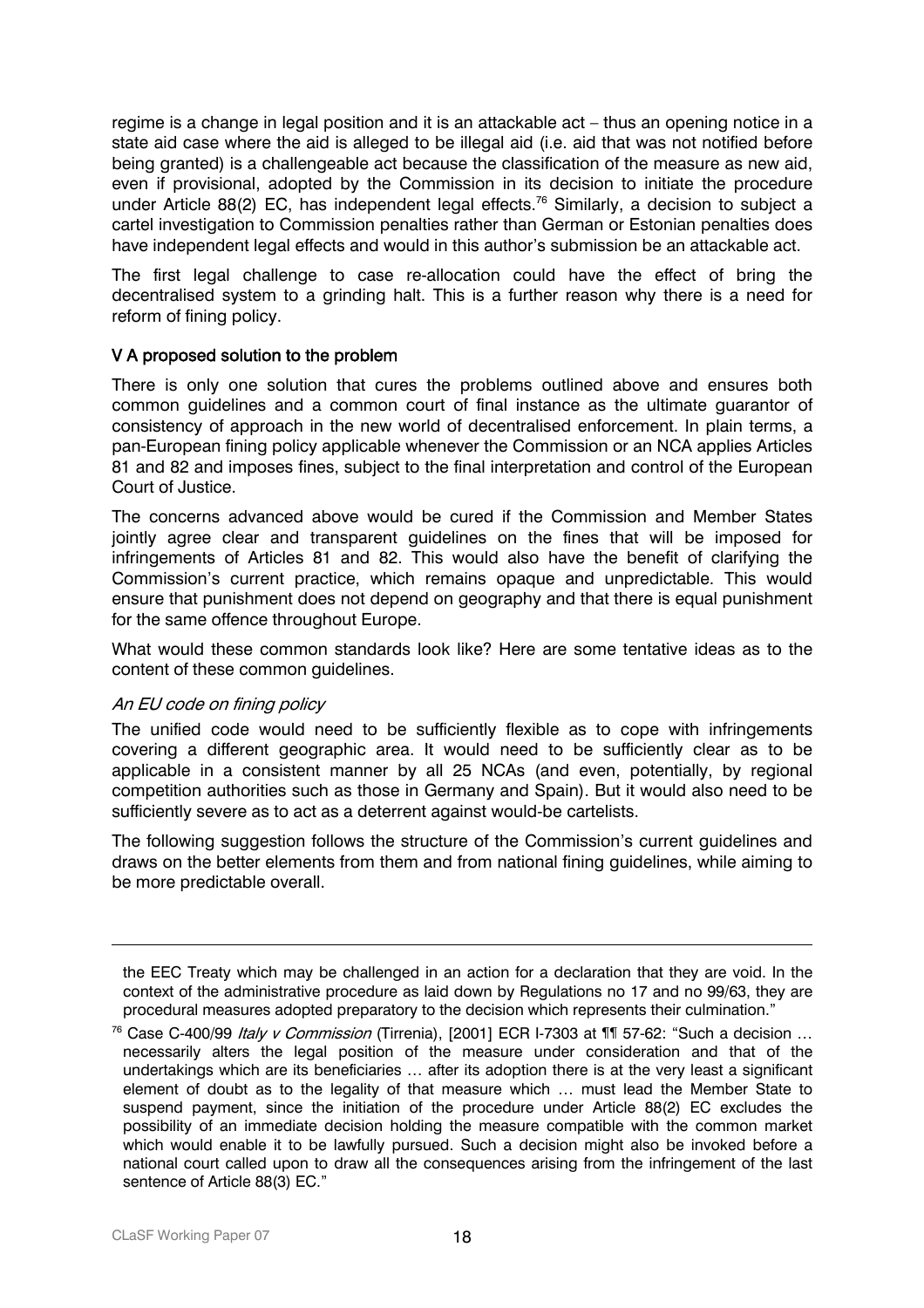The suggested unified code would have four stages: setting of the basic tariff (including duration); applying an increase to take account of the conglomerate nature of infringers; taking account of aggravating and mitigating factors and leniency. The maximum of 10% of worldwide turnover would be retained as the upper limit (since it currently figures in most Member State fining polices as well as that of the Commission).

Basic tariff - turnover of the infringer should be the key element

The key element in the proposed code would be the guilty party's turnover for the product that is the subject of the infringement in the applicable geographic area.<sup>77</sup> The relevant geographic area will normally be the EEA when the Commission intervenes; it will be smaller in cases handled by national competition authorities as they will generally handle cases involving up to 3 Member States. The advantage of using the turnover in the relevant market is that this is a known variable. It also ensures that any appeal concerning fining policy would essentially be reduced to legal questions about market definition that the courts are well equipped to handle.

The relevant turnover would never be for a wider geographic area than the EEA – even if the market is worldwide. Worldwide turnover in the product concerned should play no part in the analysis – this will be taken into account by other non-EEA jurisdictions when setting their fine. Systematic use of worldwide turnover in the product concerned favours EEAbased producers that have greater turnover in the EEA and unduly punishes foreign producers.

The basic tariff would be a set percentage of this turnover over the duration of the infringement[.78](#page-18-1) Thus, there would be no separate test for duration. The aim here would be to ensure that the infringer's punishment was proportional to any benefit made because of the infringement over its entire duration. This would be considerably more severe than the Commission's current practice of 10% increase per year, although the fact that the basic tariff could be set at a more moderate level could compensate for this.

A different percentage range would be set for each category of infringement.<sup>79</sup> Thus for example a hard-core price fixing cartel could have a range of (say) 2 to 5% or 5% to 10%. The Commission and NCAs would have discretion within that range, with only the worst cartels receiving the highest level in the range. The Commission and NCAs would probably only be subject to limited judicial review when fixing the exact level of the fine within this range. A lower percentage range would be set for less serious infringements. Minor infringements might continue to be subject to token fines. There would need to be set criteria for each category of infringement.

In order to preserve some degree of flexibility, and to ensure that justice is done in each individual case, there would be a general power for the NCAs and the Commission to impose a lower basic tariff if this is reasonable in all the circumstances. Legal certainty would always apply as regards the maximum likely fine, but clemency would remain possible.<sup>80</sup>

<span id="page-18-0"></span><sup>&</sup>lt;sup>77</sup> Based on the UK approach, see Annex.

<span id="page-18-1"></span><sup>&</sup>lt;sup>78</sup> The approach in the Netherlands, see Annex.

<span id="page-18-2"></span> $79$  This would be a more detailed version of the approach currently in force in the Netherlands and Latvia.

<span id="page-18-3"></span><sup>&</sup>lt;sup>80</sup> In particular, clemency would be appropriate when the cartel was sporadic and did not meet for significant periods or if the cartel was ineffective. (An example of the latter category might be a where meetings took place with the aim of increasing prices, but the prices in fact fell.)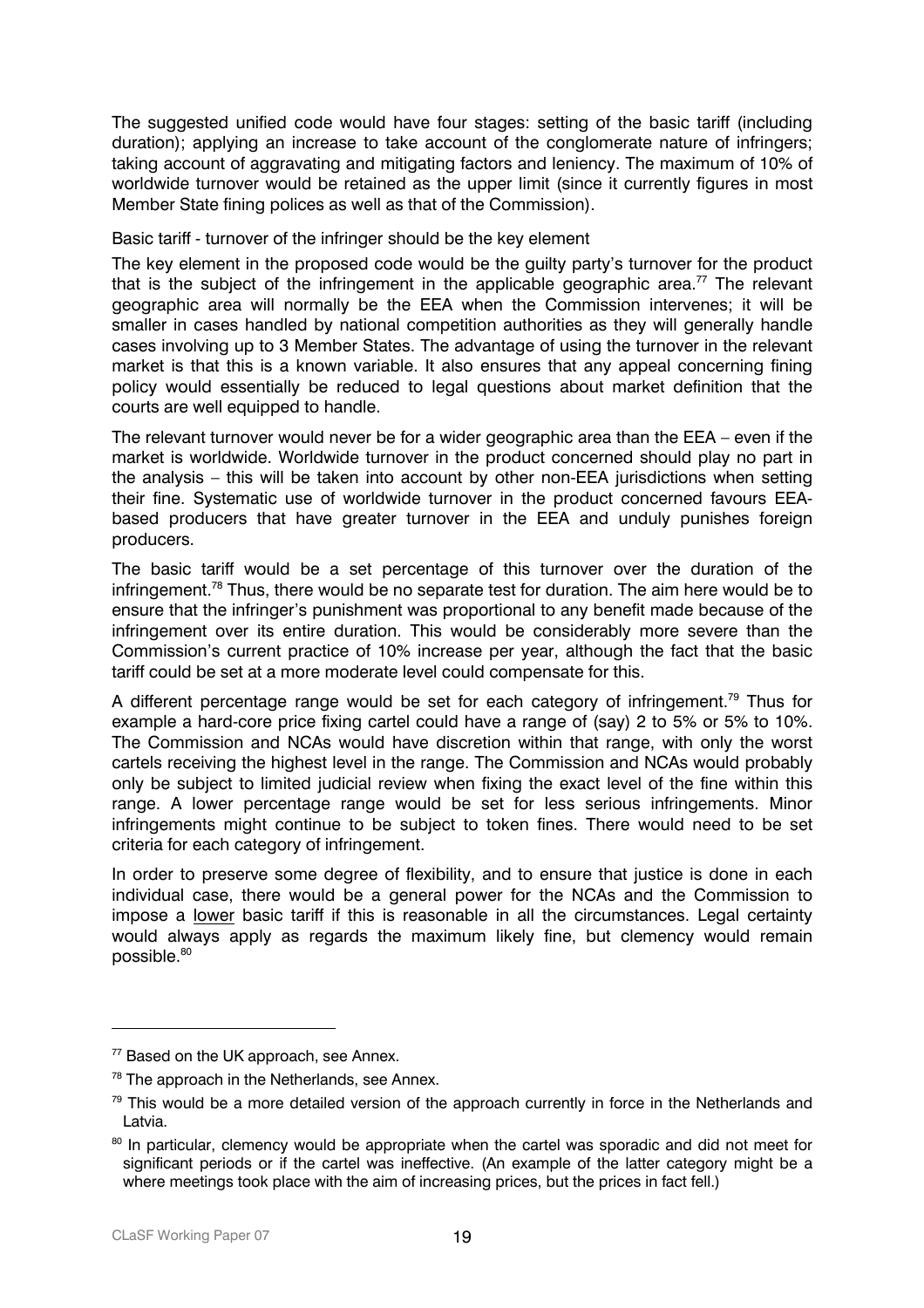## Conglomerate size

The Commission's current practice on applying multipliers for deterrence is confused, with multipliers being utilised for a number of different reasons. The proposed code would apply an increase to the basic tariff for one reason only – the overall size of the corporate group. The basis for this is that large corporate groups would be expected to undertake the relevant training to ensure that all arms of their organisation obey competition law, even those remote branches active in very small markets and which are low on the radar screen of corporate HQ.

The basis for the increase would be a comparison of the turnover of the overall corporate group with its turnover in the relevant market in which the infringement took place. The increase would be based solely on an objective test. Any individual (subjective) reasons why the fine should be increased would be taken account under aggravating factors. As noted above, worldwide turnover in the product concerned should play no part in the analysis.

One way of achieving this would be to calculate the increase for conglomerate power on the basis of a Conglomerate Ratio, which would be defined as  $=$  (total turnover – turnover in relevant market)/total turnover. This could work as follows:

| Ratio | Increase (%) |  |
|-------|--------------|--|
|       |              |  |
|       | 5            |  |
| 2     | 10           |  |
| 10    | 50           |  |
| 100   | 500          |  |

The 5% increase is given as an indication. It may be too harsh or too lenient in practice. The exact variables that would be used are a matter of political and economic rather than legal judgment. It may be that once there is an effective system of criminal punishment of guilty individuals in Europe, then there would be less need to impose special responsibilities on larger corporate groups.

## Aggravating and mitigating factors

The Commission's policy on aggravating and mitigating factors has been relatively consistent. All that would be needed would be to codify the various different factors and give a range of percentages associated with an aggravating or mitigating factor. Thus, for example, continuing the offence after the Commission has intervened typically draws a 10- 20% increase, and this could form the range for a new fining code.

The list of aggravating and mitigating factors could be expanded to take full account of practices in the Member States (which have not been surveyed in detail in this paper). One additional item that springs to mind – drawing on aspect of the current German system<sup>81</sup> – would be to include as an aggravating factor the fact that the undertaking had made excessive profits (above a certain pre-defined level) as a result of the cartel.

<span id="page-19-0"></span><sup>&</sup>lt;sup>81</sup> And the systems of a number of other Member States, see Annex.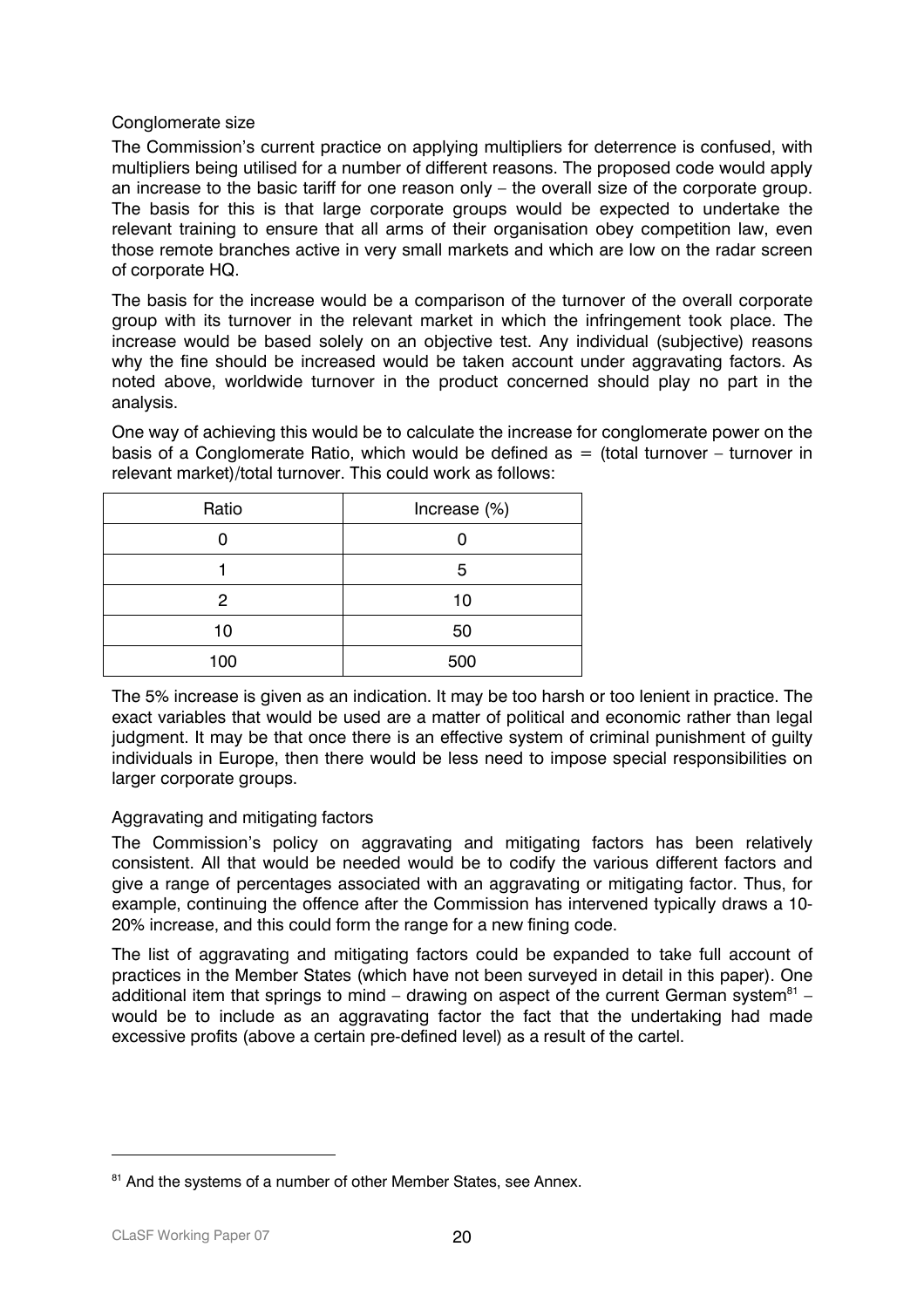## **Leniency**

The issue of ensuring that there is a coherent one-stop-shop leniency policy across the EU is one that is already being addressed by the Commission and the NCAs. $82$  The Commission's current leniency policy is clear and transparent and could be applied Community-wide – provided a suitable clearing system is in place to ensure that all NCAs are informed of leniency applications being made across Europe.

## The appeal mechanism (both direct actions and preliminary references)

Since the EU code on fining policy would be established under EC law, the appeal mechanism would either be by a direct action to the Court of First Instance against a Commission decision (with possible appeal to the European Court of Justice) or by a preliminary reference to the European Court of Justice, following the appropriate national procedure. The fact of having the same court as ultimate guardian of the system would ensure coherence.

There should be many fewer appeals under the new system than the old system as the Commission's discretion would be exercised within relatively narrow limits and companies and their advisers would know what to expect in advance. It is notable that the introduction of the Guidelines in 1998 was not accompanied by a reduction in the number of appeals. Indeed, the number of appeals increased dramatically. This testifies to their lack of transparency and predictability (as well as the increased severity of the fines).

## VI Conclusion

The above analysis has highlighted the significant shortcomings in the Commission's recent approach to fining companies that it has found to have infringed EC competition law. The Commission's approach lacks coherence, does not guarantee equality of treatment between one case and another and, when it comes to the multiplier for detterrence, lacks any consistent underlying principle.

The analysis has also shown that the Member States have a very diverse approach to fining policy, with a majority following the Commission's pre-1998 approach. With a few notable exceptions, such as the UK and the Netherlands, the Member States' approach to fining policy ensures a less transparent and predictable outcome than the approach taken by the Commission today.

These divergences and the absence of predictability across most of the EU become very important in a system of decentralised enforcement of EC competition law, where cases are reallocated between NCAs. It is a fundamental principle of law that punishment should not vary depending on geography; yet this is exactly what is happening under the present decentralised system of competition law.

A single harmonised, transparent and coherent fining policy is necessary to legitimise the decentralised enforcement of EC competition law. This should be implemented without delay.

<span id="page-20-0"></span><sup>82</sup> See

http://europa.eu.int/comm/competition/antitrust/legislation/authorities with leniency programme.pdf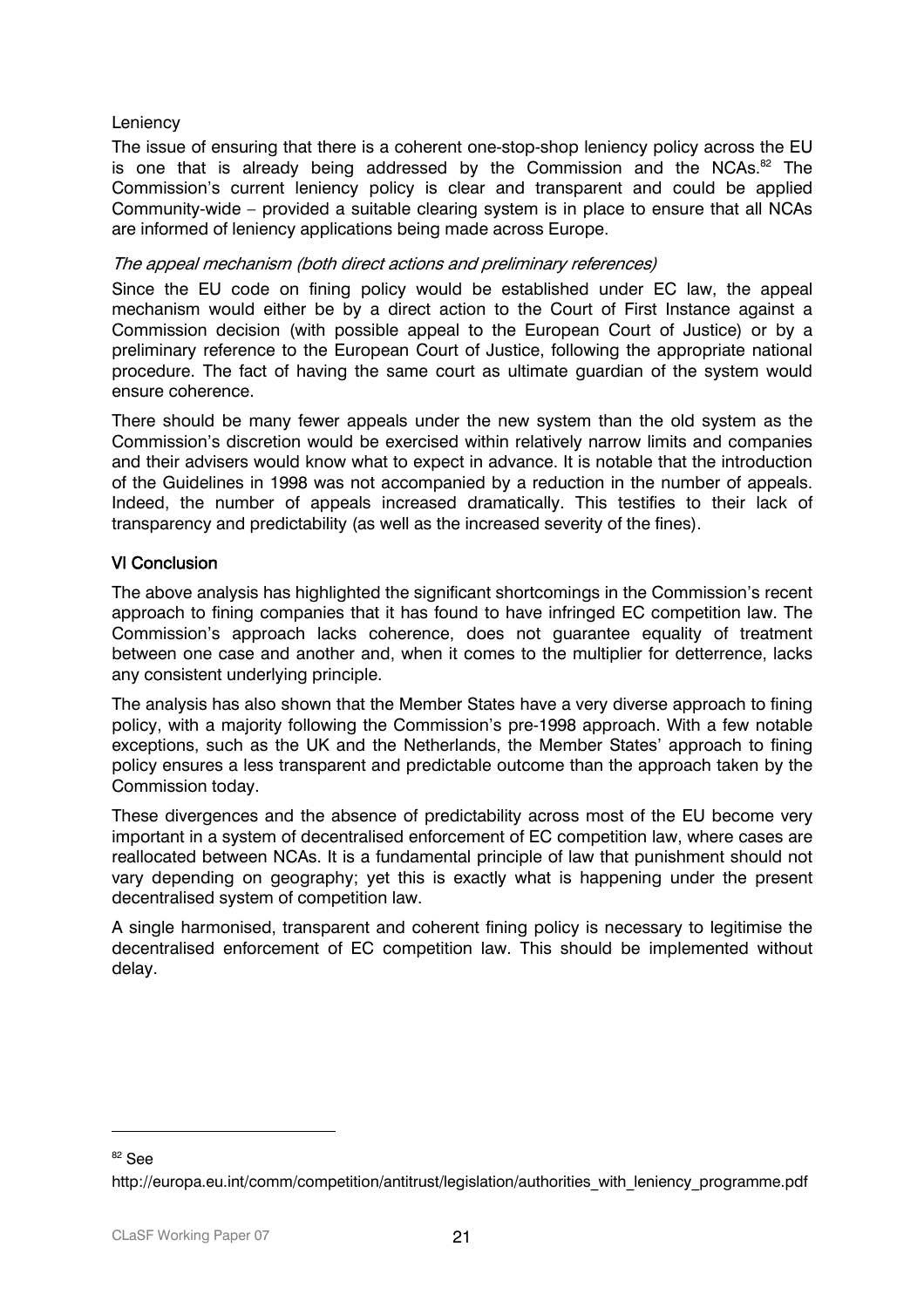| Authority/Member State        | Summary of method of setting the fine                                                                                                                                                                                                                                                                                                                                                                 | Approach to Basic<br>Tariff                                                                                        | Approach to Deterrence                                                                                                    | Approach to duration                                                                      | Maximum                                                                                  |
|-------------------------------|-------------------------------------------------------------------------------------------------------------------------------------------------------------------------------------------------------------------------------------------------------------------------------------------------------------------------------------------------------------------------------------------------------|--------------------------------------------------------------------------------------------------------------------|---------------------------------------------------------------------------------------------------------------------------|-------------------------------------------------------------------------------------------|------------------------------------------------------------------------------------------|
| Bundeskartellamt,<br>Germany  | Differs from commission model. No<br>sentencing guidelines.<br>ARC $s81(2)$ provides for fines of up to<br>€500,000 plus up to three times the<br>additional proceeds. <sup>83</sup> Fines always based<br>on additional proceeds. Appeals generally<br>over such additional proceeds exist. The<br>Courts have recently raised the<br>requirements for proving additional<br>proceeds. <sup>84</sup> | Not Applicable.                                                                                                    | Link via reliance on additional<br>proceeds made.                                                                         | Taken account of in<br>additional proceeds.                                               | Three times<br>the additional<br>proceeds.                                               |
| Office of Fair Trading,<br>UK | Modified version of post-1998<br>Commission model, with sentencing<br>guidelines. <sup>85</sup><br>Involves setting starting point, then<br>adjustment for duration, possible increase<br>for deterrence, taking account of<br>aggravating/mitigating factors; and finally<br>an adjustment to ensure that the maximum<br>fine is not exceeded and to prevent double<br>jeopardy. <sup>86</sup>       | Up to 10% of<br>relevant turnover<br>(turnover in relevant<br>product and<br>geographic<br>markets). <sup>87</sup> | No fixed policy-discretionary<br>increase for deterrence (both<br>subject and objective<br>considerations). <sup>88</sup> | Basic amount can be<br>multiplied by number<br>of years of<br>infringement. <sup>89</sup> | 10% of<br>section $36(8)$<br>turnover <i>i.e.</i><br>worldwide<br>turnover <sup>90</sup> |

## <span id="page-21-2"></span>Annex – Summary of the Fining Policies in the Member States

<sup>83</sup> Act Against Restraints of Competition, section 81(2): "The administrative offence may be punished ... by a fine of up to 500,000, and in excess of this amount up to three times the additional proceeds obtained as a result of the violation, in all other cases by a fine of up to 25,000. The amount of the additional proceeds may be estimated." http://www.bundeskartellamt.de/wDeutsch/download/pdf/02\_GWB\_e.PDF

<sup>84</sup> The Düsseldorf Court of Appeals annulled an imposition of fines based on additional proceeds because the FCO had failed to prove that there had been any. Berliner Transportbeton I, decision of 6 May 2004, Wirtschaft und Wettbewerb DE-R 1315.

<span id="page-21-7"></span><span id="page-21-6"></span><span id="page-21-5"></span><span id="page-21-4"></span><span id="page-21-3"></span><span id="page-21-1"></span><span id="page-21-0"></span><sup>85</sup> Competition Act 1998, section 36.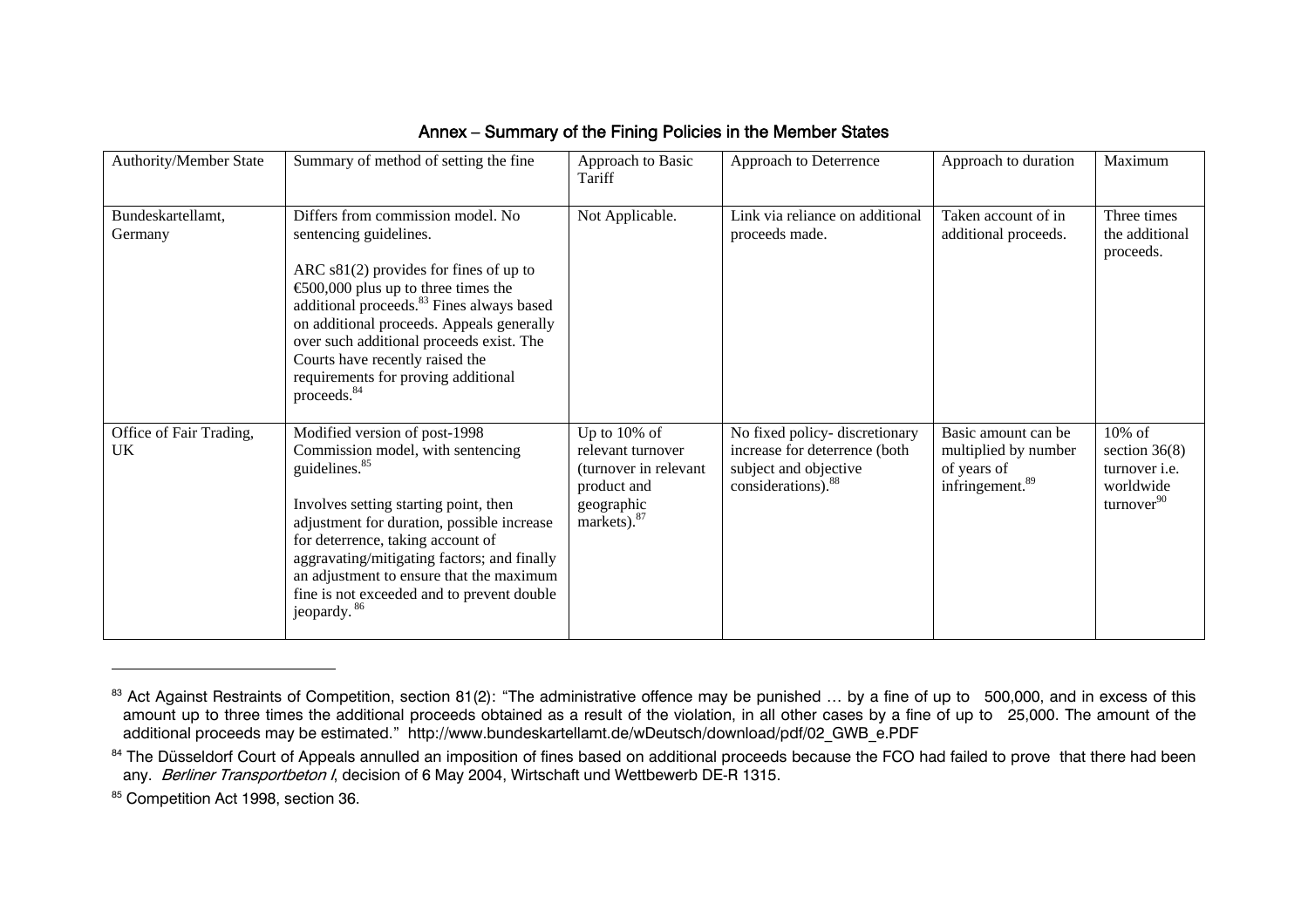| Conseil de la       | France follows a pre-1998 Commission                    | No clear guidance. | Repeat offences can be | No clear guidance. | $\mathfrak{S}$ m or 10% |
|---------------------|---------------------------------------------------------|--------------------|------------------------|--------------------|-------------------------|
| Concurrence, France | model, with fines being proportionate to                |                    | punished more heavily, |                    | of turnover.            |
|                     | the gravity of the offence, to the                      |                    | otherwise no guidance. |                    |                         |
|                     | importance of the damage to the economy,                |                    |                        |                    |                         |
|                     | to the situation of the enterprise or of the            |                    |                        |                    |                         |
|                     | group to which it belongs, and to the                   |                    |                        |                    |                         |
|                     | whether the undertaking is a repeat                     |                    |                        |                    |                         |
|                     | offender. <sup>91</sup> No published fining guidelines. |                    |                        |                    |                         |
|                     |                                                         |                    |                        |                    |                         |

<sup>86</sup> OFT's Guidance as to the Appropriate Amount of a Penalty (December 2004) - http://www.oft.gov.uk/NR/rdonlyres/4546166B-0413-45E4-8C8F-208CC3CDC325/0/OFT423.pdf

87 Id., §2.7: "The relevant turnover is the turnover of the undertaking in the relevant product market and relevant geographic market affected by the infringement in the undertaking's last business year. "

<sup>88</sup> Id., §2.11: "The penalty figure reached after the calculations in steps 1 and 2 may be adjusted as appropriate to achieve the policy objectives outlined in paragraph 1.4 above, in particular, of imposing penalties on infringing undertakings in order to deter undertakings from engaging in anticompetitive practices. The deterrent is not aimed solely at the undertakings which are subject to the decision, but also at other undertakings which might be considering activities which are contrary to Article 81, Article 82, the Chapter I and/or Chapter II prohibition. Considerations at this stage may include, for example, the OFT's objective estimate of any economic or financial benefit made or likely to be made by the infringing undertaking from the infringement and the special characteristics, including the size and financial position of the undertaking in question. Where relevant, the OFT's estimate would account for any gains which might accrue to the undertaking in other product or geographic markets as well as the 'relevant' market under consideration."

89 Id., §2.10: "The starting point may be increased or, in exceptional circumstances, decreased to take into account the duration of the infringement. Penalties for infringements which last for more than one year may be multiplied by not more than the number of years of the infringement. Part years may be treated as full years for the purpose of calculating the number of years of the infringement. "

<sup>90</sup> See the Competition Act 1998 (Determination of Turnover for Penalties) Order 2000 (SI 2000 No. 309), (as amended by the Competition Act 1998 (Determination of Turnover for Penalties) (Amendment) Order 2004 (SI 2004/1259)), section 3: "The turnover of an undertaking for the purposes of section 36(8) is the applicable turnover for the business year preceding the date on which the decision of the OFT is taken or, if figures are not available for that business year, the one immediately preceding it." http://www.legislation.hmso.gov.uk/si/si2000/20000309.htm and http://www.legislation.hmso.gov.uk/si/si2004/20041259.htm

<span id="page-22-0"></span>91 Code de Commerce, L464-2 : « Les sanctions pécuniaires sont proportionnées à la gravité des faits reprochés, à l'importance du dommage causé à l'économie, à la situation de l'organisme ou de l'entreprise sanctionné ou du groupe auquel l'entreprise appartient et à l'éventuelle réitération de pratiques prohibées par le présent titre. Elles sont déterminées individuellement pour chaque entreprise ou organisme sanctionné et de façon motivée pour chaque sanction. Si le contrevenant n'est pas une entreprise, le montant maximum de la sanction est de 3 millions d'euros. Le montant maximum de la sanction est, pour une entreprise, de 10 % du montant du chiffre d'affaires mondial hors taxes le plus élevé réalisé au cours d'un des exercices clos depuis l'exercice précédant celui au cours duquel les pratiques ont été mises en œuvre » http://www.legifrance.gouv.fr/WAspad/VisuArticleCode?commun=&h0=CCOMMERL.rcv&h1=4&h3=14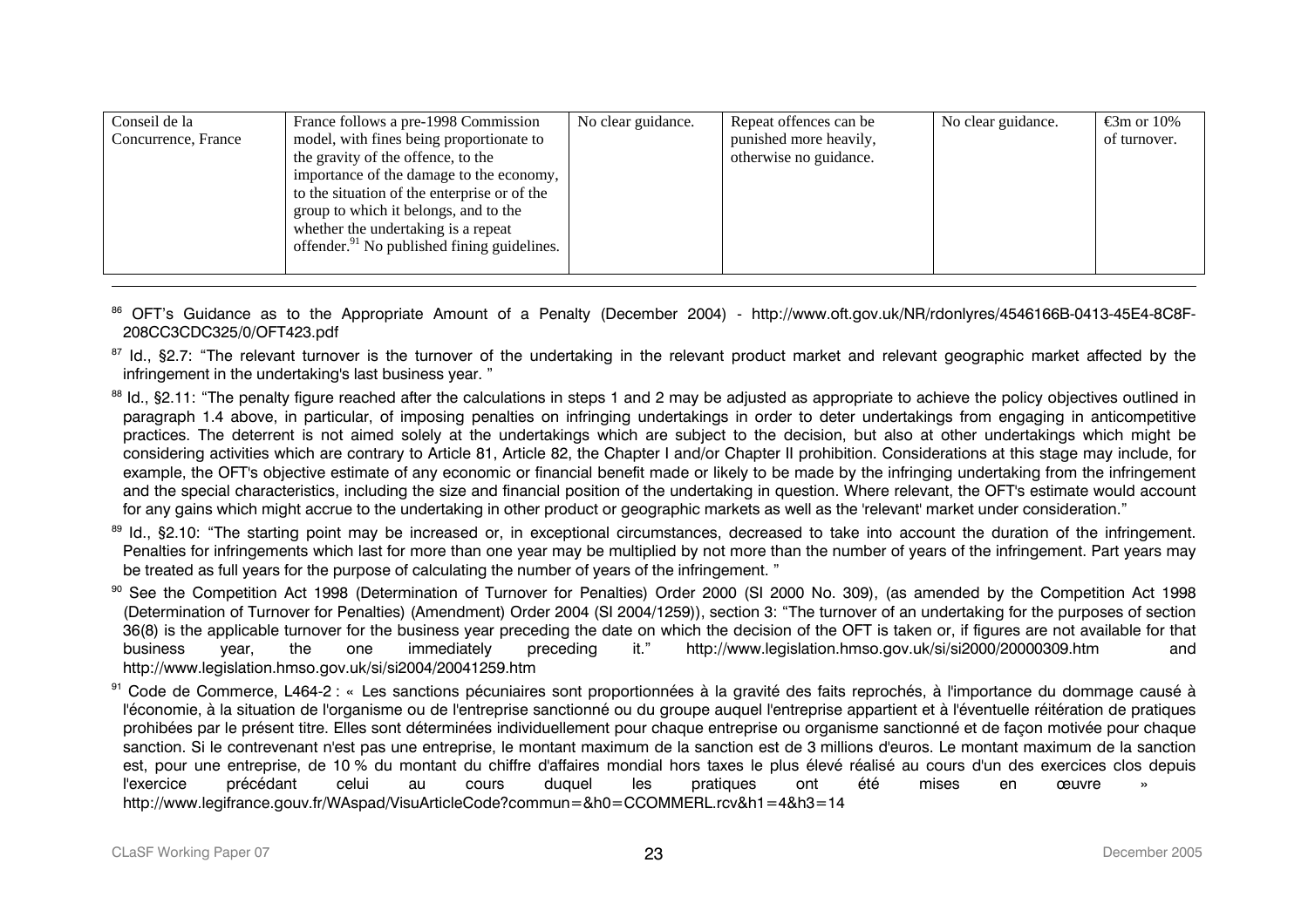<span id="page-23-1"></span>

| Konkurrensverket<br>("KKV"), Sweden                            | Fines set by Court, not by competition<br>authority. Sweden follows a pre-1998<br>Commission approach, taking account of<br>gravity, duration and aggravating or<br>mitigating circumstances. No published<br>guidelines.<br>The KKV sues for the imposition of fines,<br>which are imposed by the Stockholm City<br>Court in the first instance and the Market<br>Court in the second (and last) instance. <sup>92</sup>                                                                                           | No clear practice. | No clear practice.                                                                                                                               | No clear practice. | $10\%$ of<br>turnover in the<br>preceding<br>business<br>year. <sup>93</sup> |
|----------------------------------------------------------------|---------------------------------------------------------------------------------------------------------------------------------------------------------------------------------------------------------------------------------------------------------------------------------------------------------------------------------------------------------------------------------------------------------------------------------------------------------------------------------------------------------------------|--------------------|--------------------------------------------------------------------------------------------------------------------------------------------------|--------------------|------------------------------------------------------------------------------|
| Kilpailuvirasto (Finnish<br>Competition Authority),<br>Finland | Similar to Sweden: fines are imposed by<br>the market Court upon the proposal of the<br>Finnish Competition Authority. <sup>94</sup> Fines<br>based on gravity, extent and duration of<br>the infringement.<br>No sentencing guidelines, but the<br>government proposal for the Competition<br>Act provides that the fine must exceed the<br>benefit derived from the restriction on<br>competition. This follows from the general<br>principle that breaching the law should<br>never be profitable. <sup>95</sup> | No clear practice. | No clear practice, although<br>there is a general principle that<br>fine must exceed benefit of the<br>infringement ("crime"<br>shouldn't pay"). | No clear practice. | 10% of the<br>guilty<br>enterprise's<br>total turnover.                      |

<sup>92</sup> Swedish Competition Act, 1993, articles 26-28. Article 28 notes the factors to be taken into account: "(1) When a fine is determined, account shall be taken of: 1. the gravity of the infringement, 2. the duration of the infringement, and 3. other aggravating or mitigating circumstances of importance in determining the infringement. (2) In minor cases no fine shall be imposed." http://www.kkv.se/eng/competition/competition act fulltext.shtm

 $93$  Id., section 27(2).

<span id="page-23-3"></span><span id="page-23-2"></span><span id="page-23-0"></span><sup>&</sup>lt;sup>94</sup> Article 7 of the Finnish Competition Act reads as follows: "(2) In fixing the amount of the fine, regard shall be had to the gravity, extent and duration of the competition restriction. The amount shall not exceed 10 per cent of the total turnover of the business undertaking or an association of business undertakings concerned in the preceding year. (3) The penalty payment shall be imposed by the Market Court upon the proposal of the Finnish Competition Authority. The payment shall be ordered to be paid to the State." http://www.kilpailuvirasto.fi/cgi-bin/english.cgi?luku=legislation&sivu=acton-competition-restrictions-amended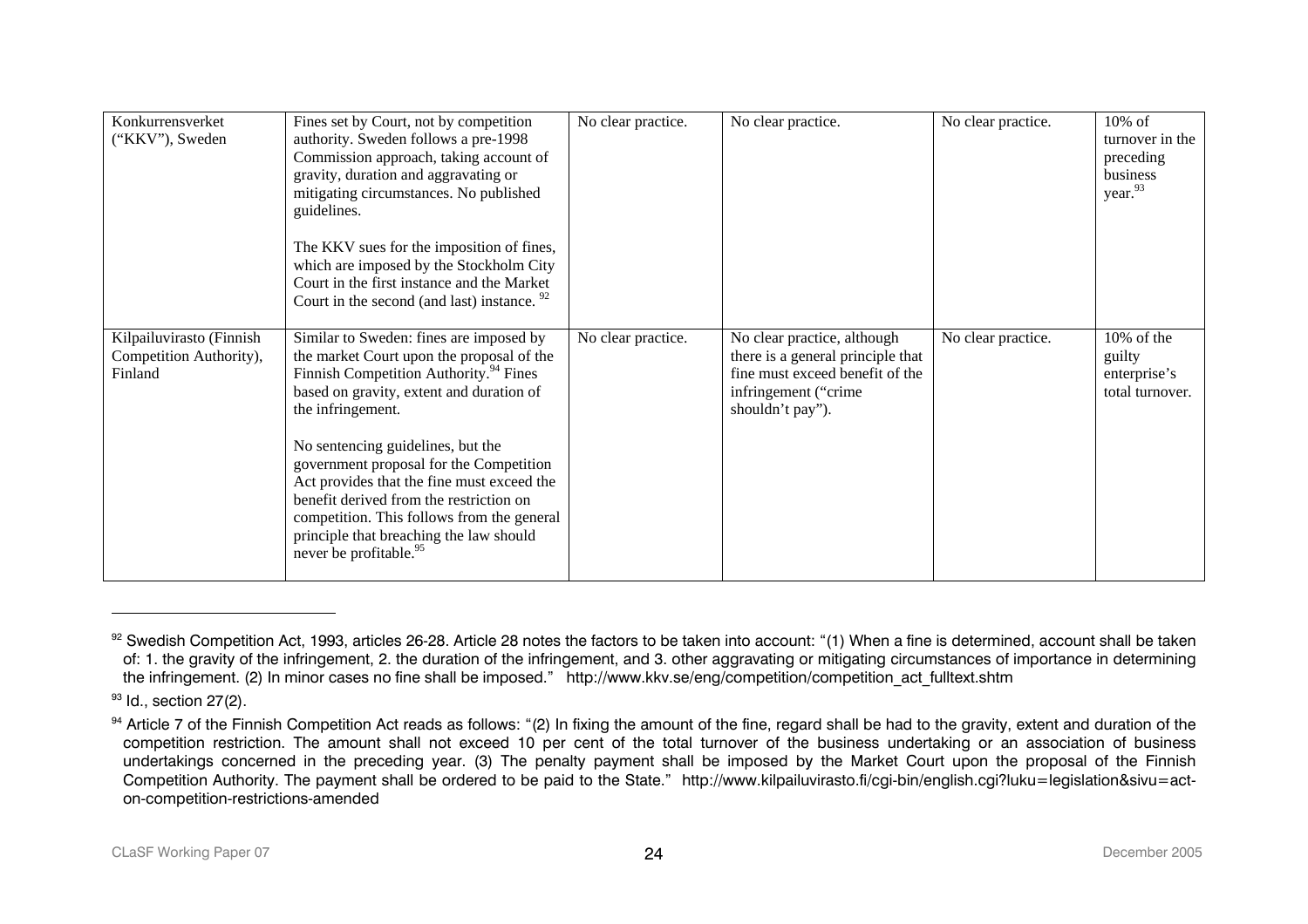| Office of Competition and<br><b>Consumer Protection</b><br>('OCCP'), Poland | Fines imposed by the OCCP based on pre-<br>1998 Commission system, taking account<br>of gravity, duration and previous<br>infringements in particular. No fining<br>guidelines. <sup>96</sup>                                                                                                                                                                                                                                                                                                            | No clear practice.                                                                                                                                                | No clear practice, but previous<br>infringements are taken into<br>account. | No clear practice.                     | $10\%$ of<br>worldwide<br>turnover. |
|-----------------------------------------------------------------------------|----------------------------------------------------------------------------------------------------------------------------------------------------------------------------------------------------------------------------------------------------------------------------------------------------------------------------------------------------------------------------------------------------------------------------------------------------------------------------------------------------------|-------------------------------------------------------------------------------------------------------------------------------------------------------------------|-----------------------------------------------------------------------------|----------------------------------------|-------------------------------------|
| Conseil de la Concurrence<br>$(CC')$ , Belgium                              | Similar to the current Commission system,<br>with fining guidelines (which follow the<br>Commission's Guidelines very closely). 97<br>Fine imposed by CC based on gravity,<br>duration and illegal gain, modified for<br>aggravating or mitigating circumstances,<br>but also taking account of specific<br>economic circumstances, impact on<br>market, specific circumstances of<br>undertakings involved and their real<br>ability in the particular social context to<br>pay the fine. <sup>98</sup> | <b>Follows</b><br>Commission's<br>Guidelines save that<br>impact on market and<br>scope of geographic<br>market may be taken<br>into consideration. <sup>99</sup> | No guidance given (like the<br>Commission's Guidelines).                    | Identical to the<br>Commission system. | 10% of total<br>turnover. $100$     |

<sup>95</sup> The government proposal is a document that is debated in the parliament. It represents the will of the legislator and is commonly referred to in judicial decision-making along with court precedents.

<sup>96</sup> Act on competition and consumer protection, Article 101: " The President of the Office may impose upon the entrepreneur, by way of a decision, a financial penalty being not in excess of ten per cent (10%) of the revenue earned in the accounting year preceding the year within which the penalty is imposed…" and Article 104: "When fixing the amount of the fines referred to in Articles 101-103 the duration, gravity and circumstances of the previous infringement of the provisions of the Act should be particularly taken into account." http://www.uokik.gov.pl/download/Dz\_U\_03\_86\_804tjen.doc

97 See the Belgian fining quidelines at http://mineco.fgov.be/organization\_market/competition/lignes\_directrices\_fr.pdf

<sup>98</sup> Id., at p.2: "Le montant de l'amende sera fixé en fonction de la nature et de la gravité de l'infraction, de la durée de l'infraction et du gain illicite généré par l'infraction. Des majorations pourront compléter le montant de base en raison de l'existence de circonstances aggravantes. Le montant de base pourra également être réduit lorsque certaines circonstances atténuantes existent." and p.6: « Il convient de prendre en considération certaines données objectives telles qu'un contexte économique spécifique, l'avantage économique ou financier éventuellement acquis par les auteurs de l'infraction, l'impact sur le marché, les caractéristiques propres des entreprises en cause ainsi que leur capacité contributive réelle dans un contexte social particulier pour adapter, in fine, les montants d'amende envisagés. »

<span id="page-24-4"></span><span id="page-24-3"></span><span id="page-24-2"></span><span id="page-24-1"></span><span id="page-24-0"></span>99 Id., at p3 : « La gravité de l'infraction est directement déterminée par la loi sur la protection de la concurrence économique qui fixe les limites du montant de l'amende pouvant être prononcée en fonction de la nature de l'infraction commise. L'impact de l'infraction sur le marché lorsqu'il est mesurable et l'étendue du marché géographique concerné pourront également être retenus comme critères supplémentaires pour la détermination du montant de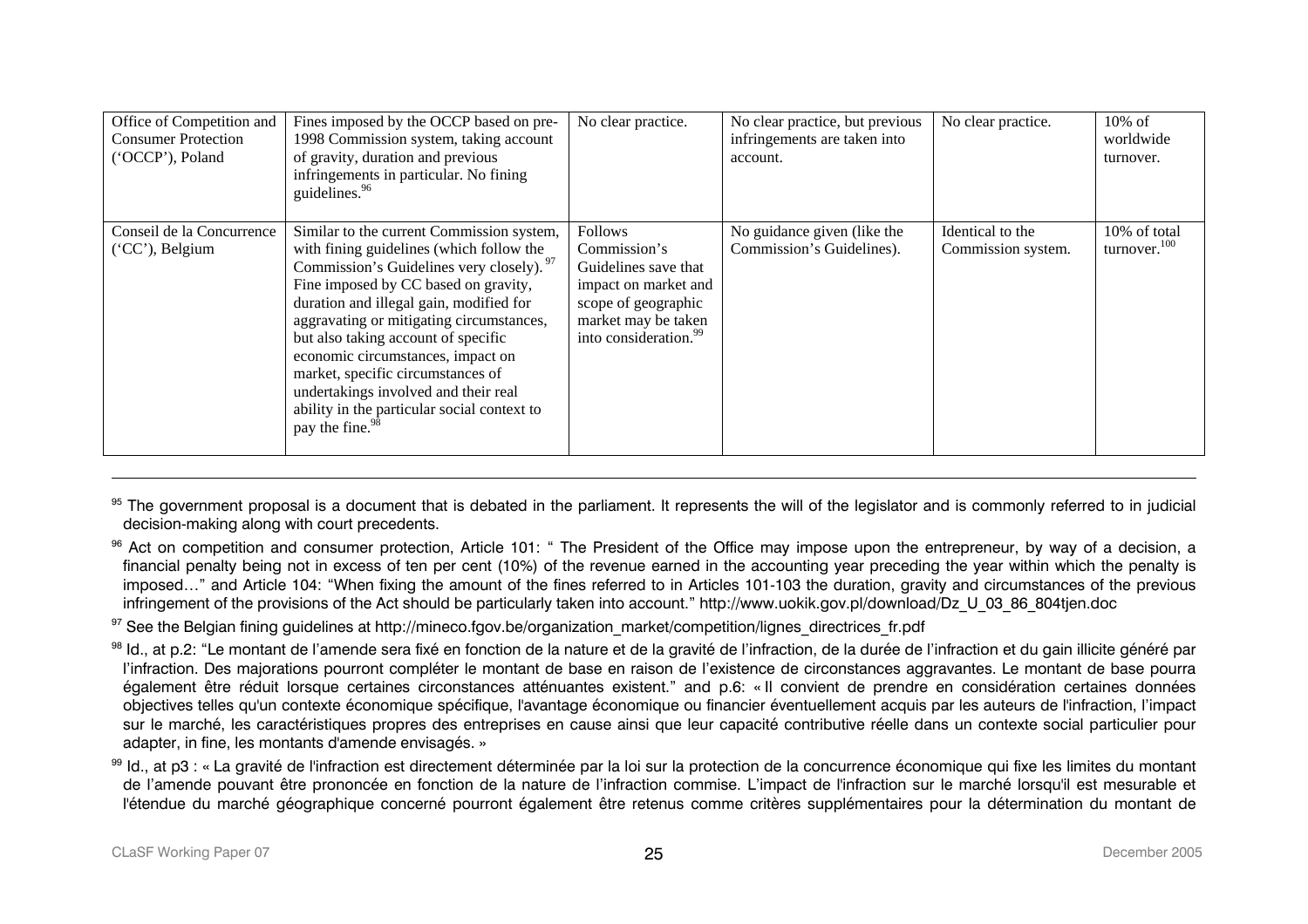| <b>Competition Protection</b> | CPO imposes fines between two set                                    | No guidance (save  | No guidance.                 | No guidance. | Maximum of                       |
|-------------------------------|----------------------------------------------------------------------|--------------------|------------------------------|--------------|----------------------------------|
| Office ('CPO'), Slovenia      | thresholds – roughly $\text{E}25,000$ to                             | Misdemeanour Act). |                              |              | SIT 90m                          |
|                               | $\text{\textsterling}375,000$ . <sup>101</sup> No fining guidelines, |                    |                              |              | $(\text{\textsterling}375,000).$ |
|                               | although general law (Misdemeanour Act)                              |                    |                              |              |                                  |
|                               | provides that seriousness and duration of                            |                    |                              |              |                                  |
|                               | the violation, the degree of culpability,                            |                    |                              |              |                                  |
|                               | circumstances in which infringement took                             |                    |                              |              |                                  |
|                               | place and financial resources of infringer                           |                    |                              |              |                                  |
|                               | should be taken into account when                                    |                    |                              |              |                                  |
|                               | imposing a fine.                                                     |                    |                              |              |                                  |
|                               |                                                                      |                    |                              |              |                                  |
| Office for the Protection     | Pre-1998 Commission system. Office                                   | No guidance.       | No guidance $-$ although     | No guidance. | $10\%$ of net                    |
| of Economic Competition       | imposes fines based on gravity, duration                             |                    | possible recurrence is taken |              | turnover.                        |
| (the 'Office'), Czech         | and possible recurrence. <sup>102</sup> No fining                    |                    | into account.                |              |                                  |
| Republic                      | guidelines.                                                          |                    |                              |              |                                  |
|                               |                                                                      |                    |                              |              |                                  |

l'amende. », p.4: "Il conviendra de tenir compte du poids spécifique, et donc de l'impact réel, du comportement infractionnel de chaque entreprise sur la concurrence, notamment lorsqu'il existe une disparité considérable dans la dimension des entreprises auteurs d'une infraction de même nature. Ainsi le principe d'égalité de sanction pour un même comportement peut conduire, lorsque les circonstances l'exigent, à l'application de montants différenciés pour les entreprises concernées sans que cette différenciation n'obéisse à un calcul arithmétique."

<sup>100</sup> See the Belgian Act on the Protection of economic Competition coordinated on 1 July 1999 at section 36(1) "the Council may impose on each of the undertakings concerned fines not exceeding 10% of their turnover determined in accordance with the criteria laid down in Article 46" and section 46(1): "The turnover referred to in Articles 5 and 36 shall be the aggregate turnover achieved in the previous financial year in the domestic and export markets", http://mineco.fgov.be/redir\_new.asp?loc=/organization\_market/competition/competition\_en\_002.htm

<sup>101</sup> Prevention of the Restriction of Competition act, Article 52: "(1) A fine of SIT 30,000,000 to SIT 90,000,000 [€125,000 to €375,000] shall be imposed on a legal entity for committing a violation: if it concludes an agreement on the restriction of competition (Article 5); if it abuses its dominant position on the market (Article 10). " http://www.sigov.si/uvk/util/bin.php?id=2004090613065281

<span id="page-25-1"></span><span id="page-25-0"></span><sup>102</sup> Consolidated Act On The Protection Of Competition, Article 22(2) "(2) The Office may impose on undertakings fines of up to CZK 10,000,000 [€3.3m] or up to 10% of the net turnover achieved in the preceding calendar year where, either intentionally or negligently, they infringed the prohibitions stipulated in Article 3(1), Article 11(1) and Article 18(1), or fail to fulfil commitments accepted pursuant to Article 7(2) or Article 11(3). When deciding on the amount of the fine, the Office shall take into account in particular the gravity, possible recurrence and duration of the infringement of this Act." http://www.compet.cz/English/HS/Zakony/ProtComp2004.doc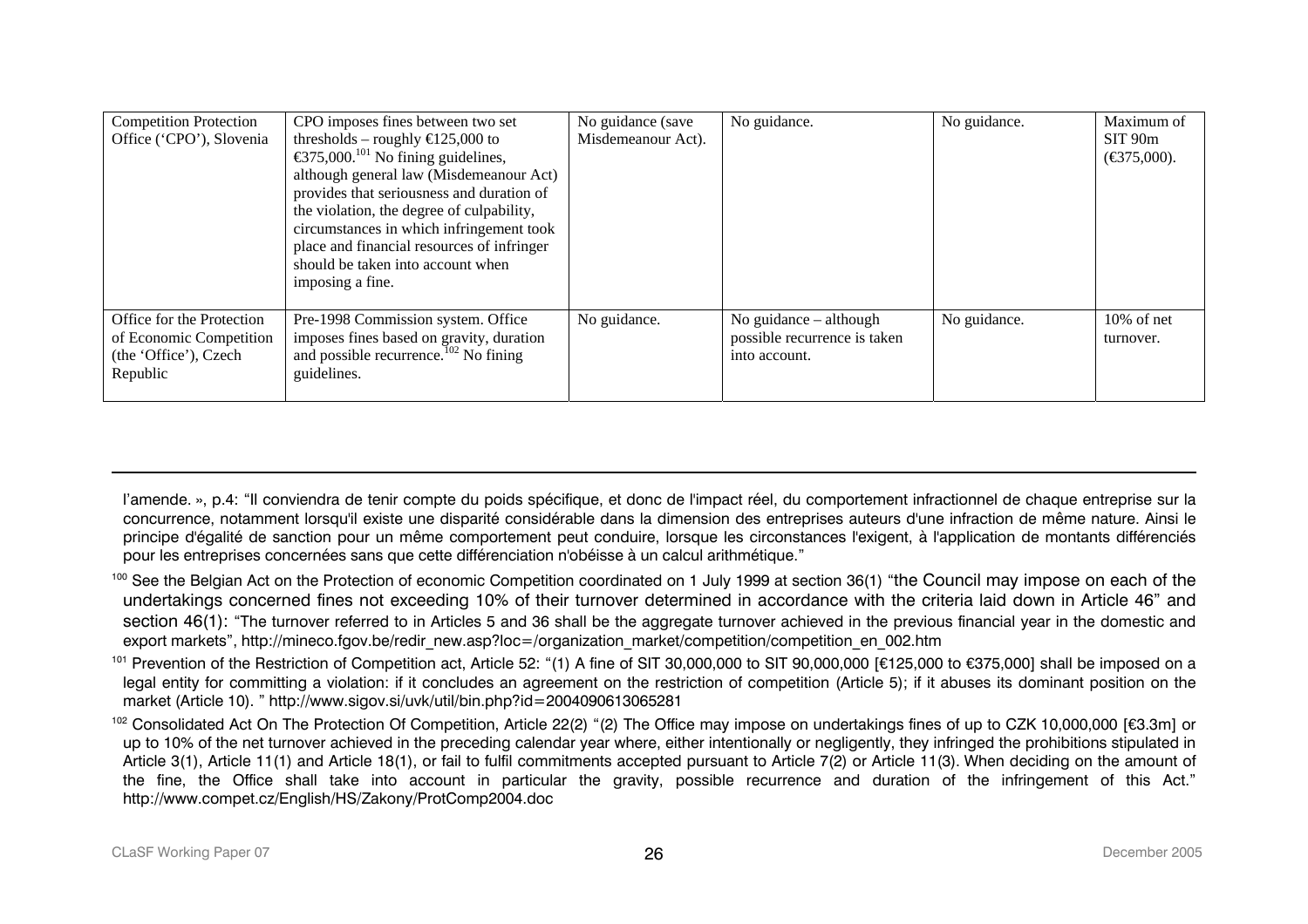| Commission for the<br>Protection of Competition<br>('Commission'), Cyprus | Pre-1998 Commission system.<br>Commission imposes fine based on<br>gravity and duration. No fining<br>guidelines. $103$                                                                                                                                                                                                                                                                                                                                                                                                                                                                                                                                                                                                                        | No guidance.                                                                                                                                                                                                                                                                                                       | No guidance.                                                                                                                                                                                                                                                                                              | No guidance.                                                                                                                                                                                                                                                                                                              | $10\%$ of<br>combined<br>annual<br>turnover. |
|---------------------------------------------------------------------------|------------------------------------------------------------------------------------------------------------------------------------------------------------------------------------------------------------------------------------------------------------------------------------------------------------------------------------------------------------------------------------------------------------------------------------------------------------------------------------------------------------------------------------------------------------------------------------------------------------------------------------------------------------------------------------------------------------------------------------------------|--------------------------------------------------------------------------------------------------------------------------------------------------------------------------------------------------------------------------------------------------------------------------------------------------------------------|-----------------------------------------------------------------------------------------------------------------------------------------------------------------------------------------------------------------------------------------------------------------------------------------------------------|---------------------------------------------------------------------------------------------------------------------------------------------------------------------------------------------------------------------------------------------------------------------------------------------------------------------------|----------------------------------------------|
| <b>Latvian Competition</b><br>Council ('LCC'), Latvia                     | LCC imposes fines based on<br>Commission's post-1998 system. <sup>104</sup><br>Latvia's recently adopted Regulation on<br>setting of fines is akin to Commission's<br>1998 Guidelines, and follows the general<br>schema of the Guidelines, with a four<br>stage method of calculating the fine taking<br>account of (i) gravity, (ii) duration, (iii)<br>aggravating and mitigating factors and (iv)<br>leniency. The major difference between<br>the Regulation and the Guidelines is that<br>Latvia has a fixed range of percentages for<br>each class of infringement, as well as a<br>different way of calculating increases for<br>duration. The Regulation does not appear<br>to provide for multipliers for deterrence. <sup>105</sup> | Adopts the split<br>between minor,<br>serious and very<br>serious offences.<br>Fines for minor<br>offences are up to<br>$0.5\%$ of<br>undertaking's net<br>turnover in the<br>previous year.<br>Serious offenses<br>between 0.5% and<br>1.5% of this turnover.<br>Very serious offenses<br>between 1.5% and<br>7%. | No specific mention of<br>multipliers for deterrence in<br>the Regulation, although being<br>a repeat offender is an<br>aggravating circumstance. To<br>some extent the width of the<br>possible penalties for very<br>serious infringements may<br>obviate the need for specific<br>rules on deterrence. | No increase for<br>duration of less than 1<br>year.<br>Infringements of<br>between 1 and 5 years<br>lead to an increase of<br>up to $0.5\%$ of the<br>undertaking's net<br>turnover in the prevous<br>year.<br>Infringements of over<br>5 years, lead to an<br>increase of between<br>$0.5\%$ and 1% of this<br>turnover. | 10% of net<br>turnover.                      |

<sup>&</sup>lt;sup>103</sup> The Protection Of Competition Law Of 1989 (Law 207 of 1989), section 22(3)(c): "Where the Commission ... finds an infringement of the provisions of sections 4 and 6 of this Law, it shall have the power to impose a fine of an amount, according to the gravity and duration of the infringement, not exceeding 10% of the combined annual revenue of the enterprise or trade association in the year within which the infringement took place or in the year which immediately preceded the infringement"

http://www.competition.gov.cy/competition/competition.nsf/All/F4BFF0B315A2D8DAC2256C8E003C0C2C/\$file/L.%20207-89eng..pdf?OpenElement

<span id="page-26-2"></span><span id="page-26-1"></span><span id="page-26-0"></span><sup>&</sup>lt;sup>104</sup> Competition Law, section 12: "(1) If the Competition Council determines that there is a violation ... in the activities of market participants, it shall take a decision regarding the determination of a violation, legal obligations and imposition of a fine. (2) The Competition Council may impose on market participants fines of up to 5 % of their net turnover for the previous financial year each, but not less than 250 lati each. (3) The Competition Council may impose on competitors [and not "market participants" as the English translation suggests] fines of up to 10 per cent of their net turnover for the previous financial year each, but not less than 500 lati each." http://www.competition.lv/uploaded\_files/ENG/E\_likumK.pdf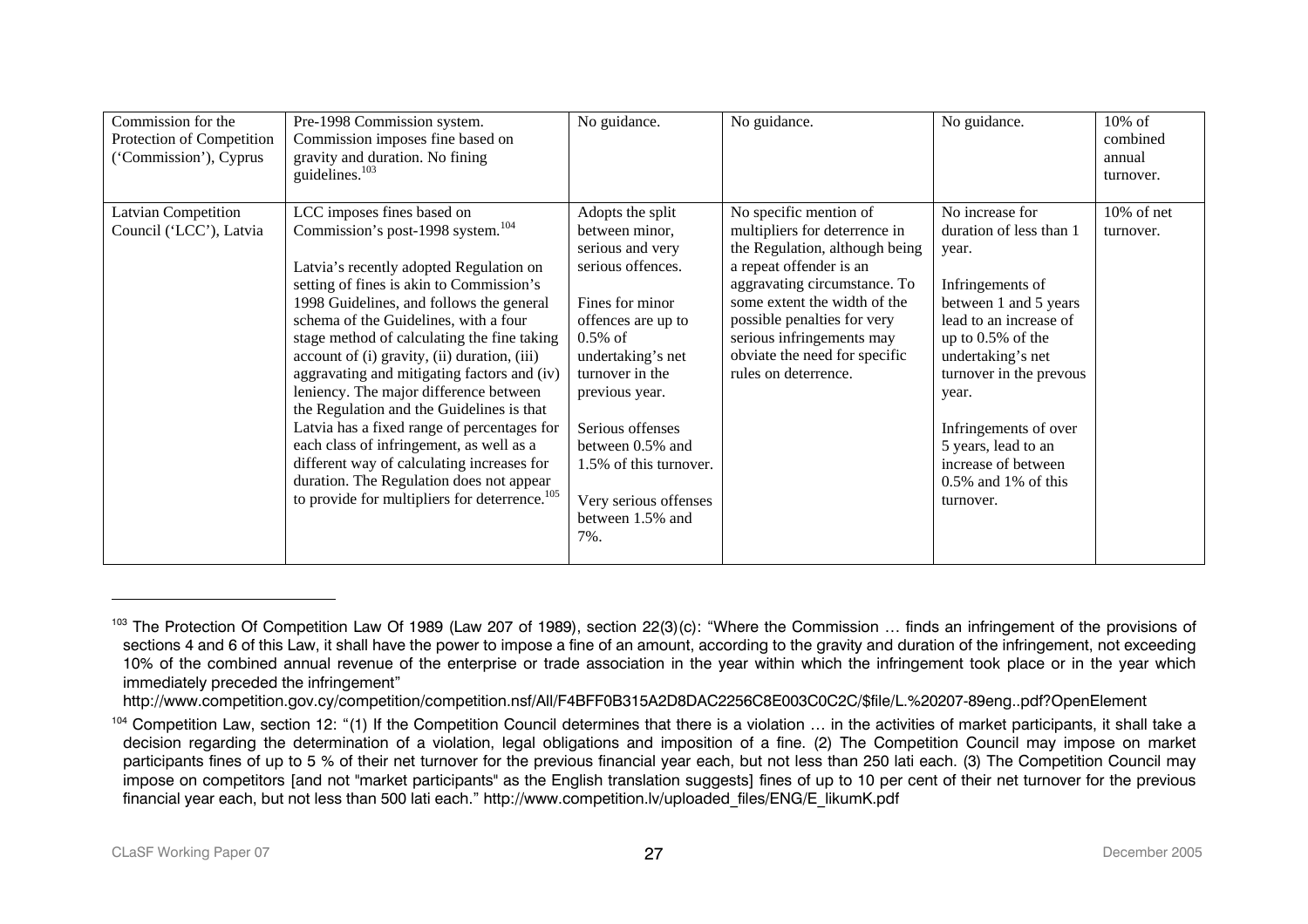| Gazdasági Versenyhivatal   | Similar to the Commission's pre-1998                                                        | Takes account of    | No guidance. Recidivism is | No guidance. | $10\%$ of                   |
|----------------------------|---------------------------------------------------------------------------------------------|---------------------|----------------------------|--------------|-----------------------------|
| ('GVH'), Hungary           | policy, with fines being imposed by the                                                     | threat to economic  | taken into account.        |              | turnover.                   |
|                            | GVH based on gravity, duration, benefit                                                     | competition and     |                            |              |                             |
|                            | gained by infringement, market position of                                                  | range and extent of |                            |              |                             |
|                            | parties and recidivism. <sup>106</sup> No fining                                            | harm to consumers.  |                            |              |                             |
|                            | guidelines.                                                                                 |                     |                            |              |                             |
|                            |                                                                                             |                     |                            |              |                             |
| <b>Commission for Fair</b> | Court imposes a fine varying between 1%<br>and $10\%$ of turnover. <sup>107</sup> No fining | No guidance.        | No guidance.               | No guidance. | $10\%$ of                   |
| Trading, Malta             | guidelines.                                                                                 |                     |                            |              | turnover on<br>the affected |
|                            |                                                                                             |                     |                            |              | market. <sup>108</sup>      |
|                            |                                                                                             |                     |                            |              |                             |
| AGCM, Italy                | Similar to the Commission's pre-1998                                                        | No guidance.        | No guidance.               | No guidance. | $10\% \text{ of }$          |
|                            | approach. Fines imposed by AGCM based                                                       |                     |                            |              | turnover.                   |
|                            | on gravity and duration of the                                                              |                     |                            |              |                             |
|                            | infringement. <sup>109</sup>                                                                |                     |                            |              |                             |
|                            |                                                                                             |                     |                            |              |                             |

<sup>105</sup> "The Competition Law provides that, when prohibition of agreement and abuse of dominant position is violated, the Competition Council may impose fines on market participants of up to 5 % of their net turnover for the previous financial year each, but not less than 250 lati each. … The Competition Law also authorises the Cabinet of Ministers to issue Regulations which determine the procedures by which fines are calculated. … In the end of 2004 Cabinet Regulation No. 862 "Procedures for Calculation of Fines for Violations referred to in Section 11, Paragraph one and Section 13 of the Competition Law" (i.e. about prohibited agreements between market participants and prohibition of abuse of dominant position) was adopted. This regulation unfortunately is not available in English yet." http://www.competition.lv/?object\_id=512&module=news

<sup>106</sup> Hungarian Competition Act, Article 78: "(1) The competition council bringing proceedings may impose a fine on persons violating the provisions of this Act. The maximum fine shall be 10% of the undertaking's net turnover in the preceding business year. … (2) The amount of the fine shall be established with all the relevant facts of the case taken into account, in particular the gravity of the violation, the duration of the unlawful situation, the benefit gained by the infringement, the market positions of the parties violating the law, the imputability of the conduct, the effective co-operation by the undertaking during the proceedings and the repeated display of unlawful conduct. The gravity of the violation shall be established, in particular, on the basis of the threat to economic competition and the range and extent of harm to the interests of consumers." http://www.gvh.hu/index.php?id=575&l=e

<sup>107</sup> Competition Act, section 21(1) "Any person quilty of an offence against articles 16 or 18, shall, on conviction, be liable to a fine (*multa*) from 1 to 10 % of the turnover of the undertaking in the economic interests of whom the person so guilty was acting, so however the fine shall not be less than three thousand liri" http://docs.justice.gov.mt/lom/legislation/english/leg/vol\_10/chapt379.pdf

<span id="page-27-3"></span><span id="page-27-2"></span><span id="page-27-1"></span><span id="page-27-0"></span><sup>108</sup> The definitions in section 1 of the Competition Act provide: ""turnover" means the total turnover of an undertaking realized during the preceding financial year on the affected market"; the relevant market may be wider than Malta: ""relevant market" means the market for the product whether within Malta or limited to any particular area or locality within Malta, or outside Malta, and whether or not restricted to a particular period of time or season of the year;"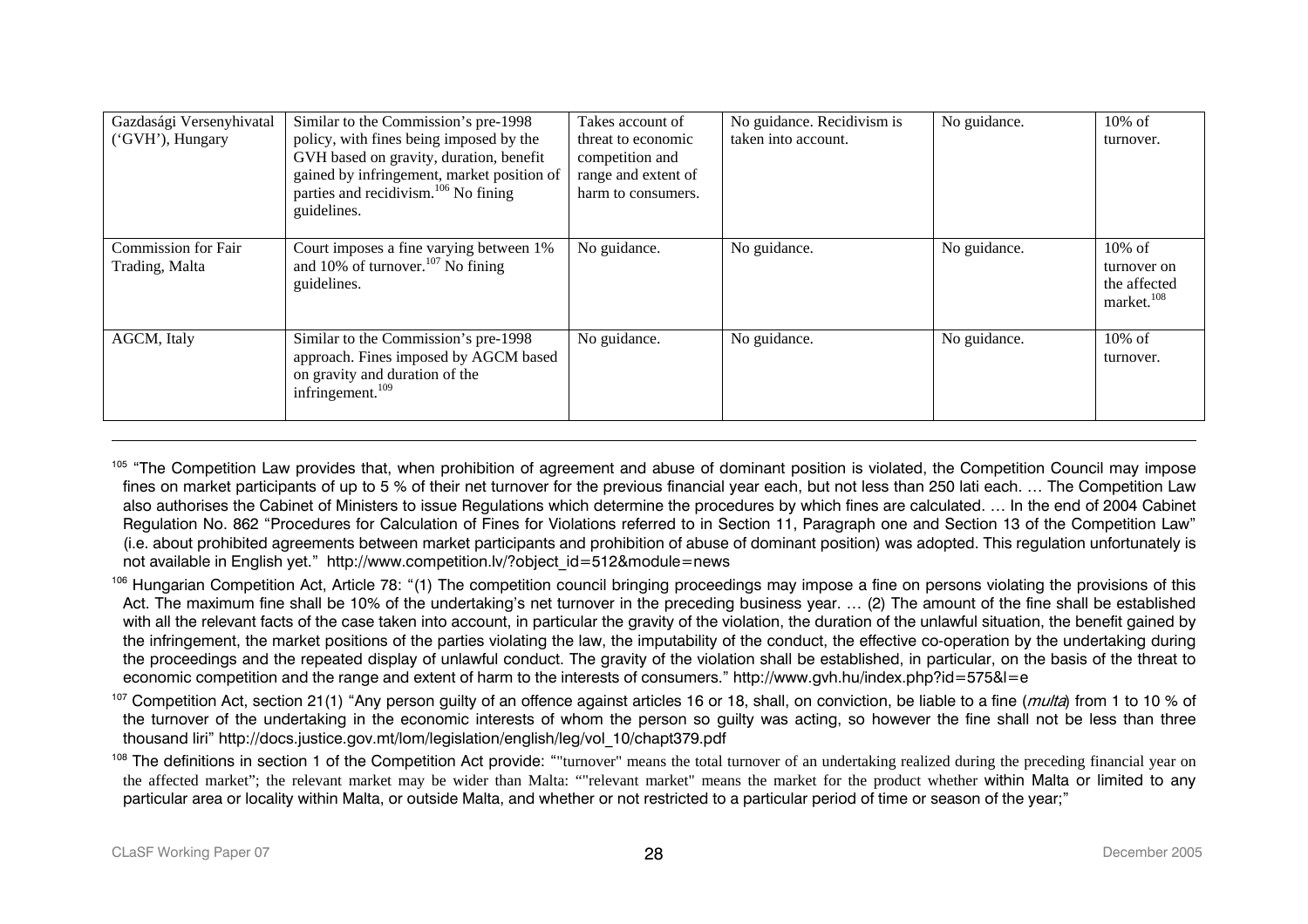| Danish Competition | Fines imposed by the Courts after             | No specific guidance. | No specific guidance. | The TP follow the    | No specific |
|--------------------|-----------------------------------------------|-----------------------|-----------------------|----------------------|-------------|
| Authority ('DCA')  | investigation by DCA. Level of fines is       |                       |                       | Commission approach. | maximum.    |
| Denmark            | Subject to the normal provisions of the       | The TP anticipate     |                       |                      |             |
|                    | penal code, which include considerations      | three different       |                       |                      |             |
|                    | of gravity and duration. The turnover for     | categories of fine    |                       |                      |             |
|                    | the previous year is also taken into          | based on seriousness  |                       |                      |             |
|                    | account when setting the fine. <sup>110</sup> | of the offence.       |                       |                      |             |
|                    |                                               | mirroring the         |                       |                      |             |
|                    | Other factors that may be considered          | Commission system.    |                       |                      |             |
|                    | include: economic gain, value of goods        |                       |                       |                      |             |
|                    | that were subject of infringement; number     |                       |                       |                      |             |
|                    | and size of participating businesses.         |                       |                       |                      |             |
|                    |                                               |                       |                       |                      |             |
|                    | Although there are no specific fining         |                       |                       |                      |             |
|                    | guidelines for competition infringements,     |                       |                       |                      |             |
|                    | the travaux préparatoires ('TP') for the      |                       |                       |                      |             |
|                    | Danish legislation do set out various         |                       |                       |                      |             |
|                    | considerations, which are not as such         |                       |                       |                      |             |
|                    | binding on the court.                         |                       |                       |                      |             |
|                    |                                               |                       |                       |                      |             |

<sup>&</sup>lt;sup>109</sup> Competition and Fair Trading Act, section 15(1): "In the most serious cases it may decide, depending on the gravity and the duration of the infringement, to impose a fine up to ten per cent of the turnover of each undertaking or entity during the prior financial year…" http://www.agcm.it/AGCM\_ENG/NORMATIV/E\_NORMNA.NSF/b50758bf27025fecc125653d00467db4/d6cd09a87f1832b7802564a000533ce6?OpenDocum ent

<span id="page-28-0"></span><sup>&</sup>lt;sup>110</sup> Consolidated Competition Act, section 23(3): "Penalty may be imposed on companies etc. (legal persons) pursuant to the provisions of part 5 of the Penal Code. When meting out the penalty under subsections (1) and (2), the level of the fine shall be fixed in consideration of the general rules of Part 10 of the Penal Code as well as the turnover obtained by the legal person in question during the last year before the pronouncement of sentence or the issue of a ticket fine." http://www.ks.dk/english/competition/legislation/comp-act539-02/ According to the Danish Competition Authority, "the level of a fine shall be fixed in consideration of the general rules of the Penal Code, meaning that the gravity and the duration of the infringement are essential elements." See http://www.ks.dk/english/competition/legislation/guide/ at point 15.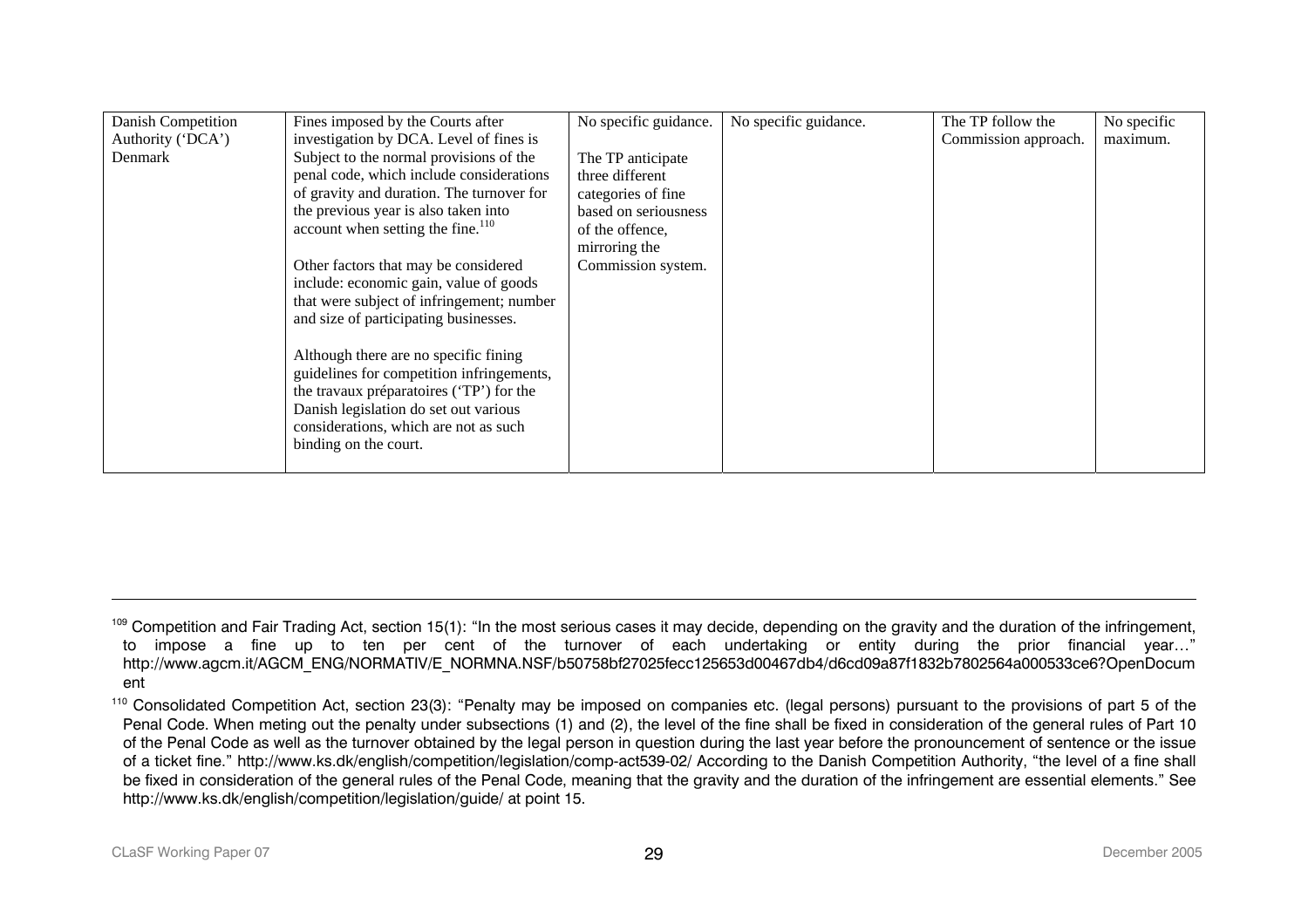| <b>Competition Board</b><br>('ECB'), Estonia    | No fines for cartel activity; $^{111}$ ECB can<br>impose a fine of up to EEK 500,000 for<br>abuse of dominance. <sup>112</sup> Criminal sanctions<br>exist for both, however. No fining<br>guidelines.                                                | No guidance. | No guidance. | No guidance. | EEK 500,000<br>(abuse of<br>dominance). |
|-------------------------------------------------|-------------------------------------------------------------------------------------------------------------------------------------------------------------------------------------------------------------------------------------------------------|--------------|--------------|--------------|-----------------------------------------|
| <b>Competition Council</b><br>('CC'), Lithuania | Similar to pre-1998 Commission practice,<br>CC can impose fines based on gravity and<br>duration, taking account of extenuating<br>and aggravating circumstances and each<br>party's influence in the infringement. No<br>fining guidelines. $^{113}$ | No guidance. | No guidance. | No guidance. | $10\%$ of gross<br>annual<br>turnover.  |

<sup>&</sup>lt;sup>111</sup> Section 73 of the Competition Act (as amended) contains no penalty for companies involved in cartel activity. Personal criminal liability is provided for by section 79, which establishes sanctions of up to 3 years in prison. http://www.legaltext.ee/text/en/X50066K4.htm

 $112$  Competition Act, section 73<sup>5</sup>: "(1) A member of the management board, of a body substituting for the management board or of the supervisory board of a legal person, who establishes unfair trading conditions, or who limits production, services, goods market, technical development or investments to the prejudice of buyers, or engages in activities involving abuse of the dominant position in the market shall be punished by a fine of up to 300 fine units or by detention. (2) The same act, if committed by a legal person, is punishable by a fine of up to 500,000 kroons." http://www.legaltext.ee/text/en/X50066K4.htm

<span id="page-29-2"></span><span id="page-29-1"></span><span id="page-29-0"></span><sup>&</sup>lt;sup>113</sup> Law on Competition, sections 41(1): "1. A fine of up to 10 % of the gross annual income in the preceding business year shall be imposed by the Competition Council upon undertakings for prohibited agreements, abuse of a dominant position, …" and 42(1): "In setting the amount of a fine imposed on undertakings, regard shall be had to: 1) the gravity of the infringement; 2) duration of the infringement; 3) circumstances extenuating or aggravating the liability of an undertaking; [repealed] 5) influence of each undertaking in the commission of the infringement, if the infringement has been committed by several undertakings." http://www.konkuren.lt/english/antitrust/legislation\_law\_new.htm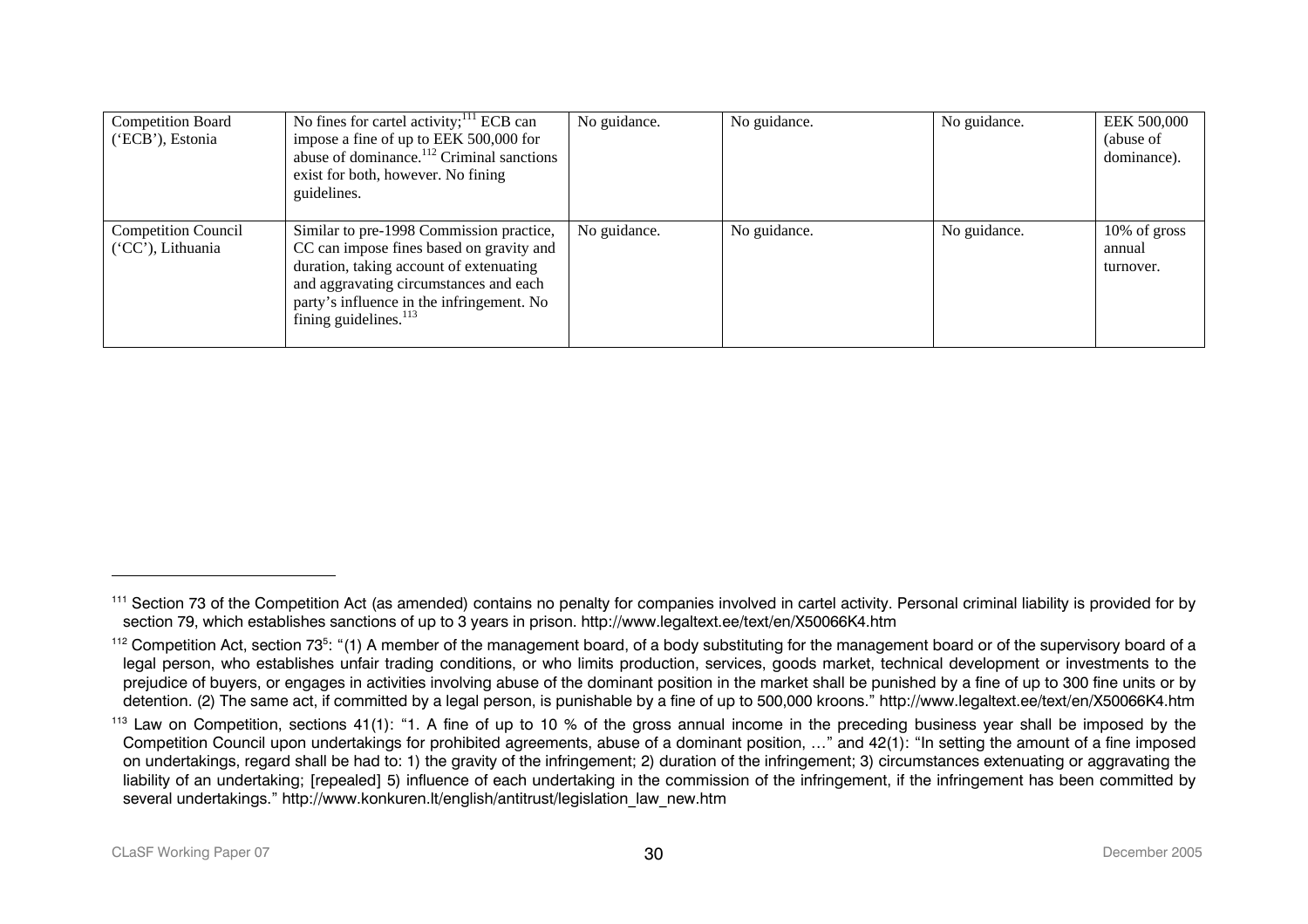| Nederlandse<br>Mededingingsautoriteit<br>('NMa'), Netherlands | Similar to current Commission practice,<br>with fines being imposed by the NMa on<br>basis of seriousness and duration of<br>infringement. <sup>114</sup> Detailed fining guidelines<br>exist. <sup>115</sup>                                                                      | Splits infringements<br>into less serious,<br>serious and very<br>serious offences.<br>Basic amount is set at<br>up to $10\%$ of<br>concerned turnover<br>for less serious<br>breaches.<br>Serious breaches<br>multiplied by 2 (up to<br>20% of concerned<br>turnover).<br>Very serious<br>breaches multiplied<br>by 3 (up to 30% of<br>concerned turnover). | Fines may increase to 30% of<br>concerned turnover in very<br>serious offences.<br>The NMa guidelines leave<br>open the possibility of<br>additional deterrence above<br>the 10%, 20% and 30% levels<br>in appropriate cases. | Duration taken into<br>account – fine based<br>on total turnover<br>realised by<br>undertaking on the<br>relevant market over<br>the duration of the<br>infringement<br>('concerned turnover'). | 10% of total<br>turnover in<br>previous year. |
|---------------------------------------------------------------|------------------------------------------------------------------------------------------------------------------------------------------------------------------------------------------------------------------------------------------------------------------------------------|--------------------------------------------------------------------------------------------------------------------------------------------------------------------------------------------------------------------------------------------------------------------------------------------------------------------------------------------------------------|-------------------------------------------------------------------------------------------------------------------------------------------------------------------------------------------------------------------------------|-------------------------------------------------------------------------------------------------------------------------------------------------------------------------------------------------|-----------------------------------------------|
| <b>Federal Competition</b><br>Authority ('FCA'),<br>Austria   | Fines imposed by the Cartel Court based<br>on application by the FCA. Size of fine set<br>similarly to pre-1998 Commission<br>practice, based on severity and duration of<br>infringement, enrichment due to the<br>violation and the economic capacity of the<br>undertaking. 116 | No guidance.                                                                                                                                                                                                                                                                                                                                                 | Enrichment taken into<br>account. No detailed guidance.                                                                                                                                                                       | No guidance.                                                                                                                                                                                    | 10% of global<br>sales.                       |

<sup>&</sup>lt;sup>114</sup> Competition Act, sections 57(1): "The fine [for anti-competitive agreements and abuses of dominant positions] shall amount to a maximum of €450,000 or, if this is greater, to 10% of the turnover of the undertaking … in the financial year preceding the decision" and (2) "In determining the level of the fine, the Director-General shall in any event take into account the seriousness and duration of the infringement." http://www.nmanet.nl/en/Images/14\_26063.pdf

<sup>115</sup> The Guidelines for the Setting of Fines, Stcrt. 248 of 21 December 2001. http://www.nmanet.nl/nl/Images/11\_3860.pdf (Dutch only)

<span id="page-30-2"></span><span id="page-30-1"></span><span id="page-30-0"></span><sup>&</sup>lt;sup>116</sup> 1988 Cartel Act (as amended), section 142: "the Cartel Court shall impose fines as follows: 1. on enterprises or associations of enterprises, to the amount of €10,000 to €1 million or, in excess of such amount, up to 10% of the global sales achieved in the past business year by each of the enterprises involved in the violation, if they: a. establish a cartel, vertical distributional restraint or concentration that is prohibited …; b. abuse a market-dominating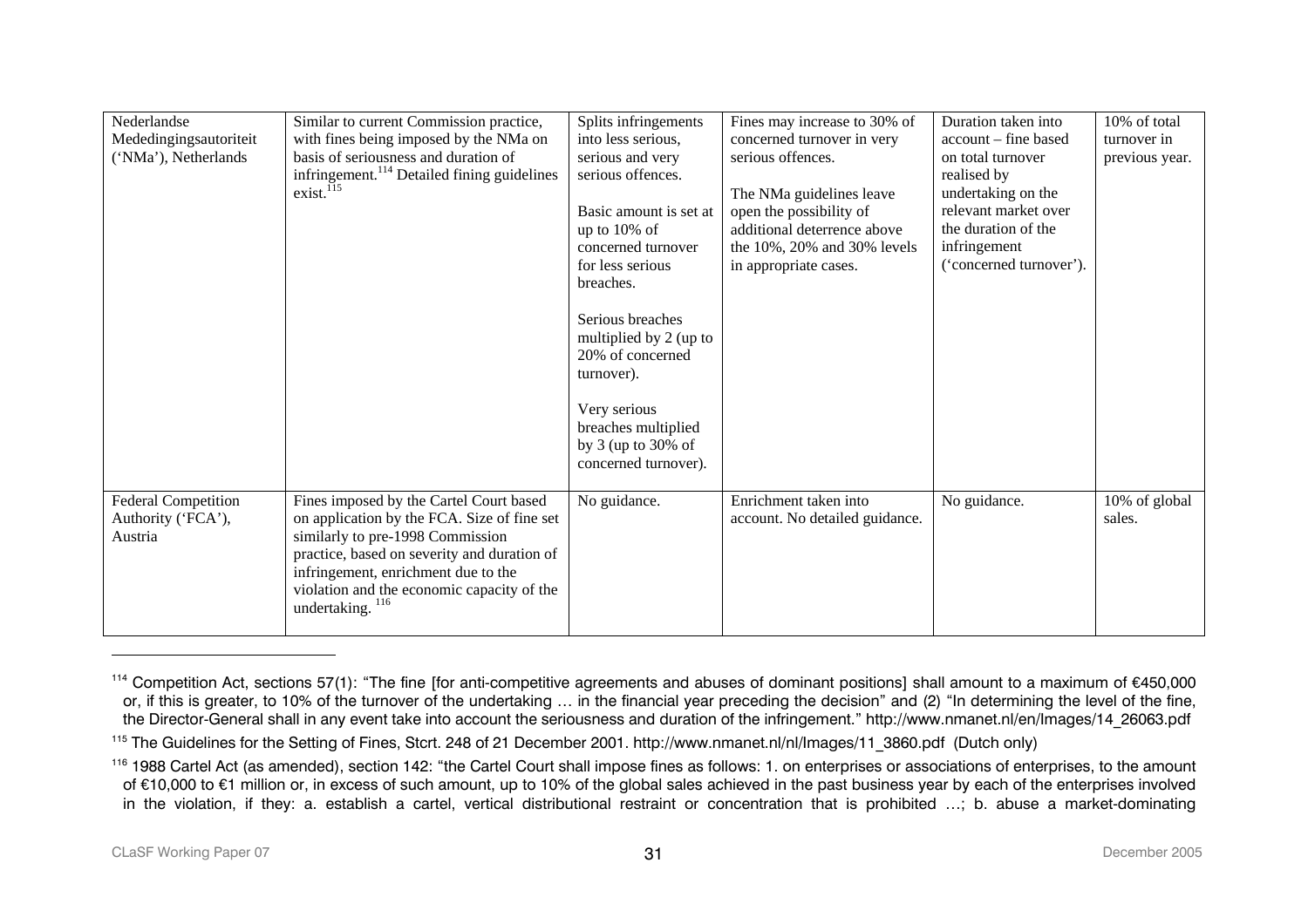| <b>Irish Competition</b><br>Authority ('ICA'), Ireland | Imposed by the Court as criminal<br>sanctions following a prosecution brought<br>by the ICA. $^{117}$ No fining guidelines.                                                                                                                       | No guidance. | No guidance.                                                              | No guidance. | $10\% \text{ of }$<br>turnover.              |
|--------------------------------------------------------|---------------------------------------------------------------------------------------------------------------------------------------------------------------------------------------------------------------------------------------------------|--------------|---------------------------------------------------------------------------|--------------|----------------------------------------------|
| Conseil de la Concurrence<br>$(CC')$ , Luxembourg      | Like the pre-1998 Commission system,<br>the CC can impose fines based on gravity<br>and duration, the situation of the<br>undertaking concerned and the likelihood<br>of repetition. <sup>118</sup>                                               | No guidance. | Likelihood of repetition taken<br>into account; otherwise no<br>guidance. | No guidance. | $10\% \text{ of }$<br>worldwide<br>turnover. |
| Autoridade da<br>Concorrencia ('ADC'),<br>Portugal     | Similar to pre-1998 Commission system,<br>the ADC imposes fines based on gravity,<br>advantages to the infringer, repeated<br>nature of conduct, extent of participation<br>in the infringement. $\frac{119}{119}$ No fining<br>guidelines exist. | No guidance. | Repeated nature of taken into<br>account; otherwise no<br>guidance.       | No guidance. | $10\%$ of<br>aggregate<br>turnover.          |

position…;…d. offend against Article 81 para 1 or Article 82 EC Treaty, provided that the Cartel Court is competent pursuant to Section 42f…" and section 143: "In assessing a fine, due regard shall be given to the severity and duration of the violation, the enrichment achieved by the violation, the degree of fault and the economic capacity. In the case of a cartel established although prohibited pursuant to Section 142 Z 1 lit.a, due regard shall also be given to the contribution in clearing up the violation." http://www.bwb.gv.at/NR/rdonlyres/4E837A92-B3BC-494A-92ED-833A4613FCCA/0/kartellgesetz\_englisch.pdf

<sup>117</sup> Irish Competition Act 2002, sections 8(1) and (2) provide for fines of "to a fine not exceeding whichever of the following amounts is the greater, namely, €4,000,000 or 10 per cent of the turnover of the undertaking in the financial year ending in the 12 months prior to the conviction." Criminal sanctions are also established by section 8(1) for cartels. http://www.tca.ie/legislation/competitionact2002.pdf

<sup>118</sup> Competition Law 2004, section 18(2) « Les amendes prévues au paragraphe précédent sont proportionnées à la gravité et à la durée des faits retenus, à l'importance du dommage causé à l'économie, à la situation de l'entreprise sanctionnée ou du groupe auquel l'entreprise appartient et à l'éventuelle réitération de pratiques prohibées par la présente loi. Les amendes sont déterminées individuellement pour chaque entreprise sanctionnée et de façon motivée pour chaque amende. Le montant maximum de l'amende prononcé sur base des paragraphes précédents est de 10 pour cent du montant du chiffre d'affaires mondial hors taxes le plus élevé réalisé au cours d'un des exercices clos depuis l'exercice précédant celui au cours duquel les pratiques ont été mises en œuvre. Si les comptes de l'entreprise concernée ont été consolidés ou combinés en vertu des textes applicables à sa forme sociale, le chiffre d'affaires pris en compte est celui figurant dans les comptes consolidés ou combinés de l'entreprise consolidante ou combinante." http://www.legilux.public.lu/leg/a/archives/2004/0762605/0762605.pdf#page=2

<span id="page-31-2"></span><span id="page-31-1"></span><span id="page-31-0"></span><sup>119</sup> Law of 11 June 2003 Approving the Legal Framework for Competition, Article 43(2): " In the case of associations of undertakings the fine provided for in paragraph 1 shall not exceed 10% of the aggregate annual turnover of the associated undertakings that have engaged in the prohibited behaviour" and Article 44: "The fines referred to in Article 43 are set in relation to the following circumstances, amongst others: a) The gravity of the infringement for the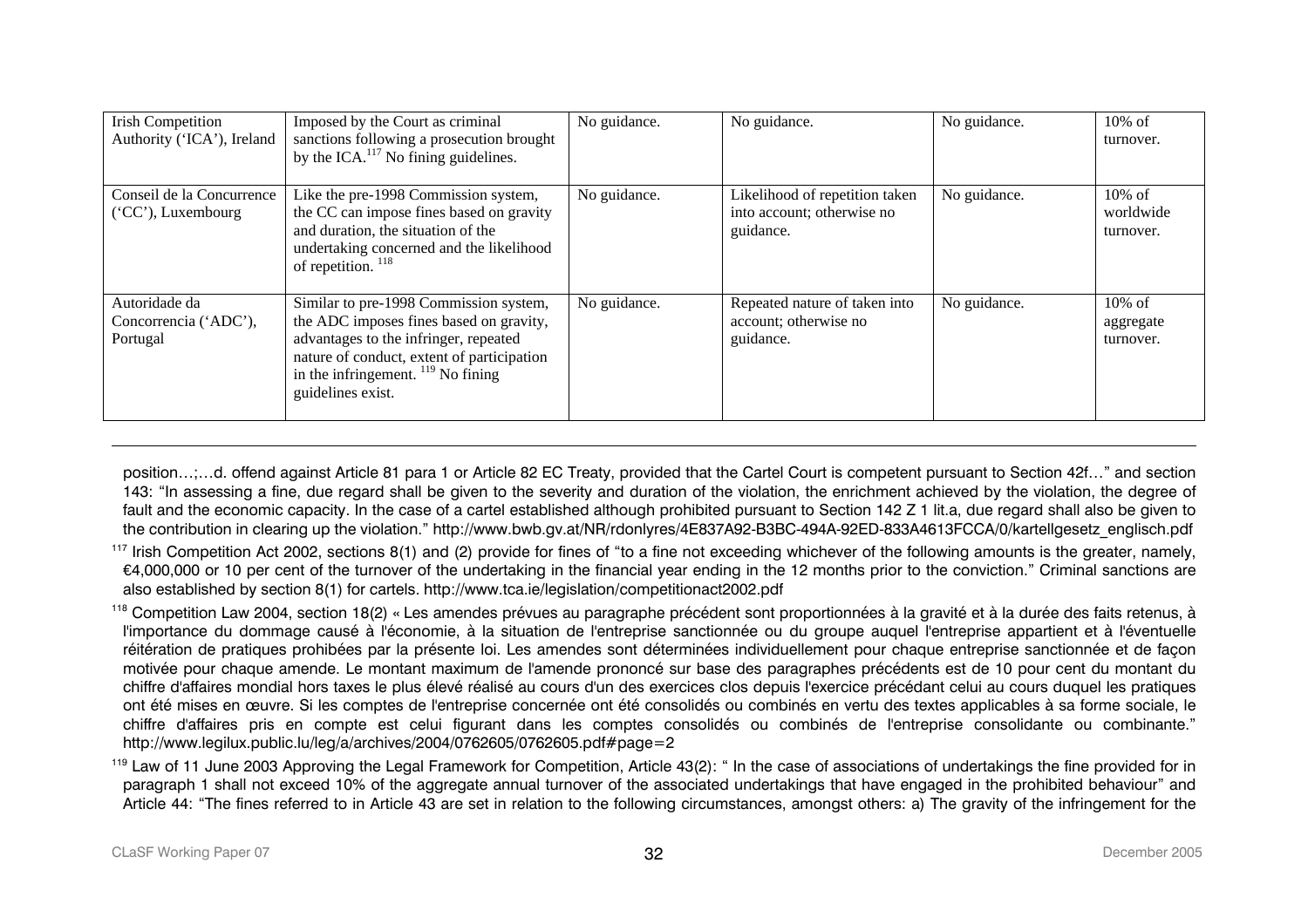| Servicio de Defensa de la<br>Competencia (SDC),<br>Spain       | The Competition Court ("Tribunal de<br>Defensa de la Competencia") has the<br>power to impose fines based on an<br>application by the SDC in a supra-regional<br>area or over the entire Spanish<br>territory. Regional antitrust bodies have<br>the power to impose fines over conduct<br>that restrict or may restrict competition<br>within their respective territories. Factors<br>taken into account include: nature of<br>infringement, size of market<br>affected, market share of the<br>corresponding undertaking, effect on<br>competitors and consumers, duration of<br>infringement and repetition of prohibited | No guidelines. | No guidelines. Repetition of<br>the offence is taken into<br>account. | No guidance. | $10\%$ of<br>turnover.          |
|----------------------------------------------------------------|-------------------------------------------------------------------------------------------------------------------------------------------------------------------------------------------------------------------------------------------------------------------------------------------------------------------------------------------------------------------------------------------------------------------------------------------------------------------------------------------------------------------------------------------------------------------------------------------------------------------------------|----------------|-----------------------------------------------------------------------|--------------|---------------------------------|
|                                                                | conduct. <sup>120</sup> No fining guidelines exist.                                                                                                                                                                                                                                                                                                                                                                                                                                                                                                                                                                           |                |                                                                       |              |                                 |
| Hellenic Competition<br>Commission ('HCC'),<br>Greece $^{121}$ | The HCC can impose fines up to 15% of<br>annual gross profits. The applicable<br>principles are unclear. There are no fining<br>guidelines.                                                                                                                                                                                                                                                                                                                                                                                                                                                                                   | No guidance.   | No guidelines.                                                        | No guidance. | 15% of annual<br>gross profits. |

<span id="page-32-1"></span><span id="page-32-0"></span>maintenance of effective competition in the Portuguese market; b) The advantages that the offending undertakings have enjoyed as a result of the infringement; c) The repeated or occasional nature of the infringement; d) The extent of participation in the infringement; e) Co-operation with the Authority, until the close of the administrative proceedings; f) The offender's behaviour in eliminating the prohibited practices and repairing the damage caused to the competition." http://www.autoridadedaconcorrencia.pt/vImages/descre18ix.pdf

 $120$  See Section 2, Article 10(2), (a) to (f) of the Spanish Law for Defence of Competition.

<sup>&</sup>lt;sup>121</sup> The Greek legislation is available at: http://www.epant.gr (Greek only).